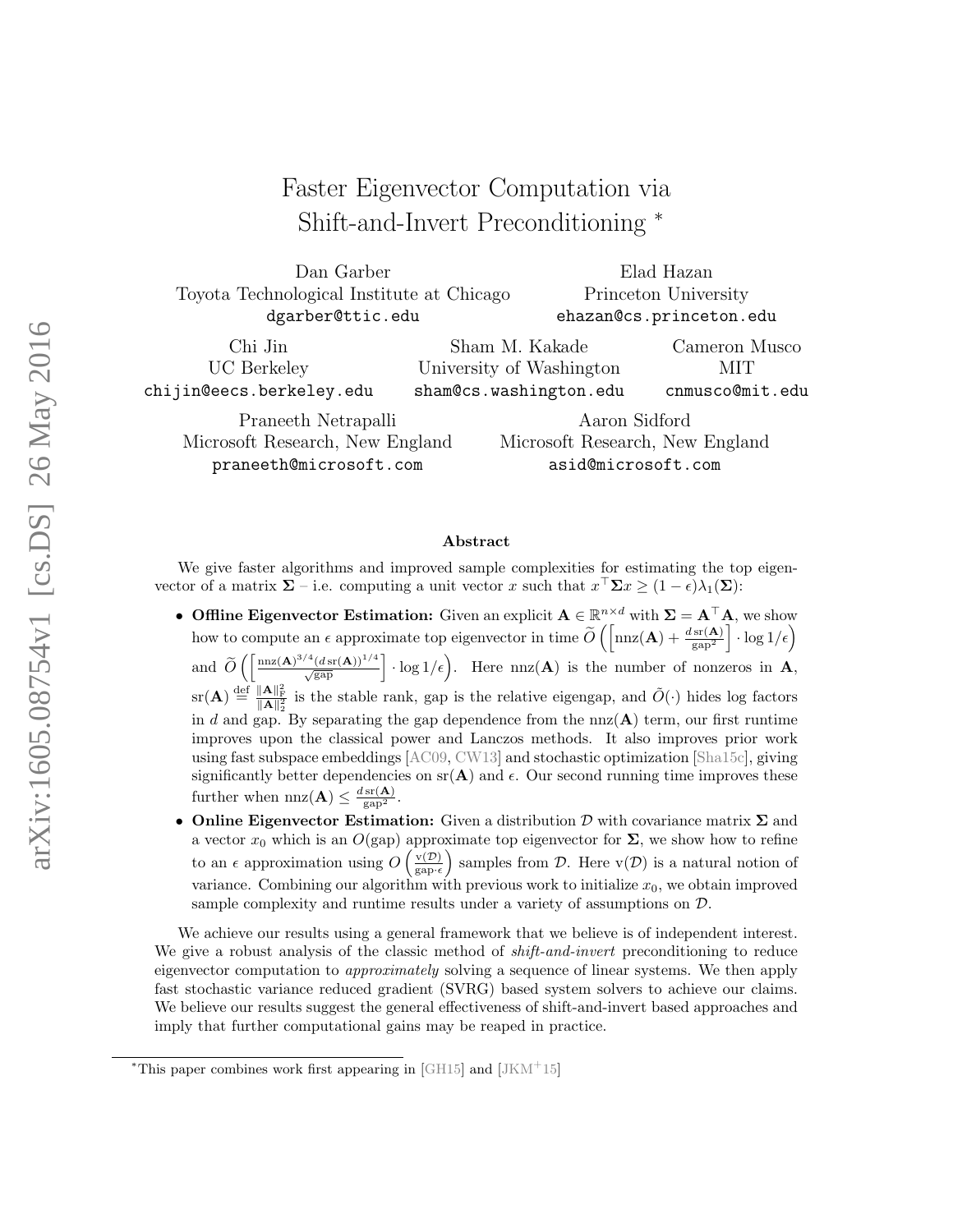# 1 Introduction

Given  $\mathbf{A} \in \mathbb{R}^{n \times d}$ , computing the top eigenvector of  $\mathbf{A}^{\top} \mathbf{A}$  is a fundamental problem in numerical linear algebra, applicable to principal component analysis [\[Jol02\]](#page-36-4), spectral clustering and learning [\[NJW02,](#page-37-1) [VW04\]](#page-38-0), pagerank computation, and many other graph computations [\[PBMW99,](#page-37-2) [Kor03,](#page-37-3) [Spi07\]](#page-37-4). For instance, a degree-k principal component analysis is nothing more than performing  $k$ leading eigenvector computations. Given the ever-growing size of modern datasets, it is thus a key challenge to come up with more efficient algorithms for this basic computational primitive.

In this work we provide improved algorithms for computing the top eigenvector, both in the *offline* case, when  $\bf{A}$  is given explicitly and in the *online* or *statistical* case where we access samples from a distribution  $\mathcal D$  over  $\mathbb R^d$  and wish to estimate the top eigenvector of the covariance matrix  $\mathbb{E}_{a\sim\mathcal{D}}\left[a a^{\top}\right]$ . In the offline case, our algorithms are the fastest to date in a wide and meaningful regime of parameters. Notably, while the running time of most popular methods for eigenvector computations is a product of the size of the dataset (i.e. number of non-zeros in  $\bf{A}$ ) and certain spectral characteristics of  $\bf{A}$ , which both can be quite large in practice, we present running times that actually split the dependency between these two quantities, and as a result may yield significant speedups. In the online case, our results yield improved sample complexity bounds and allow for very efficient streaming implementations with memory and processing-time requirements that are proportional to the size of a single sample.

On a high-level, our algorithms are based on a robust analysis of the classic idea of shiftand-invert preconditioning [\[Saa92\]](#page-37-5), which allows us to efficiently reduce eigenvector computation to approximately solving a short sequence of well-conditioned linear systems in  $\lambda I - A^{\top}A$  for some shift parameter  $\lambda \approx \lambda_1(\mathbf{A})$ . We then apply state-of-the-art stochastic gradient methods to approximately solve these linear systems.

### 1.1 Our Approach

The well known power method for computing the top eigenvector of  $A^{\top}A$  starts with an initial vector x and repeatedly multiplies by  $A^{\top}A$ , eventually causing x to converge to the top eigenvector. For a random start vector, the power method converges in  $O(\log(d/\epsilon)/\text{gap})$  iterations, where gap =  $(\lambda_1 - \lambda_2)/\lambda_1$ ,  $\lambda_i$  denotes the *i*<sup>th</sup> largest eigenvalue of  $A^{\top}A$ , and we assume a high-accuracy regime where  $\epsilon$   $\epsilon$  gap. The dependence on this gap ensures that the largest eigenvalue is significantly amplified in comparison to the remaining values.

If the eigenvalue gap is small, one approach is replace  $A^{\top}A$  with a preconditioned matrix – i.e. a matrix with the same top eigenvector but a much larger gap. Specifically, let  $\mathbf{B} = \lambda \mathbf{I} - \mathbf{A}^{\top} \mathbf{A}$ for some shift parameter  $\lambda$ . If  $\lambda > \lambda_1$ , we can see that the smallest eigenvector of **B** (the largest eigenvector of  $B^{-1}$ ) is equal to the largest eigenvector of  $A^{\top}A$ . Additionally, if  $\lambda$  is close to  $\lambda_1$ , there will be a constant gap between the largest and second largest values of  $B^{-1}$ . For example, if  $\lambda = (1 + \text{gap})\lambda_1$ , then we will have  $\lambda_1(\mathbf{B}^{-1}) = \frac{1}{\lambda - \lambda_1} = \frac{1}{\text{gap}\cdot\lambda_1}$  and  $\lambda_2(\mathbf{B}^{-1}) = \frac{1}{\lambda - \lambda_2} = \frac{1}{2 \cdot \text{gap}\cdot\lambda_1}$ .

This constant factor gap ensures that the power method applied to  $\mathbf{B}^{-1}$  converges to the top eigenvector of  $\mathbf{A}^{\top}\mathbf{A}$  in just  $O(\log(d/\epsilon))$  iterations. Of course, there is a catch – each iteration of this shifted-and-inverted power method must solve a linear system in B, whose condition number is proportional  $\frac{1}{\text{gap}}$ . For small gap, solving this system via iterative methods is more expensive.

Fortunately, linear system solvers are incredibly well studied and there are many efficient iterative algorithms we can adapt to apply  $B^{-1}$  approximately. In particular, we show how to accelerate the iterations of the shifted-and-inverted power method using variants of Stochastic Variance Re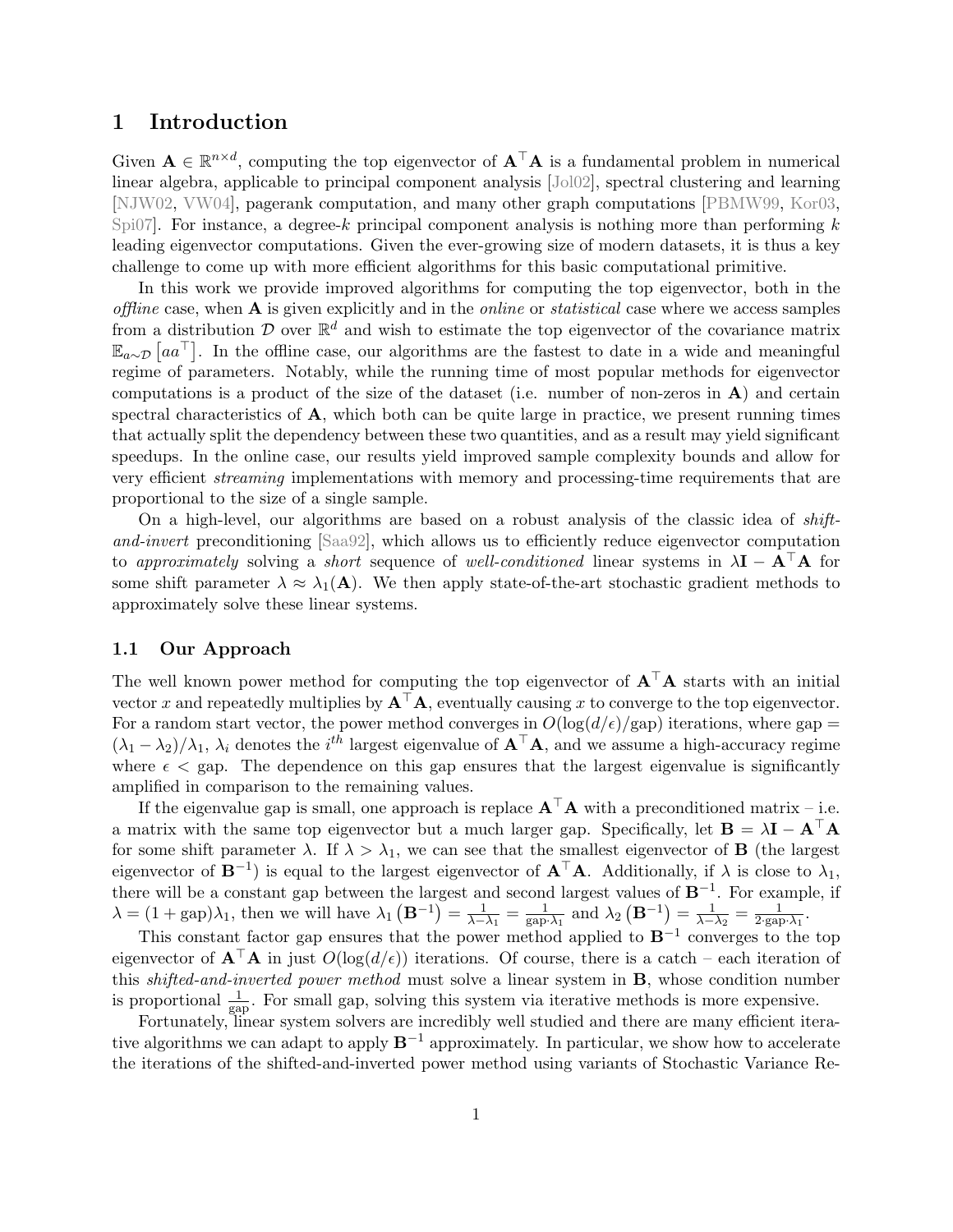duced Gradient (SVRG) [\[JZ13\]](#page-37-6). Due to the condition number of B, we will not entirely avoid a 1  $\frac{1}{\text{gap}}$  dependence, however, we can separate this dependence from the input size nnz(A).

Typically, stochastic gradient methods are used to optimize convex functions that are given as the sum of many convex components. To solve a linear system  $(M^{\top}M)x = b$  we minimize the convex function  $f(x) = \frac{1}{2}x^{\top}(\mathbf{M}^{\top}\mathbf{M})x - b^{\top}x$  with components  $\psi_i(x) = \frac{1}{2}x^{\top} (m_i m_i^{\top}) x - \frac{1}{n}$  $\frac{1}{n}b^{\top}x$  where  $m_i$  is the i<sup>th</sup> row of M. Such an approach can be used to solve systems in  $A^{\top}A$ , however solving systems in  $\mathbf{B} = \lambda \mathbf{I} - \mathbf{A}^\top \mathbf{A}$  requires more care. We require an analysis of SVRG that guarantees convergence even when some of our components are non-convex. We give a simple analysis for this setting, generalizing recent work in the area [\[SS15,](#page-37-7) [CR15\]](#page-36-5).

Given fast approximate solvers for B, the second main piece of our algorithmic framework is a new error bound for the shifted-and-inverted power method, showing that it is robust to approximate linear system solvers, such as SVRG. We give a general analysis, showing exactly what accuracy each system must be solved to, allowing for faster implementations using linear solvers with weaker guarantees. Our proofs center around the potential function:  $G(x) \triangleq \left\|\mathbf{P}_{v_1^{\perp}}x\right\|_{\mathbf{B}} / \left\|\mathbf{P}_{v_1}x\right\|_{\mathbf{B}}$ where  $\mathbf{P}_{v_1}$  and  $\mathbf{P}_{v_1^{\perp}}$  are the projections onto the top eigenvector and its complement respectively. This function resembles tangent based potential functions used in previous work [\[HP14\]](#page-36-6) except that we use the **B** norm rather than the  $\ell_2$  norm. For the exact power method, this is irrelevant – progress is identical in both norms (see Lemma [38](#page-39-0) of the Appendix). However,  $\|\cdot\|_{\mathbf{B}}$  is a natural norm for measuring the progress of linear system solvers for B, so our potential function makes it possible to extend analysis to the case when  $B^{-1}x$  is computed up to error  $\xi$  with bounded  $\|\xi\|_{\mathbf{B}}$ .

#### 1.2 Our Results

Our algorithmic framework described above offers several advantageous. We obtain improved running times for computing the top eigenvector in the offline model. In Theorem [16](#page-23-0) we give an algorithm running in time  $O\left(\left\lceil \text{nnz}(\mathbf{A}) + \frac{d \text{sr} \mathbf{A}}{\text{gap}^2} \right\rceil \cdot \left\lceil \log \frac{1}{\epsilon} + \log^2 \frac{d}{\text{gap}} \right\rceil \right)$ , where  $\text{sr}(\mathbf{A}) = ||\mathbf{A}||^2_F$  $_{F}^{2}/\left\Vert \mathbf{A}\right\Vert _{2}^{2}\leq$ rank( $\bf{A}$ ) is the stable rank and nnz $(\bf{A})$  is the number of non-zero entries. Up to log factors, our runtime is in many settings proportional to the input size  $nnz(A)$ , and so is very efficient for large matrices. In the case when  $nnz(A) \leq \frac{dsr(A)}{gap^2}$  we apply the results of [\[FGKS15b,](#page-36-7) [LMH15\]](#page-37-8) to provide an accelerated runtime of  $O\left(\left[\frac{\text{nnz}(A)^{3/4}(d\text{sr}(A))^{1/4}}{\sqrt{\text{gap}}}\right] \cdot \left[\log \frac{d}{\text{gap}}\log \frac{1}{\epsilon} + \log^3 \frac{d}{\text{gap}}\right]\right)$ , shown in Theorem [17.](#page-23-1) Finally, in the case when  $\epsilon >$  gap, our results easily extend to give gap-free bounds (Theorems [35](#page-35-0) and [36\)](#page-35-1), identical to those shown above but with gap replaced by  $\epsilon$ . Note that our offline results hold for any  $\bf{A}$  and require no initial knowledge of the top eigenvector. In Section [6](#page-28-0) we discuss how to estimate the parameters  $\lambda_1$ , gap, with modest additional runtime cost.

Our algorithms return an approximate top eigenvector x with  $x^{\top} \mathbf{A}^{\top} \mathbf{A} x \geq (1 - \epsilon) \lambda_1$ . By choosing error  $\epsilon$  gap, we can ensure that x is actually close to  $v_1$  – i.e. that  $|x^{\top}v_1| \geq 1 - \epsilon$ . Further, we obtain the same asymptotic runtime since  $O\left(\log \frac{1}{\epsilon \text{ gap}} + \log^2 \frac{d}{\text{gap}}\right) = O\left(\log \frac{1}{\epsilon} + \log^2 \frac{d}{\text{gap}}\right)$ . We compare our runtimes with previous work in Table [1.](#page-4-0)

In the online case, in Theorem  $25$ , we show how to improve an  $O(gap)$  approximation to the top eigenvector to an  $\epsilon$  approximation with constant probability using  $O\left(\frac{v(D)}{g_{\text{max}}} \right)$  $\frac{v(D)}{gap \cdot \epsilon}$  samples where  $v(\mathcal{D})$  is a natural variance measure. Our algorithm is based on the streaming SVRG algorithm of [\[FGKS15a\]](#page-36-8). It requires just  $O(d)$  amortized time per sample, uses just  $O(d)$  space, and is easily parallelized. We can apply our result in a variety of regimes, using existing algorithms to obtain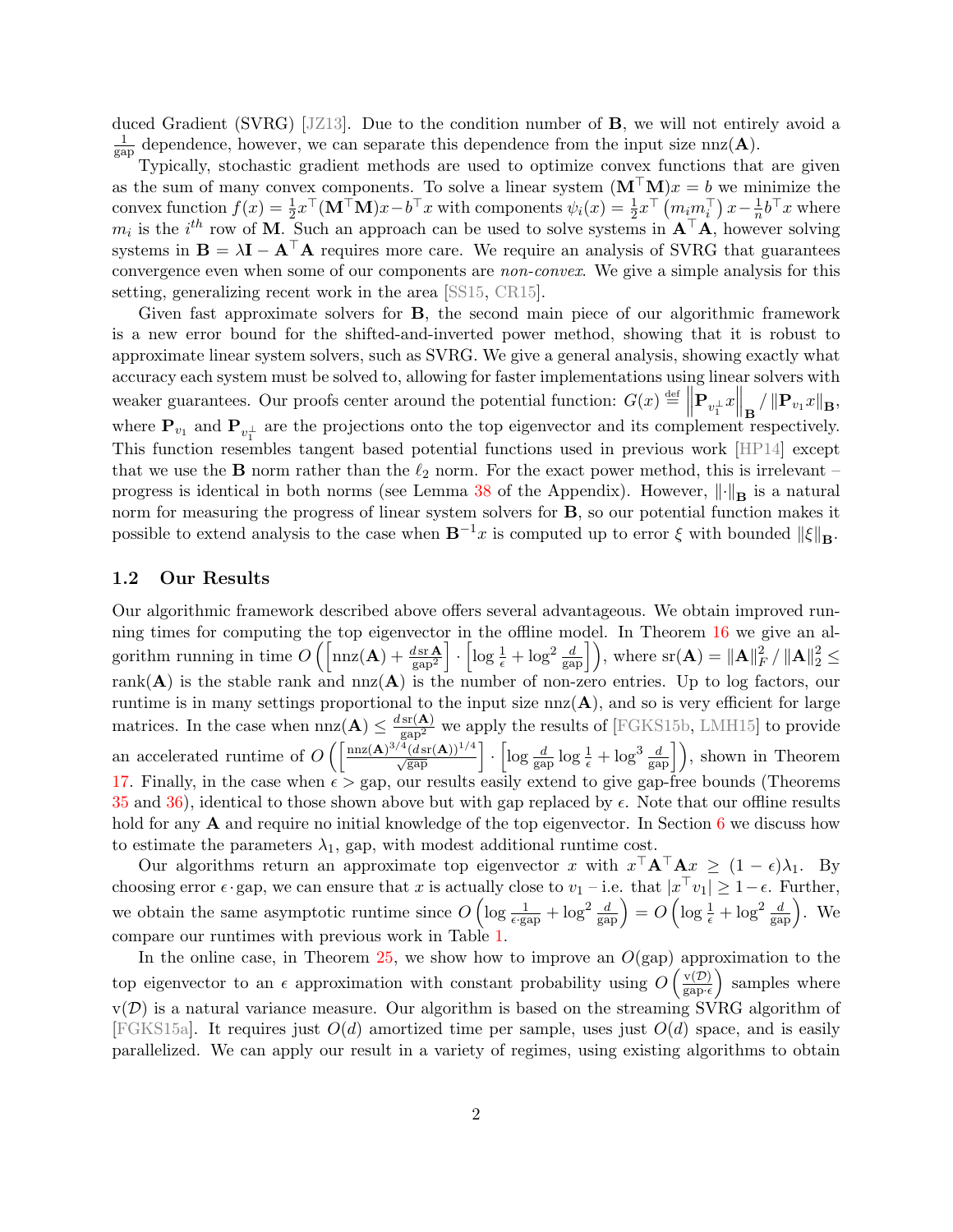the initial  $O(gap)$  approximation and our algorithm to improve. As shown in Table [2,](#page-5-0) this gives improved runtimes and sample complexities over existing work. Notably, we give better asymptotic sample complexity than known matrix concentration results for general distributions, and give the first streaming algorithm that is asymptotically optimal in the popular Gaussian spike model.

Overall, our robust shifted-and-inverted power method analysis gives new understanding of this classical technique. It gives a means of obtaining provably accurate results when each iteration is implemented using fast linear system solvers with weak accuracy guarantees. In practice, this reduction between approximate linear system solving and eigenvector computation shows that optimized regression libraries can be leveraged for faster eigenvector computation in many cases. Furthermore, in theory we believe that the reduction suggests computational limits inherent in eigenvector computation as seen by the often easier-to-analyze problem of linear system solving. Indeed, in Section [7,](#page-32-0) we provide evidence that in certain regimes our statistical results are optimal.

#### 1.3 Previous Work

#### <span id="page-3-0"></span>Offline Eigenvector Computation

Due to its universal applicability, eigenvector computation in the offline case is extremely well studied. Classical methods, such as the QR algorithm, take roughly  $O(nd^2)$  time to compute a full eigendecomposition. This can be accelerated to  $O(nd^{\omega-1})$ , where  $\omega < 2.373$  is the matrix multiplication constant [\[Wil12,](#page-38-1) [LG14\]](#page-37-9), however this is still prohibitively expensive for large matrices. Hence, faster iterative methods are often employed, especially when only the top eigenvector (or a few of the top eigenvectors) is desired.

As discussed, the popular power method requires  $O\left(\frac{\log(d/\epsilon)}{\text{gap}}\right)$  iterations to converge to an  $\epsilon$ approximate top eigenvector. Using Chebyshev iteration, or more commonly, the Lanczos method, this bound can be improved to  $O\left(\frac{\log(d/\epsilon)}{\sqrt{\text{gap}}}\right)$  [\[Saa92\]](#page-37-5), giving total runtime of  $O\left(\max(\mathbf{A}) \cdot \frac{\log(d/\epsilon)}{\sqrt{\text{gap}}}\right)$ . When  $\epsilon >$  gap, the gap terms in these runtimes can be replaced by  $\epsilon$ . While we focus on the high-precision regime when  $\epsilon <$  gap, we also give gap-free bounds in Section [8.](#page-33-0)

Unfortunately, if  $nnz(A)$  is very large and gap is small, the above runtimes can still be quite expensive, and there is a natural desire to separate the  $\frac{1}{\sqrt{x}}$  $\frac{1}{\text{gap}}$  dependence from the nnz(A) term. One approach is to use random subspace embedding matrices [\[AC09,](#page-36-0) [CW13\]](#page-36-1) or fast row sampling algorithms [\[CLM](#page-36-9)+15], which can be applied in  $O(nnz(A))$  time and yield a matrix A which is a good spectral approximation to the original. The number of rows in  $\bf{A}$  depends only on the stable rank of **A** and the error of the embedding – hence it can be significantly smaller than n. Applying such a subspace embedding and then computing the top eigenvector of  $\mathbf{\tilde{A}}^{\top} \mathbf{\tilde{A}}$  requires runtime  $O(\text{nnz}(\mathbf{A}) + \text{poly}(\text{sr}(\mathbf{A}), \epsilon, \text{gap}))$ , achieving the goal of reducing runtime dependence on the input size nnz(A). Unfortunately, the dependence on  $\epsilon$  is significantly suboptimal – such an approach cannot be used to obtain a linearly convergent algorithm. Further, the technique does not extend to the online setting, unless we are willing to store a full subspace embedding of our sampled rows.

Another approach, which we follow more closely, is to apply stochastic optimization techniques, which iteratively update an estimate to the top eigenvector, considering a random row of **A** with each update step. Such algorithms naturally extend to the online setting and have led to improved dependence on the input size for a variety of problems [\[Bot10\]](#page-36-10). Using variance-reduced stochastic gradient techniques, [\[Sha15c\]](#page-37-0) achieves runtime  $O\left(\left(\max(A) + \frac{dr^2n^2}{\epsilon n^2}\right)\right)$  $\sqrt{\text{gap}^2\lambda_1^2}$  $\log(1/\epsilon) \log \log(1/\epsilon)$  for approximately computing the top eigenvector of a matrix with constant probability. Here  $r$  is an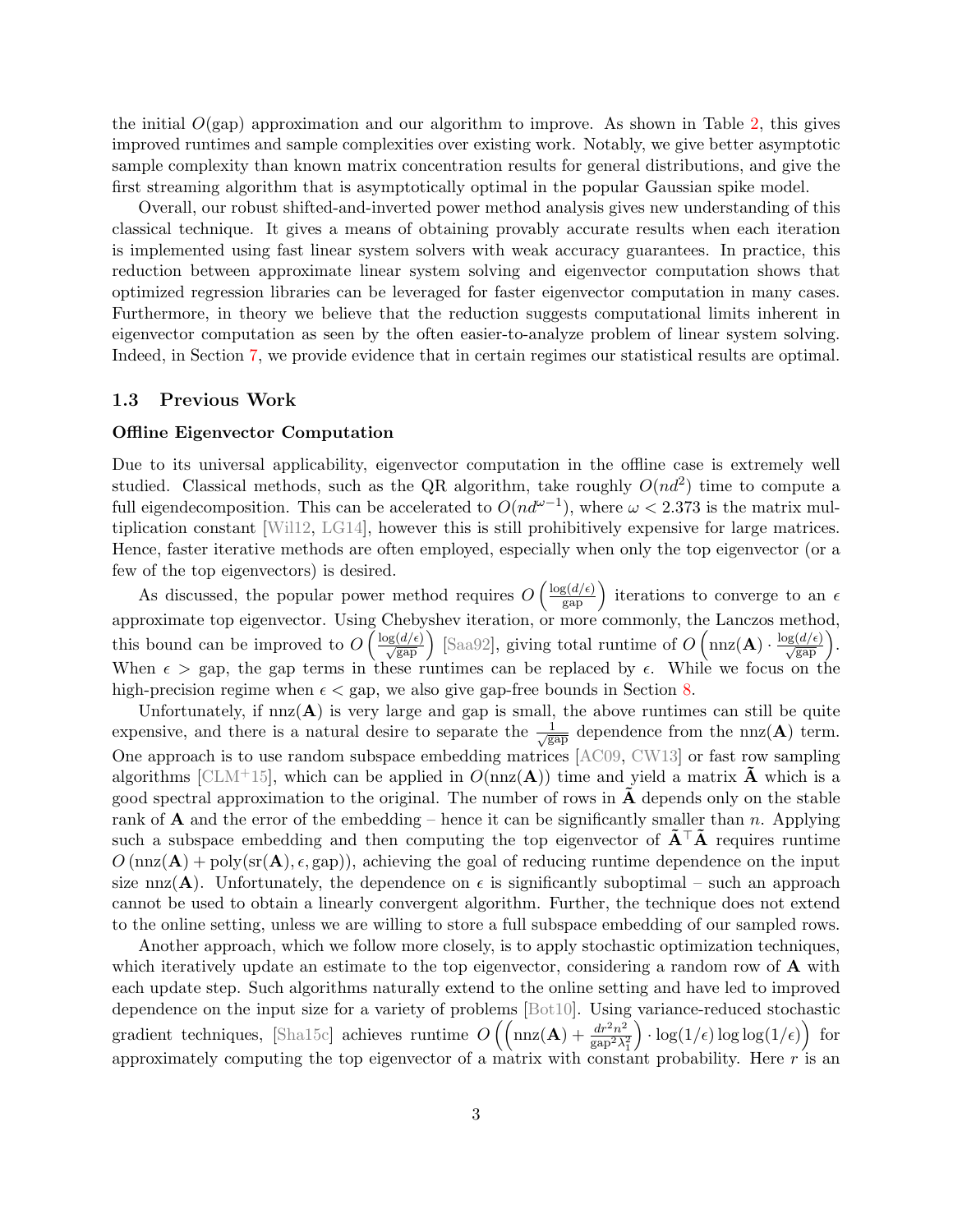upper bound on the squared row norms of  $A$ . In the *best case*, when row norms are uniform, this runtime can be simplified to  $O\left(\left(\max(A) + \frac{d \text{sn}(A)^2}{\text{sn}^2}\right)\right)$  $\frac{\mathrm{sr}(\mathbf{A})^2}{\mathrm{gap}^2} \Big) \cdot \log(1/\epsilon) \log\log(1/\epsilon) \Big).$ 

The result in [\[Sha15c\]](#page-37-0) makes an important contribution in separating input size and gap dependencies using stochastic optimization techniques. Unfortunately, the algorithm requires an approximation to the eigenvalue gap and a starting vector that has a constant dot product with the top eigenvector. In [\[Sha15b\]](#page-37-10) the analysis is extended to a random initialization, however loses polynomial factors in d. Furthermore, the dependencies on the stable rank and  $\epsilon$  are suboptimal – we improve them to  $\text{sr}(\mathbf{A})$  and  $\log(1/\epsilon)$  respectively, obtaining true linear convergence.

<span id="page-4-0"></span>

| Algorithm                       | <b>Runtime</b>                                                                                                                                                                                                                               |
|---------------------------------|----------------------------------------------------------------------------------------------------------------------------------------------------------------------------------------------------------------------------------------------|
| Power Method                    | $\left(\mathrm{nnz}(\mathbf{A})\frac{\log(d/\epsilon)}{\mathrm{gap}}\right)$                                                                                                                                                                 |
| Lanczos Method                  | $\left(\max(\mathbf{A})\frac{\log(d/\epsilon)}{\sqrt{\text{gap}}}\right)$                                                                                                                                                                    |
| Fast Subspace Embeddings [CW13] | $O\left(\max(\mathbf{A}) + \frac{d s \cdot (\mathbf{A})}{\max\{gap^{2.5}\epsilon,\epsilon^{2.5}\}}\right)$                                                                                                                                   |
| Plus Lanczos                    |                                                                                                                                                                                                                                              |
| SVRG [Sha15c] (assuming bounded | $O\left(\left(\mathrm{nnz}(\mathbf{A})+\frac{d\,\mathrm{sr}(\mathbf{A})^2}{\mathrm{gap}^2}\right)\cdot\log(1/\epsilon)\log\log(1/\epsilon)\right)$                                                                                           |
| row norms, warm-start)          |                                                                                                                                                                                                                                              |
| Theorem 16                      | $\left \max(\mathbf{A}) + \frac{d s r(\mathbf{A})}{g a p^2}\right $<br>$\cdot \left  \log \frac{1}{\epsilon} + \log^2 \frac{d}{\mathrm{gap}} \right $                                                                                        |
| Theorem 17                      | $\left\lceil \frac{\text{nnz}(\mathbf{A})^{3/4}(\text{d}\,\text{sr}(\mathbf{A}))^{1/4}}{\sqrt{\text{gap}}} \right\rceil \cdot \left\lceil \log \frac{d}{\text{gap}} \log \frac{1}{\epsilon} + \log^3 \frac{d}{\text{gap}} \right\rceil$<br>O |

Table 1: Comparision to previous work on Offline Eigenvector Estimation. We give runtimes for computing a unit vector x such that  $x^{\top} \mathbf{A}^{\top} \mathbf{A} x \ge (1 - \epsilon)\lambda_1$  in the regime  $\epsilon = O(\text{gap})$ .

### Online Eigenvector Computation

While in the offline case the primary concern is computation time, in the online, or statistical setting, research also focuses on minimizing the number of samples that are drawn from  $\mathcal D$  in order to achieve a given accuracy. Especially sought after are results that achieve asymptotically optimal accuracy as the sample size grows large.

While the result we give in Theorem [25](#page-28-1) works for any distribution parameterized by a variance bound, in this section, in order to more easily compare to previous work, we normalize  $\lambda_1 = 1$ and assume we have the row norm bound  $||a||_2^2 \leq O(d)$  which then gives us the variance bound  $\left\|\mathbb{E}_{a\sim\mathcal{D}}\left[(aa^{\top})^2\right]\right\|_2 = O(d)$ . Additionally, we compare runtimes for computing some x such that  $|x^{\top}v_1| \geq 1-\epsilon$ , as this is the most popular guarantee studied in the literature. Theorem [25](#page-28-1) is easily extended to this setting as obtaining x with  $x^T A A^T x \ge (1 - \epsilon \cdot \text{gap})\lambda_1$  ensures  $|x^T v_1| \ge 1 - \epsilon$ . Our algorithm requires  $O\left(\frac{d}{\text{gap}^2\epsilon}\right)$  samples to find such a vector under the assumptions given above.

The simplest algorithm in this setting is to take n samples from  $D$  and compute the leading eigenvector of the empirical estimate  $\widehat{\mathbb{E}}[aa^{\top}] = \frac{1}{n} \sum_{i=1}^{n} a_i a_i^{\top}$ . By a matrix Bernstein bound, such as inequality of Theorem 6.6.1 of  $\left[\text{Tr}\frac{15}{9}\right], O\left(\frac{d\log d}{\sin^2\epsilon}\right)$  $\frac{d \log d}{\log^{2} \epsilon}$  samples is enough to insure  $\left\| \widehat{\mathbb{E}}[aa^{\top}] - \mathbb{E}[aa^{\top}] \right\|_2 \leq$ √  $\sqrt{\epsilon}$  gap. By Lemma [37](#page-38-3) in the Appendix, this gives that, if x is set to the top eigenvector of  $\mathbb{E}[aa^{\top}]$ it will satisfy  $|x^{\top}v_1| \geq 1 - \epsilon$ . x can be approximated with any offline eigenvector algorithm.

A large body of work focuses on improving this simple algorithm, under a variety of assumptions on  $\mathcal{D}$ . A common focus is on obtaining *streaming algorithms*, in which the storage space is just  $O(d)$  - proportional to the size of a single sample. In Table [2](#page-5-0) we give a sampling of results in this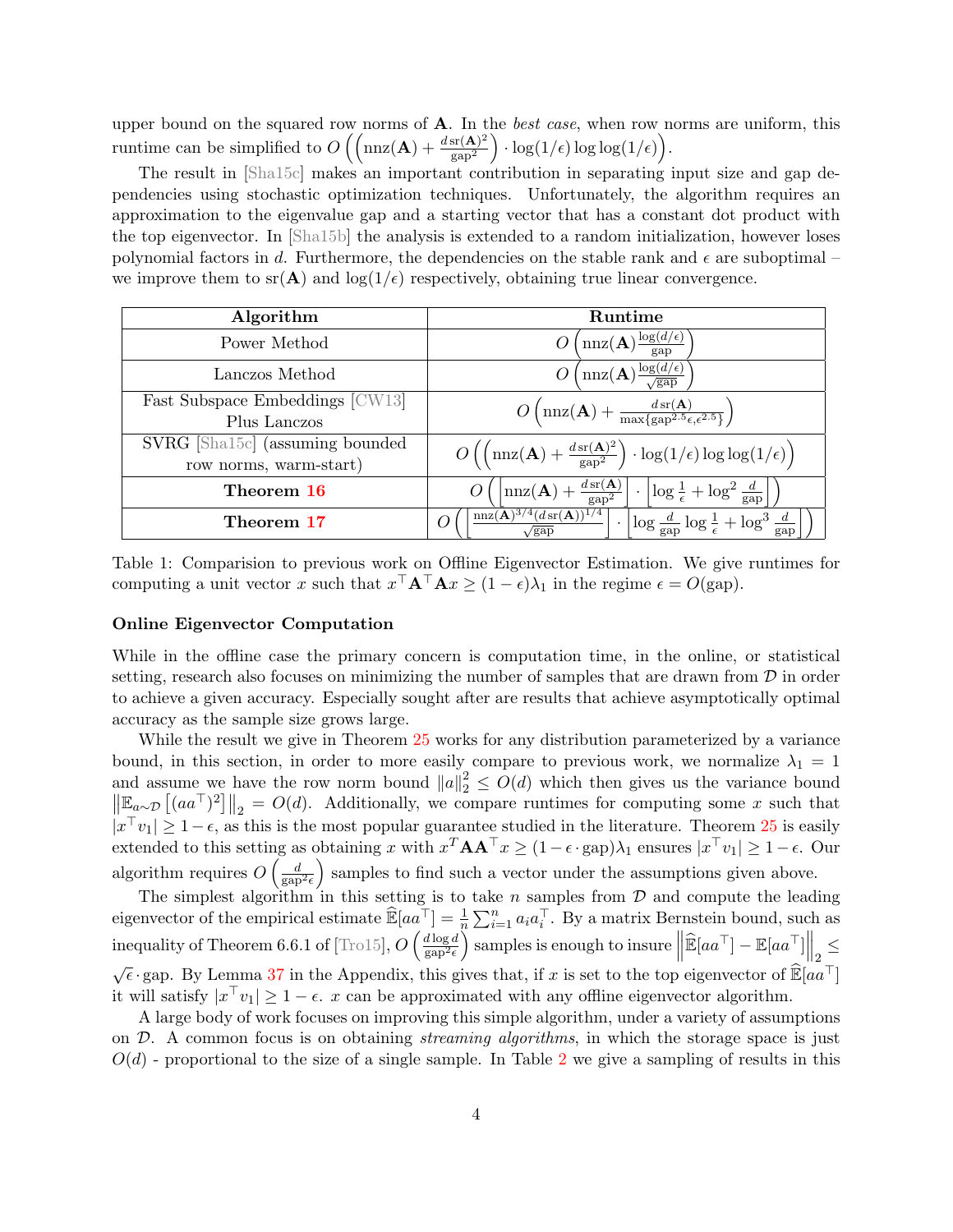area. All listed results rely on distributional assumptions at least as strong as those given above.

Note that, in each setting, we can use the cited algorithm to first compute an  $O(gap)$  approximate eigenvector, and then refine this approximation to an  $\epsilon$  approximation using  $O\left(\frac{d}{\text{gap}^2\epsilon}\right)$ samples by applying our streaming SVRG based algorithm. This allows us to obtain improved runtimes and sample complexities. To save space, we do not include our improved runtime bounds in Table [2,](#page-5-0) however they are easy to derive by adding the runtime required by the given algorithm to achieve  $O(\text{gap})$  accuracy, to  $O\left(\frac{d^2}{\text{gap}}\right)$  $\left(\frac{d^2}{\text{gap}^2 \epsilon}\right)$  – the runtime required by our streaming algorithm.

The bounds given for the simple matrix Bernstein based algorithm described above, Krasulina/Oja's Algorithm [\[BDF13\]](#page-36-11), and SGD [\[Sha15a\]](#page-37-11) require no additional assumptions, aside from those given at the beginning of this section. The streaming results cited for [\[MCJ13\]](#page-37-12) and [\[HP14\]](#page-36-6) assume a is generated from a Gaussian spike model, where  $a_i = \sqrt{\lambda_1} \gamma_i v_1 + Z_i$  and  $\gamma_i \sim \mathcal{N}(0, 1), Z_i \sim$  $\mathcal{N}(0, I_d)$ . We note that under this model, the matrix Bernstein results improve by a log d factor and so match our results in achieving asymptotically optimal convergence rate. The results of [\[MCJ13\]](#page-37-12) and [\[HP14\]](#page-36-6) sacrifice this optimality in order to operate under the streaming model. Our work gives the best of both works – a streaming algorithm giving asymptotically optimal results.

The streaming Alecton algorithm [\[SRO15\]](#page-37-13) assumes  $\mathbb{E} \|aa^{\top} \mathbf{W}aa^{\top} \| \leq O(1) \text{tr}(\mathbf{W})$  for any symmetric **W** that commutes with  $Eaa^T$ . This is strictly stronger than our assumption that  $\left\| \mathbb{E}_{a \sim \mathcal{D}} \left[ (aa^\top)^2 \right] \right\|_2 = O(d).$ 

| Algorithm                                                                  | Sample<br><b>Size</b>                                                        | Runtime                                                                                       | Streaming? | Our Sample<br>Complexity                                                                        |
|----------------------------------------------------------------------------|------------------------------------------------------------------------------|-----------------------------------------------------------------------------------------------|------------|-------------------------------------------------------------------------------------------------|
| Matrix Bernstein plus<br>Lanczos (explicitly forming)<br>sampled matrix)   | $O\left(\frac{d \log d}{gap^2\epsilon}\right)$                               | $O\left(\frac{d^3\log d}{gap^2\epsilon}\right)$                                               | $\times$   | $O\left(\frac{d \log d}{qap^3} + \frac{d}{qap^2\epsilon}\right)$                                |
| Matrix Bernstein plus<br>Lanczos (iteratively applying)<br>sampled matrix) | $O\left(\frac{d\log d}{gap^2\epsilon}\right)$                                | $\left  O\left(\frac{d^2 \log d \cdot \log(d/\epsilon)}{a a n^{2.5} \epsilon}\right) \right $ | $\times$   | $O\left(\frac{d\log d}{gap^3}+\frac{d}{gap^2\epsilon}\right)$                                   |
| Memory-efficient PCA<br>MCJ13, HP14                                        | $\left(\frac{d \log(d/\epsilon)}{a a n^3 \epsilon}\right)$<br>$\overline{O}$ | $O\left(\frac{d^2\log(d/\epsilon)}{gap^3\epsilon}\right)$                                     |            | $O\left(\frac{d\log(d/\text{gap})}{a a y^4} + \frac{d}{q a p^2 \epsilon}\right)$                |
| Alecton [SRO15]                                                            | $O(\frac{d \log(d/\epsilon)}{a a p^2 \epsilon})$                             | $O(\frac{d^2 \log(d/\epsilon)}{gap^2 \epsilon})$                                              |            | $O(\frac{d \log(d/\text{gap})}{q a p^3} + \frac{d}{q a p^2 \epsilon})$                          |
| Krasulina / Oja's<br>Algorithm [BDF13]                                     | $O(\frac{d^{c_1}}{qap^2\epsilon^{c_2}})$                                     | $O(\frac{d^{c_1+1}}{an^{2}\epsilon^{c_2}})$                                                   |            | $O(\frac{d^{c_1}}{qap^{2+c_2}}+\frac{d}{qap^2\epsilon})$                                        |
| SGD [Sha15a]                                                               | $O(\frac{d^3 \log(d/\epsilon)}{2})$                                          | $O(\frac{d^4 \log(d/\epsilon)}{2})$                                                           |            | $\frac{d^3\log(d/\text{gap})}{\text{gap}^2} + \frac{d}{\text{gap}^2\epsilon}$<br>$\overline{O}$ |

<span id="page-5-0"></span>Table 2: Summary of existing work on Online Eigenvector Estimation and improvements given by our results. Runtimes are for computing a unit vector x such that  $|x^{\top}v_1| \geq 1 - \epsilon$ . For each of these results we can obtain improved running times and sample complexities by running the algorithm to first compute an  $O(\text{gap})$  approximate eigenvector, and then running our algorithm to obtain an  $\epsilon$  approximation using an additional  $O\left(\frac{d}{\text{gap}^2\epsilon}\right)$  samples,  $O(d)$  space, and  $O(d)$  work per sample.

### 1.4 Paper Organization

Section [2](#page-6-0) Review problem definitions and parameters for our runtime and sample bounds.

Section [3](#page-7-0) Describe the shifted-and-inverted power method and show how it can be implemented using approximate system solvers.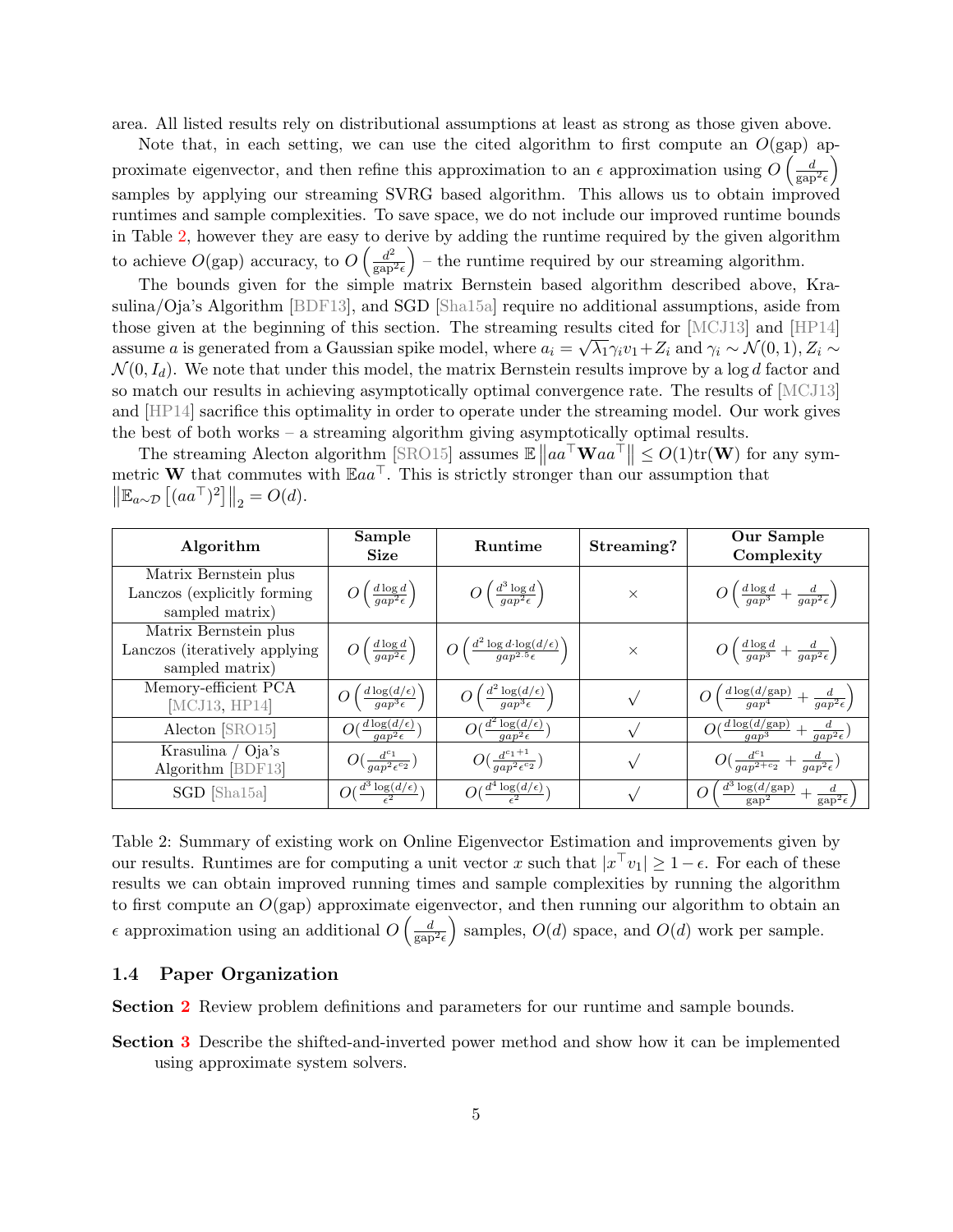- Section [4](#page-15-0) Show how to apply SVRG to solve systems in our shifted matrix, giving our main runtime results for offline eigenvector computation.
- Section [5](#page-24-0) Show how to use an online variant of SVRG to run the shifted-and-inverted power method, giving our main sampling complexity and runtime results in the statistical setting.

Section [6](#page-28-0) Show how to efficiently estimate the shift parameters required by our algorithms.

Section [7](#page-32-0) Give a lower bound in the statistical setting, showing that our results are asymptotically optimal for a wide parameter range.

**Section [8](#page-33-0)** Give gap-free runtime bounds, which apply when  $\epsilon >$  gap.

# <span id="page-6-0"></span>2 Preliminaries

We bold all matrix variables. We use  $[n] \stackrel{\text{def}}{=} \{1, ..., n\}$ . For a symmetric positive semidefinite (PSD) we bold all matrix variables<br>matrix **M** we let  $||x||_{\mathbf{M}} \stackrel{\text{def}}{=} \sqrt{}$  $x^{\top} \mathbf{M} x$  and  $\lambda_1(\mathbf{M}), ..., \lambda_d(\mathbf{M})$  denote its eigenvalues in decreasing order. We use  $\mathbf{M} \preceq \mathbf{N}$  to denote the condition that  $x^{\top} \mathbf{M} x \leq x^{\top} \mathbf{N} x$  for all x.

### 2.1 The Offline Problem

We are given a matrix  $\mathbf{A} \in \mathbb{R}^{n \times d}$  with rows  $a^{(1)},...,a^{(n)}$  and wish to compute an approximation to the top eigenvector of  $\Sigma \stackrel{\text{def}}{=} A^{\top}A$ . Specifically, for error parameter  $\epsilon$  we want a unit vector x such that  $x^{\top} \Sigma x \geq (1 - \epsilon) \lambda_1(\Sigma)$ .

### 2.2 The Statistical Problem

We have access to an oracle returning independent samples from a distribution  $\mathcal D$  on  $\mathbb R^d$  and wish to compute the top eigenvector of  $\Sigma \stackrel{\text{def}}{=} \mathbb{E}_{a \sim \mathcal{D}} [aa^\top]$ . Again, for error parameter  $\epsilon$  we want to return a unit vector x such that  $x^{\top} \Sigma x \geq (1 - \epsilon) \lambda_1(\Sigma)$ .

### 2.3 Problem Parameters

We parameterize the running times and sample complexities of our algorithms in terms of several natural properties of A, D, and  $\Sigma$ . Let  $\lambda_1, ..., \lambda_d$  denote the eigenvalues of  $\Sigma$  in decreasing order and  $v_1, ..., v_d$  denote their corresponding eigenvectors. We define the *eigenvalue gap* by gap  $\stackrel{\text{def}}{=} \frac{\lambda_1 - \lambda_2}{\lambda_1}$  $\frac{-\lambda_2}{\lambda_1}$ .

We use the following additional parameters for the offline and statistical problems respectively:

- Offline Problem: Let  $\mathrm{sr}(\mathbf{A}) \stackrel{\text{def}}{=} \sum_i \frac{\lambda_i}{\lambda_1}$  $\frac{\lambda_i}{\lambda_1} = \frac{\|\mathbf{A}\|_F^2}{\|\mathbf{A}\|_2^2}$  denote the stable rank of **A**. Note that we always have  $sr(A) \leq rank(A)$ . Let  $nnz(A)$  denote the number of non-zero entries in A.
- Online Problem: Let  $\mathbf{v}(\mathcal{D}) \stackrel{\text{def}}{=} \frac{\left\|\mathbb{E}_{a\sim\mathcal{D}}\left[\left(a a^{\top}\right)^{2}\right]\right\|_{2}}{\left\|\mathbb{E}_{a\sim\mathcal{D}}\left(a a^{\top}\right)\right\|_{2}^{2}}$ 2 =  $\frac{\left\|\mathbb{E}_{a\sim\mathcal{D}}\left[\left(a a^\top\right)^2\right]\right\|_2}{\lambda_1^2}$  denote a natural upper bound on the variance of D in various settings. Note that  $v(D) \geq 1$ .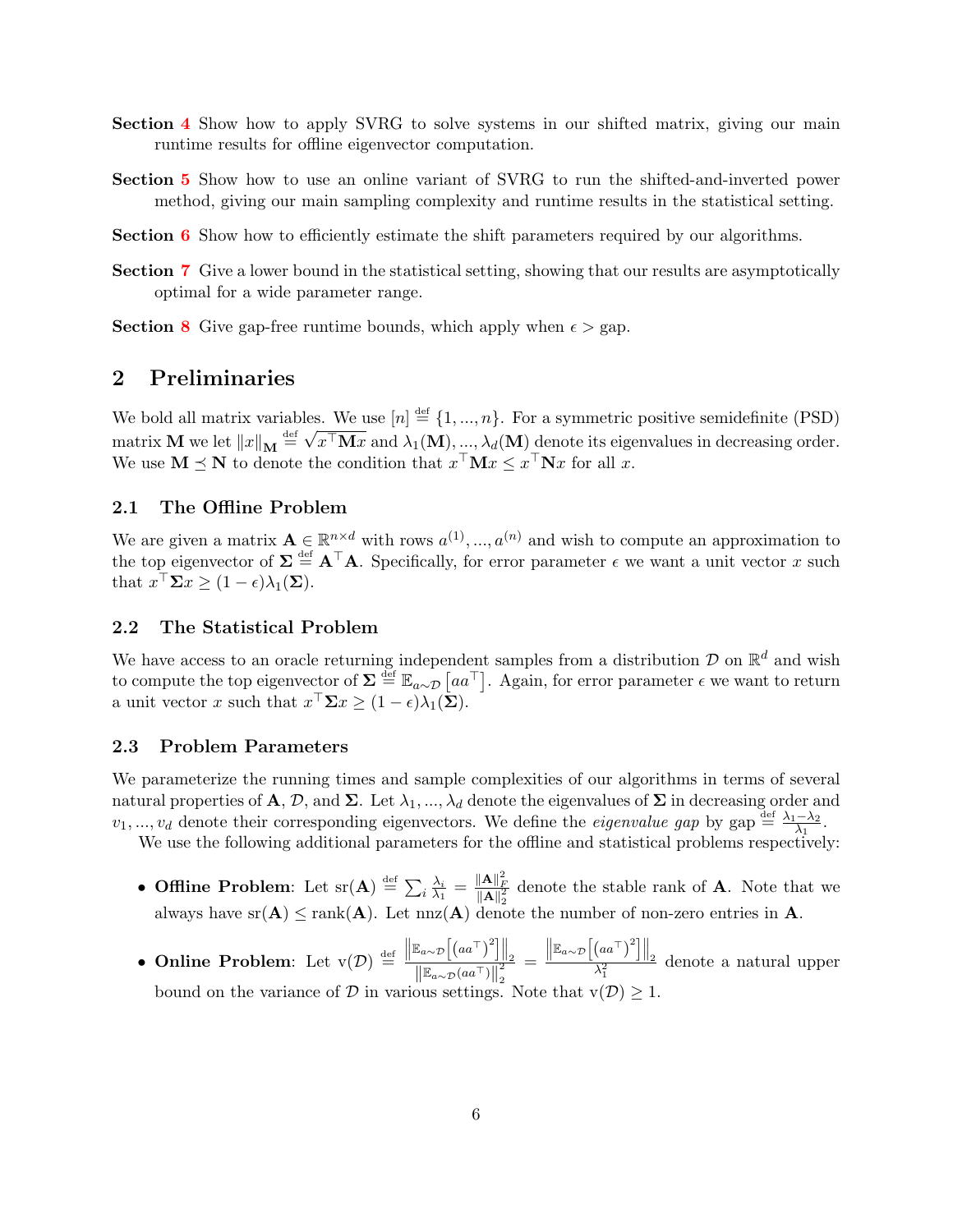# <span id="page-7-0"></span>3 Algorithmic Framework

Here we develop our robust shift-and-invert framework. In Section [3.1](#page-7-1) we provide a basic overview of the framework and in Section [3.2](#page-7-2) we introduce the potential function we use to measure progress of our algorithms. In Section [3.3](#page-8-0) we show how to analyze the framework given access to an exact linear system solver and in Section [3.4](#page-9-0) we strengthen this analysis to work with an inexact linear system solver. Finally, in Section [3.5](#page-13-0) we discuss initializing the framework.

### <span id="page-7-1"></span>3.1 Shifted-and-Inverted Power Method Basics

We let  $\mathbf{B}_{\lambda} \stackrel{\text{def}}{=} \lambda \mathbf{I} - \Sigma$  denote the shifted matrix that we will use in our implementation of the shiftedand-inverted power method. As discussed, in order for  $\mathbf{B}_{\lambda}^{-1}$  $_{\lambda}^{-1}$  to have a large eigenvalue gap,  $\lambda$  should be set to  $(1 + c \cdot \text{gap})\lambda_1$  for some constant  $c \geq 0$ . Throughout this section we assume that we have a crude estimate of  $\lambda_1$  and gap and fix  $\lambda$  to be a value satisfying  $\left(1+\frac{\text{gap}}{150}\right)\lambda_1 \leq \lambda \leq \left(1+\frac{\text{gap}}{100}\right)\lambda_1$ . (See Section [6](#page-28-0) for how we can compute such a  $\lambda$ ). For the remainder of this section we work with such a fixed value of  $\lambda$  and therefore for convenience denote  $\mathbf{B}_{\lambda}$  as **B**.

Note that  $\lambda_i\left(\mathbf{B}^{-1}\right) = \frac{1}{\lambda_i(\mathbf{B})} = \frac{1}{\lambda - \lambda_i}$  and so  $\frac{\lambda_1(\mathbf{B}^{-1})}{\lambda_2(\mathbf{B}^{-1})} = \frac{\lambda - \lambda_2}{\lambda - \lambda_1}$  $\frac{\lambda-\lambda_2}{\lambda-\lambda_1} \geq \frac{\text{gap}}{\text{gap}/100} = 100$ . This large gap will ensure that, assuming the ability to apply  $B^{-1}$ , the power method will converge very quickly. In the remainder of this section we develop our error analysis for the shifted-and-inverted power method which demonstrates that approximate application of  $B^{-1}$  in each iteration in fact suffices.

### <span id="page-7-2"></span>3.2 Potential Function

Our analysis of the power method focuses on the objective of maximizing the Rayleigh quotient,  $x^{\top} \Sigma x$  for a unit vector x. Note that as the following lemma shows, this has a direct correspondence to the error in maximizing  $|v_1^\top x|$ :

<span id="page-7-3"></span>**Lemma 1** (Bounding Eigenvector Error by Rayleigh Quotient). For a unit vector x let  $\epsilon = \lambda_1$  –  $x^{\top} \Sigma x$ . If  $\epsilon \leq \lambda_1 \cdot \text{gap}$  then

$$
\left| v_1^\top x \right| \ge \sqrt{1 - \frac{\epsilon}{\lambda_1 \cdot \text{gap}}}.
$$

*Proof.* Among all unit vectors x such that  $\epsilon = \lambda_1 - x^{\top} \Sigma x$ , a minimizer of  $|v_1^{\top} x|$  has the form  $x = (\sqrt{1-\delta^2})v_1 + \delta v_2$  for some  $\delta$ . We have

$$
\epsilon = \lambda_1 - x^\top \Sigma x = \lambda_1 - \lambda_1 (1 - \delta^2) - \lambda_2 \delta^2 = (\lambda_1 - \lambda_2) \delta^2.
$$

Therefore by direct computation,

$$
\left| v_1^\top x \right| = \sqrt{1 - \delta^2} = \sqrt{1 - \frac{\epsilon}{\lambda_1 - \lambda_2}} = \sqrt{1 - \frac{\epsilon}{\lambda_1 \cdot \text{gap}}}.
$$

 $\Box$ 

In order to track the progress of our algorithm we use a more complex potential function than just the Rayleigh quotient error,  $\lambda_1 - x^{\top} \Sigma x$ . Our potential function G is defined for  $x \neq 0$  by

$$
G(x) \stackrel{\text{def}}{=} \frac{\left\| \mathbf{P}_{v_1^{\perp}} x \right\|_{\mathbf{B}}}{\left\| \mathbf{P}_{v_1} x \right\|_{\mathbf{B}}}
$$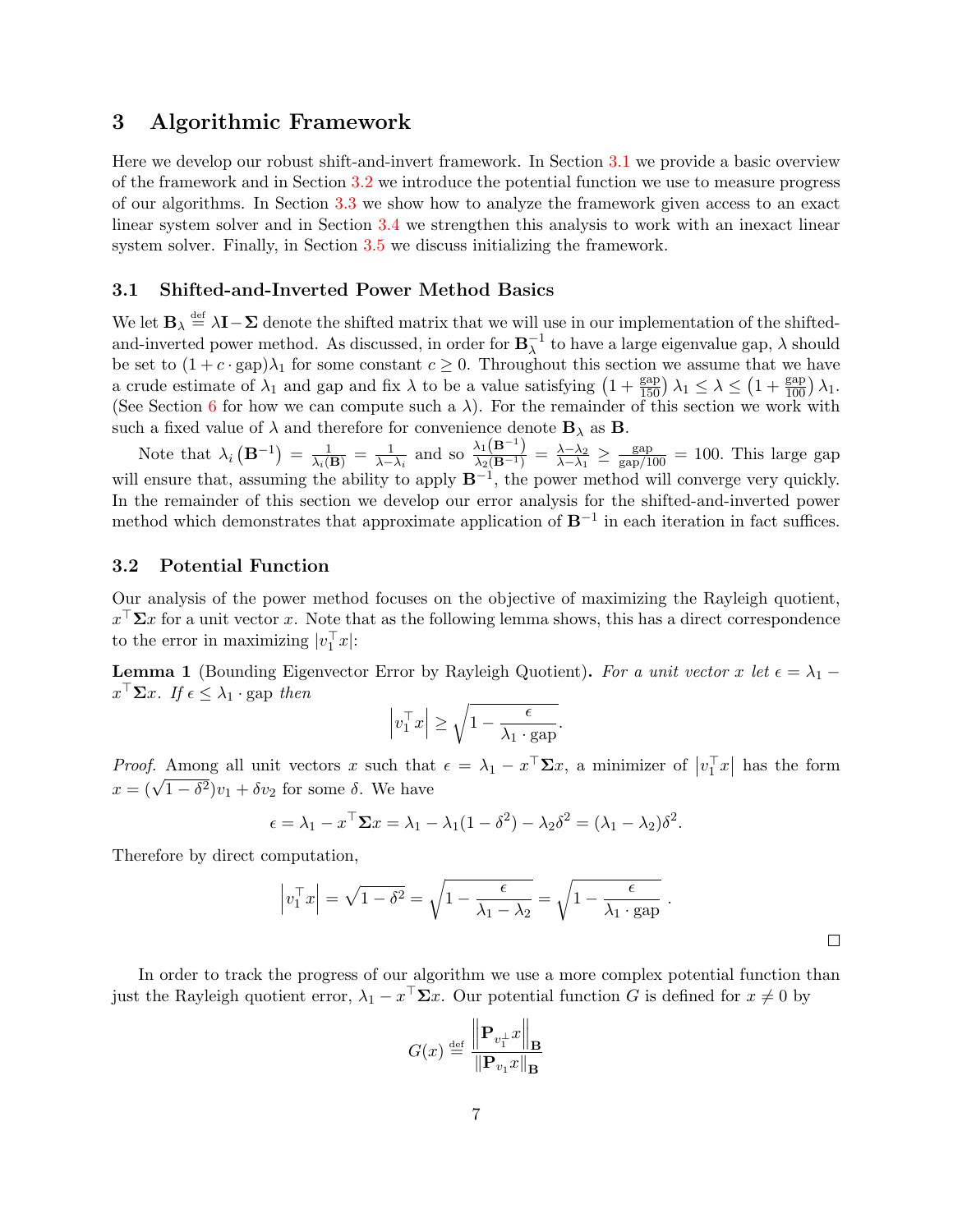where  $P_{v_1}$  and  $P_{v_1^{\perp}}$  are the projections onto  $v_1$  and the subspace orthogonal to  $v_1$  respectively. Equivalently, we have that:

<span id="page-8-3"></span>
$$
G(x) = \frac{\sqrt{\|x\|_{\mathbf{B}}^2 - (v_1^{\top} \mathbf{B}^{1/2} x)^2}}{|v_1^{\top} \mathbf{B}^{1/2} x|} = \frac{\sqrt{\sum_{i \ge 2} \frac{\alpha_i^2}{\lambda_i(\mathbf{B}^{-1})}}}{\sqrt{\frac{\alpha_1^2}{\lambda_1(\mathbf{B}^{-1})}}}.
$$
(1)

where  $\alpha_i = v_i^{\top} x$ .

When the Rayleigh quotient error  $\epsilon = \lambda_1 - x^{\top} \Sigma x$  of x is small, we can show a strong relation between  $\epsilon$  and  $G(x)$ . We prove this in two parts. We first give a technical lemma, Lemma [2,](#page-8-1) that we will use several times for bounding the numerator of G. We then prove the connection in Lemma [3.](#page-8-2)

<span id="page-8-1"></span>**Lemma 2.** For a unit vector x and  $\epsilon = \lambda_1 - x^{\top} \Sigma x$  if  $\epsilon \leq \lambda_1 \cdot$  gap then

$$
\epsilon \leq x^{\top} \mathbf{B} x - (v_1^{\top} \mathbf{B} x)(v_1^{\top} x) \leq \epsilon \left(1 + \frac{\lambda - \lambda_1}{\lambda_1 \cdot \text{gap}}\right).
$$

*Proof.* Since  $\mathbf{B} = \lambda \mathbf{I} - \Sigma$  and since  $v_1$  is an eigenvector of  $\Sigma$  with eigenvalue  $\lambda_1$  we have

$$
x^{\top} \mathbf{B} x - (v_1^{\top} \mathbf{B} x)(v_1^{\top} x) = \lambda ||x||_2^2 - x^{\top} \Sigma x - (\lambda v_1^{\top} x - v_1^{\top} \Sigma x)(v_1^{\top} x)
$$
  

$$
= \lambda - \lambda_1 + \epsilon - (\lambda v_1^{\top} x - \lambda_1 v_1^{\top} x)(v_1^{\top} x)
$$
  

$$
= (\lambda - \lambda_1) \left(1 - (v_1^{\top} x)^2\right) + \epsilon.
$$

Now by Lemma [1](#page-7-3) we know that  $|v_1^\top x| \geq \sqrt{1 - \frac{\epsilon}{\lambda_1 \cdot \text{gap}}},$  giving us the upper bound. Furthermore, since trivially  $|v_1^\top x| \leq 1$  and  $\lambda - \lambda_1 > 0$ , we have the lower bound.  $\Box$ 

<span id="page-8-2"></span>Lemma 3 (Potential Function to Rayleigh Quotient Error Conversion). For a unit vector x and  $\epsilon = \lambda_1 - x^{\top} \Sigma x \text{ if } \epsilon \leq \frac{1}{2}$  $\frac{1}{2}\lambda_1$  · gap, we have:

$$
\frac{\epsilon}{\lambda - \lambda_1} \le G(x)^2 \le \left(1 + \frac{\lambda - \lambda_1}{\lambda_1 \cdot \text{gap}}\right) \left(1 + \frac{2\epsilon}{\lambda_1 \cdot \text{gap}}\right) \frac{\epsilon}{\lambda - \lambda_1}.
$$

*Proof.* Since  $v_1$  is an eigenvector of **B**, we can write  $G(x)^2 = \frac{x^{\top} \mathbf{B} x - (v_1^{\top} \mathbf{B} x)(v_1^{\top} x)}{(v_1^{\top} \mathbf{B} x)(v_1^{\top} x)}$  $\frac{\partial x - (v_1 \mathbf{B}x)(v_1 \, x)}{(v_1^\top \mathbf{B}x)(v_1^\top x)}$  $\frac{\partial x - (v_1 \mathbf{B}x)(v_1 \, x)}{(v_1^\top \mathbf{B}x)(v_1^\top x)}$  $\frac{\partial x - (v_1 \mathbf{B}x)(v_1 \, x)}{(v_1^\top \mathbf{B}x)(v_1^\top x)}$ . Lemmas 1 and [2](#page-8-1) then give us:

$$
\frac{\epsilon}{\lambda - \lambda_1} \le G(x)^2 \le \left(1 + \frac{\lambda - \lambda_1}{\lambda_1 \cdot \text{gap}}\right) \frac{\epsilon}{(\lambda - \lambda_1) \left(1 - \frac{\epsilon}{\lambda_1 \cdot \text{gap}}\right)}.
$$

 $\Box$ 

Since  $\epsilon \leq \frac{1}{2}$  $\frac{1}{2}\lambda_1 \cdot \text{gap}$ , we have  $\frac{1}{1-\frac{\epsilon}{\lambda_1 \cdot \text{gap}}} \leq 1 + \frac{2\epsilon}{\lambda_1 \cdot \text{gap}}$ . This proves the lemma.

### <span id="page-8-0"></span>3.3 Power Iteration

Here we show that the shifted-and-inverted power iteration in fact makes progress with respect to our objective function given an exact linear system solver for B. Formally, we show that applying  **to a vector x decreases the potential function**  $G(x)$  **geometrically.**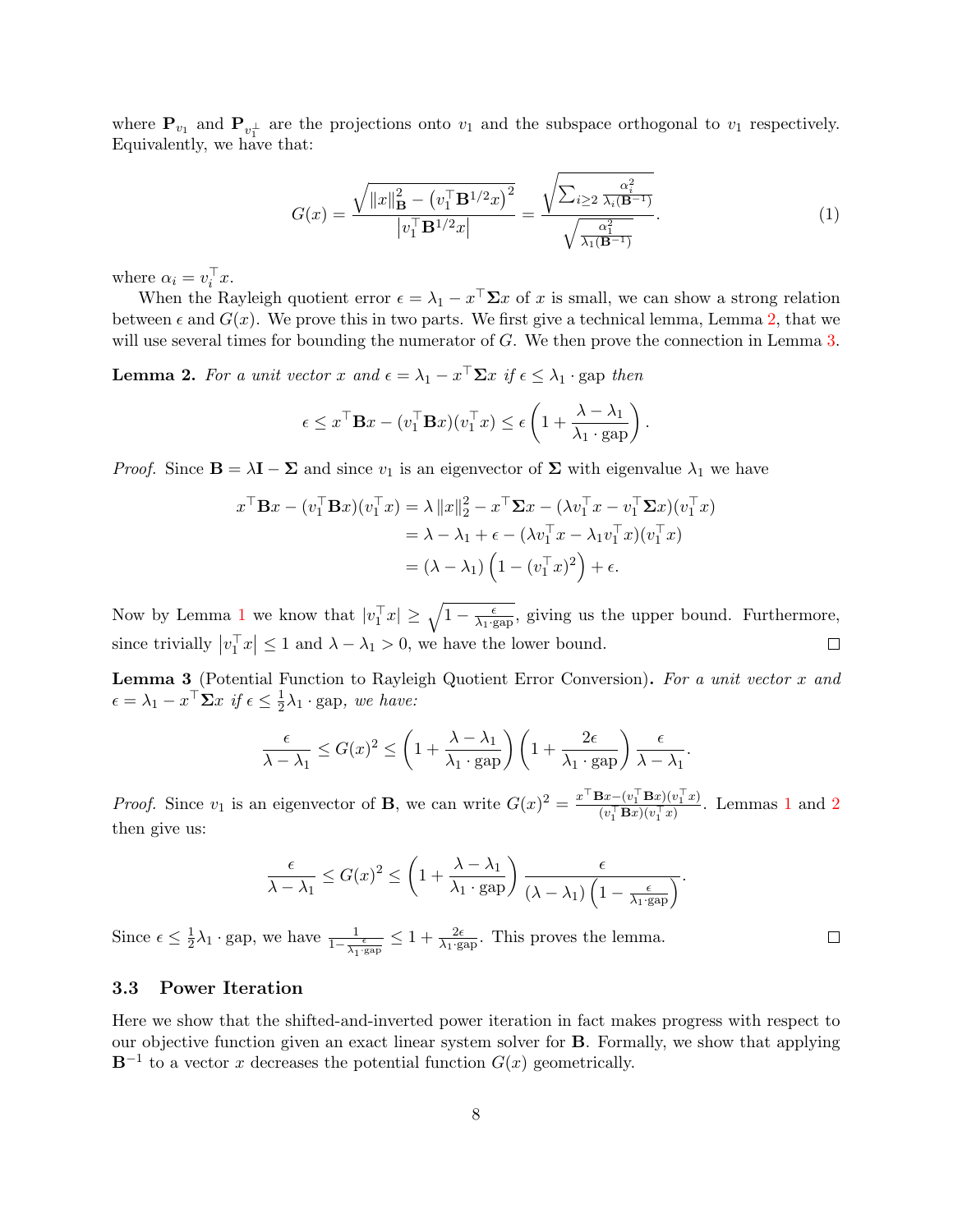<span id="page-9-1"></span>**Theorem 4.** Let x be a unit vector with  $\langle x, v_1 \rangle \neq 0$  and let  $\tilde{x} = \mathbf{B}^{-1}x$ , i.e. the power method update of  $\mathbf{B}^{-1}$  on x. Then, under our assumption on  $\lambda$ , we have:

$$
G(\widetilde{x}) \le \frac{\lambda_2 \left( \mathbf{B}^{-1} \right)}{\lambda_1 \left( \mathbf{B}^{-1} \right)} G(x) \le \frac{1}{100} G(x).
$$

Note that  $\tilde{x}$  may no longer be a unit vector. However,  $G(\tilde{x}, v_1) = G(c\tilde{x}, v_1)$  for any scaling parameter c, so the theorem also holds for  $\tilde{x}$  scaled to have unit norm.

*Proof.* Writing x in the eigenbasis, we have  $x = \sum_i \alpha_i v_i$  and  $\tilde{x} = \sum_i \alpha_i \lambda_i \left( \mathbf{B}^{-1} \right) v_i$ . Since  $\langle x, v_1 \rangle \neq 0$ ,  $\alpha_i \neq 0$  and by the equivalent formulation of  $C(x)$  given in (1).  $0, \alpha_1 \neq 0$  and by the equivalent formulation of  $G(x)$  given in [\(1\)](#page-8-3):

$$
G(\widetilde{x}) = \frac{\sqrt{\sum_{i\geq 2} \alpha_i^2 \lambda_i(\mathbf{B}^{-1})}}{\sqrt{\alpha_1^2 \lambda_1(\mathbf{B}^{-1})}} \leq \frac{\lambda_2(\mathbf{B}^{-1})}{\lambda_1(\mathbf{B}^{-1})} \cdot \frac{\sqrt{\sum_{i\geq 2} \frac{\alpha_i^2}{\lambda_i(\mathbf{B}^{-1})}}}{\sqrt{\frac{\alpha_1^2}{\lambda_1(\mathbf{B}^{-1})}}} = \frac{\lambda_2(\mathbf{B}^{-1})}{\lambda_1(\mathbf{B}^{-1})} \cdot G(x) .
$$

 $\Box$ 

Recalling that  $\frac{\lambda_1(\mathbf{B}^{-1})}{\lambda_2(\mathbf{B}^{-1})} = \frac{\lambda - \lambda_2}{\lambda - \lambda_1}$  $\frac{\lambda-\lambda_2}{\lambda-\lambda_1} \geq \frac{\text{gap}}{\text{gap}/100} = 100$  yields the result.

The challenge in using the above theorem, and any traditional analysis of the shifted-andinverted power method, is that we don't actually have access to  $B^{-1}$ . In the next section we show that the shifted-and-inverted power method is robust – we still make progress on our objective function even if we only approximate  $\mathbf{B}^{-1}x$  using a fast linear system solver.

#### <span id="page-9-0"></span>3.4 Approximate Power Iteration

We are now ready to prove our main result. We show that each iteration of the shifted-and-inverted power method makes constant factor expected progress on our potential function assuming we:

- 1. Start with a sufficiently good x and an approximation of  $\lambda_1$
- 2. Can apply  $\mathbf{B}^{-1}$  approximately using a system solver such that the function error (i.e. distance to  $\mathbf{B}^{-1}x$  in the **B** norm) is sufficiently small in expectation.
- 3. Can estimate Rayleigh quotients over  $\Sigma$  well enough to only accept updates that do not hurt progress on the objective function too much.

This third assumption is necessary since the second assumption is quite weak. An expected progress bound on the linear system solver allows, for example, the solver to occasionally return a solution that is entirely orthogonal to  $v_1$ , causing us to make unbounded backwards progress on our potential function. The third assumption allows us to reject possibly harmful updates and ensure that we still make progress in expectation. In the offline setting, we can access A and are able to compute Rayleigh quotients exactly in time  $nnz(A)$  time. However, we only assume the ability to estimate quotients since in the online setting we only have access to  $\Sigma$  through samples from  $D$ .

Our general theorem for the approximate power iteration, Theorem [5,](#page-10-0) assumes that we can solve linear systems to some absolute accuracy in expectation. This is not completely standard. Typically, system solver analysis assumes an initial approximation to  $B^{-1}x$  and then shows a relative progress bound – that the quality of the initial approximation is improved geometrically in each iteration of the algorithm. In Corollary [6](#page-13-1) we show how to find a coarse initial approximation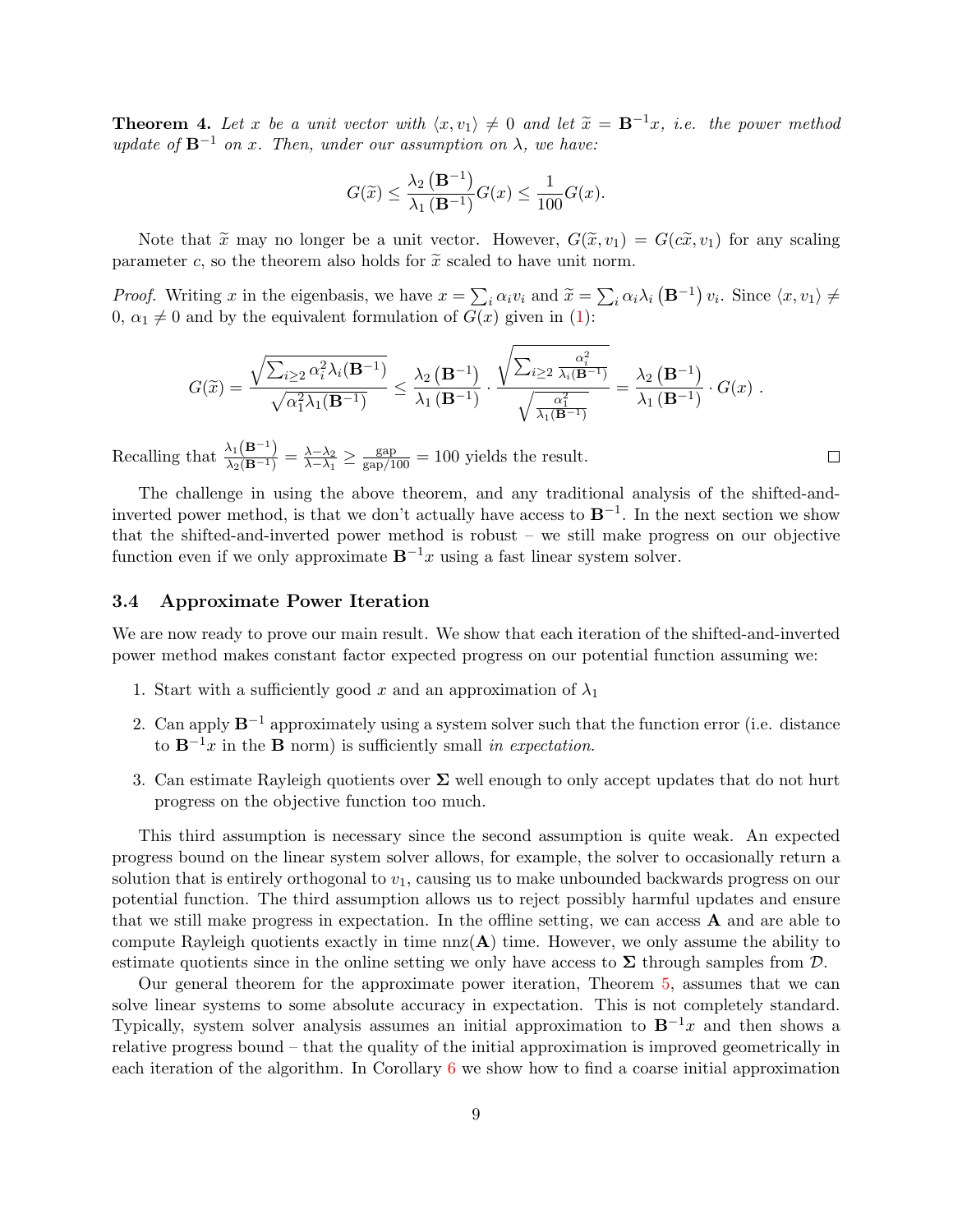to  $\mathbf{B}^{-1}x$ , in fact just approximating  $\mathbf{B}^{-1}$  with  $\frac{1}{x^{\top} \mathbf{B} x}x$ . Using this approximation, we show that Theorem [5](#page-10-0) actually implies that traditional system solver relative progress bounds suffice.

Note that in both claims we measure error of the linear system solver using  $\left\|\cdot\right\|_{\mathbf{B}}$ . This is a natural norm in which geometric convergence is shown for many linear system solvers and directly corresponds to the function error of minimizing  $f(w) = \frac{1}{2}w^{\top} \mathbf{B}w - w^{\top}x$  to compute  $\mathbf{B}^{-1}x$ .

<span id="page-10-0"></span>**Theorem 5** (Approximate Shifted-and-Inverted Power Iteration – Warm Start). Let  $x = \sum_i \alpha_i v_i$ be a unit vector such that  $G(x) \leq \frac{1}{\sqrt{10}}$ . Suppose we know some shift parameter  $\lambda$  with  $\left(1+\frac{\text{gap}}{150}\right)\lambda_1$  $\lambda \leq (1 + \frac{\text{gap}}{100}) \lambda_1$  and an estimate  $\widehat{\lambda}_1$  of  $\lambda_1$  such that  $\frac{10}{11} (\lambda - \lambda_1) \leq \lambda - \widehat{\lambda}_1 \leq \lambda - \lambda_1$ . Furthermore, suppose we have a subroutine solve( $\cdot$ ) such that on any input x

$$
\mathbb{E}\left[\left\|\mathrm{solve}\left(x\right) - \mathbf{B}^{-1}x\right\|_{\mathbf{B}}\right] \le \frac{c_1}{1000} \sqrt{\lambda_1(\mathbf{B}^{-1})},
$$

for some  $c_1 < 1$ , and a subroutine quot ( $\cdot$ ) that on any input  $x \neq 0$ 

$$
\left|\widehat{\mathrm{quot}}\,(x)-\mathrm{quot}(x)\right|\leq\frac{1}{30}\left(\lambda-\lambda_1\right)\,\,\text{for all nonzero}\,\,\,x\in\mathbb{R}^d.
$$

where  $\text{quot}(x) \stackrel{\text{def}}{=} \frac{x^{\top} \Sigma x}{x^{\top} x}$  $\frac{x}{x^{\top}x}$ .

Then the following update procedure:

$$
Set\ \hat{x} = \mathrm{solve}\left(x\right),\
$$

$$
Set\ \widetilde{x} = \begin{cases} \widehat{x} & \text{if } \begin{cases} \widehat{a} & \text{if } \left( \widehat{x} \right) \geq \widehat{\lambda}_1 - \left( \lambda - \widehat{\lambda}_1 \right) / 6 \text{ and } \\ x & \text{otherwise,} \end{cases} \\ x & \text{otherwise,} \end{cases}
$$

satisfies the following:

- $G(\widetilde{x}) \leq \frac{1}{\sqrt{10}}$  and
- $\mathbb{E}[G(\tilde{x})] \leq \frac{3}{25}G(x) + \frac{c_1}{500}.$

That is, not only do we decrease our potential function by a constant factor in expectation, but we are guaranteed that the potential function will never increase beyond  $1/\sqrt{10}$ .

*Proof.* The first claim follows directly from our choice of  $\tilde{x}$  from x and  $\hat{x}$ . If  $\tilde{x} = x$ , it holds trivially by our assumption that  $G(x) \leq \frac{1}{\sqrt{10}}$ . Otherwise,  $\tilde{x} = \hat{x}$  and we know that

$$
\lambda_1 - \text{quot}(\widehat{x}) \le \widehat{\lambda}_1 - \text{quot}(\widehat{x}) \le \widehat{\lambda}_1 - \widehat{\text{quot}}(\widehat{x}) + \left| \widehat{\text{quot}}(\widehat{x}) - \text{quot}(\widehat{x}) \right|
$$

$$
\le \frac{\lambda - \widehat{\lambda}_1}{6} + \frac{\lambda - \lambda_1}{30} \le \frac{\lambda - \lambda_1}{5} \le \frac{\lambda_1 \cdot \text{gap}}{500}.
$$

The claim then follows from Lemma [3](#page-8-2) as

$$
G(\widehat{x})^2 \le \left(1 + \frac{\lambda - \lambda_1}{\lambda_1 \cdot \text{gap}}\right) \left(1 + \frac{2\left(\lambda_1 - \text{quot}(\widehat{x})\right)}{\lambda_1 \cdot \text{gap}}\right) \frac{\lambda_1 - \text{quot}(\widehat{x})}{\lambda - \lambda_1}
$$

$$
\le \frac{101}{100} \cdot \frac{251}{250} \cdot \frac{\left(\frac{\lambda_1 \cdot \text{gap}}{500}\right)}{\left(\frac{\lambda_1 \cdot \text{gap}}{150}\right)} \le \frac{1}{\sqrt{10}}.
$$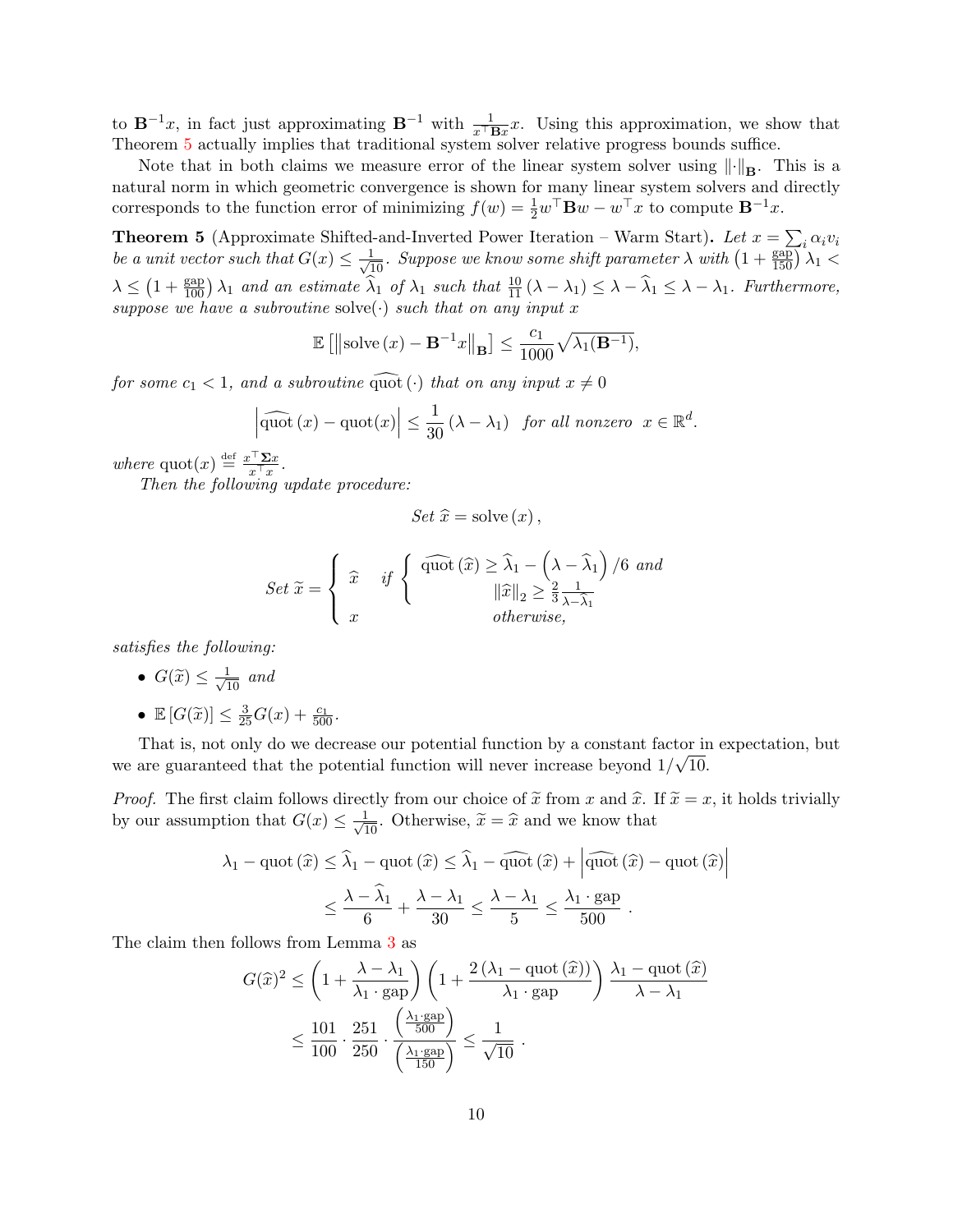All that remains is to show the second claim, that  $\mathbb{E}[G(\tilde{x})] \leq \frac{3}{25}G(x) + \frac{4c_1}{1000}$ . Let F denote the event that we accept our iteration and set  $x = \hat{x} =$  solve  $(x)$ . That is:

$$
\mathcal{F} \stackrel{\text{def}}{=} \left\{ \widehat{\text{quot}}\left(\widehat{x}\right) \ge \widehat{\lambda}_1 - \frac{\lambda - \widehat{\lambda}_1}{6} \right\} \cup \left\{ \|\widehat{x}\|_2 \ge \frac{2}{3} \frac{1}{\lambda - \widehat{\lambda}_1} \right\}.
$$

Using our bounds on  $\widehat{\lambda}_1$  and  $\widehat{\text{quot}} (\cdot)$ , we know that  $\widehat{\text{quot}}(x) \leq \text{quot}(x) + (\lambda - \lambda_1)/30$  and  $\lambda - \widehat{\lambda}_1 \leq$  $\lambda - \lambda_1$ . Therefore, since  $-\frac{1}{6} - \frac{1}{30} \ge -\frac{1}{2}$  we have

$$
\mathcal{F} \subseteq \left\{ \text{quot}\left(\widehat{x}\right) \geq \lambda_1 - \left(\lambda - \lambda_1\right)/2 \right\} \cup \left\{ \|\widehat{x}\|_2 \geq \frac{2}{3} \frac{1}{\lambda - \lambda_1} \right\},\
$$

We will complete the proof in two steps. First we let  $\xi \stackrel{\text{def}}{=} \hat{x} - \mathbf{B}^{-1}x$  and show that assuming<br>a true then  $C(\hat{x})$  and  $||\xi||$  are linearly related i.e. expected error bounds on  $||\xi||$  correspond F is true then  $G(\hat{x})$  and  $\|\xi\|_{\mathbf{B}}$  are linearly related, i.e. expected error bounds on  $\|\xi\|_{\mathbf{B}}$  correspond to expected error bounds on  $G(\hat{x})$ . Second, we bound the probability that F does not occur and bound error incurred in this case. Combining these yields the result.

To show the linear relationship in the case where  $\mathcal F$  is true, first note Lemma [1](#page-7-3) shows that in this case  $\Big|$  $v_1^\top \frac{\widehat{x}}{\|\widehat{x}\|}$  $\left\Vert \widehat{x}\right\Vert _{2}$  $\left| \geq \sqrt{1 - \frac{\lambda_1 - \text{quot}(\widehat{x})}{\lambda_1 \cdot \text{gap}}} \geq \frac{3}{4} \right|$  $\frac{3}{4}$ . Consequently,

$$
\|\mathbf{P}_{v_1}\widehat{x}\|_{\mathbf{B}} = \left|v_1^\top \widehat{x}\right| \sqrt{\lambda - \lambda_1} = \left|v_1^\top \frac{\widehat{x}}{\|\widehat{x}\|_2}\right| \cdot \|\widehat{x}\| \sqrt{\lambda - \lambda_1} \ge \frac{3}{4} \cdot \frac{2}{3} \frac{1}{\sqrt{\lambda - \lambda_1}} = \frac{\sqrt{\lambda_1(\mathbf{B}^{-1})}}{2}.
$$

However,

$$
\left\| \mathbf{P}_{v_{1}^{\perp}} \widehat{x} \right\|_{\mathbf{B}} \le \left\| \mathbf{P}_{v_{1}^{\perp}} \mathbf{B}^{-1} x \right\|_{\mathbf{B}} + \left\| \mathbf{P}_{v_{1}^{\perp}} \xi \right\|_{\mathbf{B}} \le \left\| \mathbf{P}_{v_{1}^{\perp}} \mathbf{B}^{-1} x \right\|_{\mathbf{B}} + \|\xi\|_{\mathbf{B}}
$$

and by Theorem [4](#page-9-1) and the definition of G we have

$$
\left\| \mathbf{P}_{v_1^{\perp}} \mathbf{B}^{-1} x \right\|_{\mathbf{B}} = \left\| \mathbf{P}_{v_1} \mathbf{B}^{-1} x \right\|_{\mathbf{B}} \cdot G(\mathbf{B}^{-1} x) \le \left( |\langle x, v_1 \rangle| \sqrt{\lambda_1(\mathbf{B}^{-1})} \right) \cdot \frac{G(x)}{100} .
$$

Taking expectations, using that  $|\langle x, v_1 \rangle| \leq 1$ , and combining these three inequalities yields

<span id="page-11-1"></span>
$$
\mathbb{E}\left[G(\widehat{x})|\mathcal{F}\right] = \mathbb{E}\left[\frac{\left\|\mathbf{P}_{v_1} \mathbf{B}^{-1} x\right\|_{\mathbf{B}}}{\left\|\mathbf{P}_{v_1} \mathbf{B}^{-1} x\right\|_{\mathbf{B}}}\bigg|\mathcal{F}\right] \le \frac{G(x)}{50} + 2\frac{\mathbb{E}\left[\left\|\xi\right\|_{\mathbf{B}}|\mathcal{F}\right]}{\sqrt{\lambda_1(\mathbf{B}^{-1})}}\tag{2}
$$

So, conditioning on making an update and changing  $x$  (i.e.  $\mathcal F$  occurring), we see that our potential function changes exactly as in the exact case (Theorem [4\)](#page-9-1) with additional additive error due to our inexact linear system solve.

Next we upper bound  $\mathbb{P}[\mathcal{F}]$  and use it to compute  $\mathbb{E}[\|\xi\|_{\mathbf{B}}|\mathcal{F}]$ . We will show that

<span id="page-11-0"></span>
$$
\mathcal{G} \stackrel{\text{\tiny def}}{=} \left\{\left\Vert \xi \right\Vert_{\mathbf{B}} \leq \frac{1}{100} \cdot \sqrt{\lambda_1\left(\mathbf{B}^{-1}\right)} \right\} \subseteq \mathcal{F}
$$

which then implies by Markov inequality that

$$
\mathbb{P}\left[\mathcal{F}\right] \ge \mathbb{P}\left[\left\|\xi\right\|_{\mathbf{B}} \le \frac{1}{100} \cdot \sqrt{\lambda_1 \left(\mathbf{B}^{-1}\right)}\right] \ge 1 - \frac{\mathbb{E}\left[\left\|\xi\right\|_{\mathbf{B}}\right]}{\frac{1}{100} \cdot \sqrt{\lambda_1 \left(\mathbf{B}^{-1}\right)}} \ge \frac{9}{10},\tag{3}
$$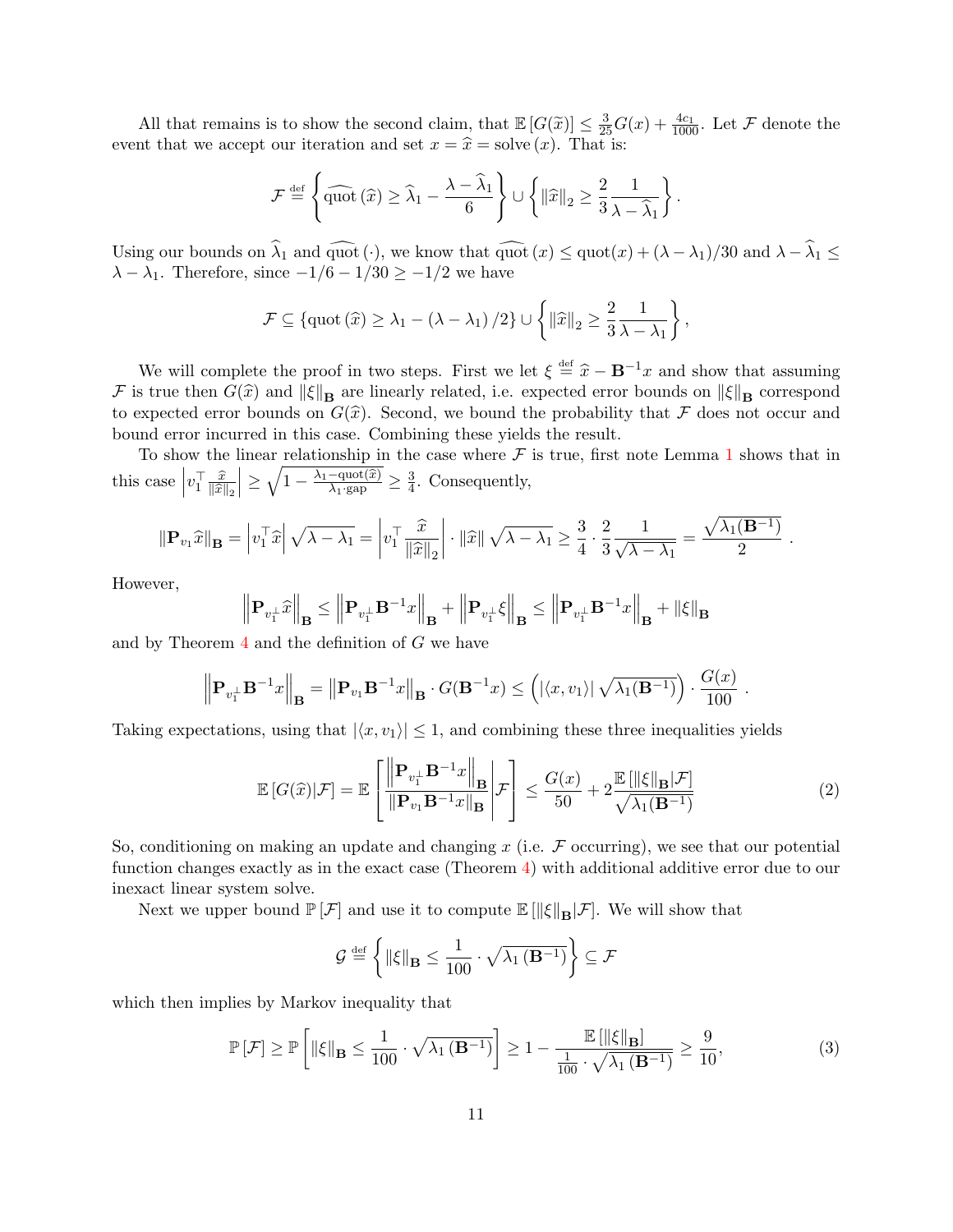where we used the fact that  $\mathbb{E}[\|\xi\|_{\mathbf{B}}] \leq \frac{c_1}{1000} \sqrt{\lambda_1(\mathbf{B}^{-1})}$  for some  $c_1 < 1$ .

Let us now show that  $\mathcal{G} \subseteq \mathcal{F}$ . Suppose  $\mathcal{G}$  is occurs. We can bound  $\|\hat{x}\|_2$  as follows:

<span id="page-12-0"></span>
$$
\|\widehat{x}\|_2 \ge \left\|\mathbf{B}^{-1}x\right\|_2 - \|\xi\|_2 \ge \left\|\mathbf{B}^{-1}x\right\| - \sqrt{\lambda_1 \left(\mathbf{B}^{-1}\right)} \|\xi\|_{\mathbf{B}}
$$
  
\n
$$
\ge |\alpha_1| \lambda_1 \left(\mathbf{B}^{-1}\right) - \frac{1}{100} \cdot \lambda_1 \left(\mathbf{B}^{-1}\right)
$$
  
\n
$$
= \frac{1}{\lambda - \lambda_1} \left( |\alpha_1| - \frac{1}{100} \right) \ge \frac{3}{4} \frac{1}{\lambda - \lambda_1},
$$
 (4)

where we use Lemmas [2](#page-8-1) and [3](#page-8-2) to conclude that  $|\alpha_1| \geq \sqrt{1 - \frac{1}{10}}$ . We now turn to showing the Rayleigh quotient condition required by F. In order to do this, we first bound  $\hat{x}^{\top} \mathbf{B} \hat{x} - (v_1^{\top} \mathbf{B} \hat{x}) (v_1^{\top} \hat{x})$ and then use Lemma [2.](#page-8-1) We have:

$$
\sqrt{\hat{x}^{\top} \mathbf{B} \hat{x} - (v_1^{\top} \mathbf{B} \hat{x}) (v_1^{\top} \hat{x})} = \left\| \mathbf{P}_{v_1^{\perp}} \hat{x} \right\|_{\mathbf{B}} \le \left\| \mathbf{P}_{v_1^{\perp}} \mathbf{B}^{-1} x \right\|_{\mathbf{B}} + \left\| \mathbf{P}_{v_1^{\perp}} \xi \right\|_{\mathbf{B}}
$$
  
\n
$$
\le \sqrt{\sum_{i \ge 2} \alpha_i^2 \lambda_i (\mathbf{B}^{-1})} + \frac{1}{100} \cdot \sqrt{\lambda_1 (\mathbf{B}^{-1})}
$$
  
\n
$$
\le \sqrt{\lambda_2 (\mathbf{B}^{-1})} + \frac{1}{100} \cdot \sqrt{\lambda_1 (\mathbf{B}^{-1})} \le \frac{1}{9} \sqrt{\lambda - \lambda_1},
$$

where we used the fact that  $\lambda_2(\mathbf{B}^{-1}) \leq \frac{1}{100}\lambda_1(\mathbf{B}^{-1})$  since  $\lambda \leq \lambda_1 + \frac{\text{gap}}{100}$  in the last step. Now, using Lemma [2](#page-8-1) and the bound on  $\|\hat{x}\|_2$ , we conclude that

$$
\widehat{\lambda}_{1} - \widehat{\text{quot}}\left(\widehat{x}\right) \leq \lambda_{1} - \text{quot}\left(\widehat{x}\right) + \left|\text{quot}\left(\widehat{x}\right) - \widehat{\text{quot}}\left(\widehat{x}\right)\right| + \widehat{\lambda}_{1} - \lambda_{1}
$$
\n
$$
\leq \frac{\widehat{x}^{\top} \mathbf{B} \widehat{x} - \left(v_{1}^{\top} \mathbf{B} \widehat{x}\right)\left(v_{1}^{\top} \widehat{x}\right)}{\|\widehat{x}\|_{2}^{2}} + \frac{\lambda - \lambda_{1}}{30} + \frac{\lambda - \lambda_{1}}{11}
$$
\n
$$
\leq \frac{1}{81\left(\lambda - \lambda_{1}\right)} \cdot \frac{16}{9} \left(\lambda - \lambda_{1}\right)^{2} + \frac{\lambda - \lambda_{1}}{8}
$$
\n
$$
\leq (\lambda - \lambda_{1}) / 6 \leq \left(\lambda - \widehat{\lambda}_{1}\right) / 4. \tag{5}
$$

Combining [\(4\)](#page-12-0) and [\(5\)](#page-12-1) shows that  $\mathcal{G} \subseteq \mathcal{F}$  there by proving [\(3\)](#page-11-0).

Using this and the fact that  $\|\cdot\|_{\mathbf{B}} \geq 0$  we can upper bound  $\mathbb{E}[\|\xi\|_{\mathbf{B}}|\mathcal{F}]$  as follows:

$$
\mathbb{E} \left[ \|\xi\|_{\mathbf{B}} |\mathcal{F} \right] \le \frac{1}{\mathbb{P} \left[ \mathcal{F} \right]} \cdot \mathbb{E} \left[ \|\xi\|_{\mathbf{B}} \right] \le \frac{c_1}{900} \cdot \sqrt{\lambda_1(\mathbf{B}^{-1})}
$$

Plugging this into [\(2\)](#page-11-1), we obtain:

$$
\mathbb{E}\left[G(\widehat{x})|\mathcal{F}\right]\leq \frac{1}{50}G(x)+\frac{2\mathbb{E}\left[\left\Vert \xi\right\Vert_{\mathbf{B}}|\mathcal{F}\right]}{\sqrt{\lambda_1(\mathbf{B}^{-1})}}\leq \frac{1}{50}\cdot G(x)+\frac{2c_1}{900}
$$

We can now finally bound  $\mathbb{E}[G(\tilde{x})]$  as follows:

$$
\mathbb{E}\left[G(\widetilde{x})\right] = \mathbb{P}\left[\mathcal{F}\right] \cdot \mathbb{E}\left[G(\widehat{x})|\mathcal{F}\right] + \left(1 - \mathbb{P}\left[\mathcal{F}\right]\right)G(x)
$$
\n
$$
\leq \frac{9}{10}\left(\frac{1}{50}\cdot G(x) + \frac{2c_1}{900}\right) + \frac{1}{10}G(x) = \frac{3}{25}G(x) + \frac{2c_1}{1000}.
$$

This proves the theorem.

 $\Box$ 

<span id="page-12-1"></span>.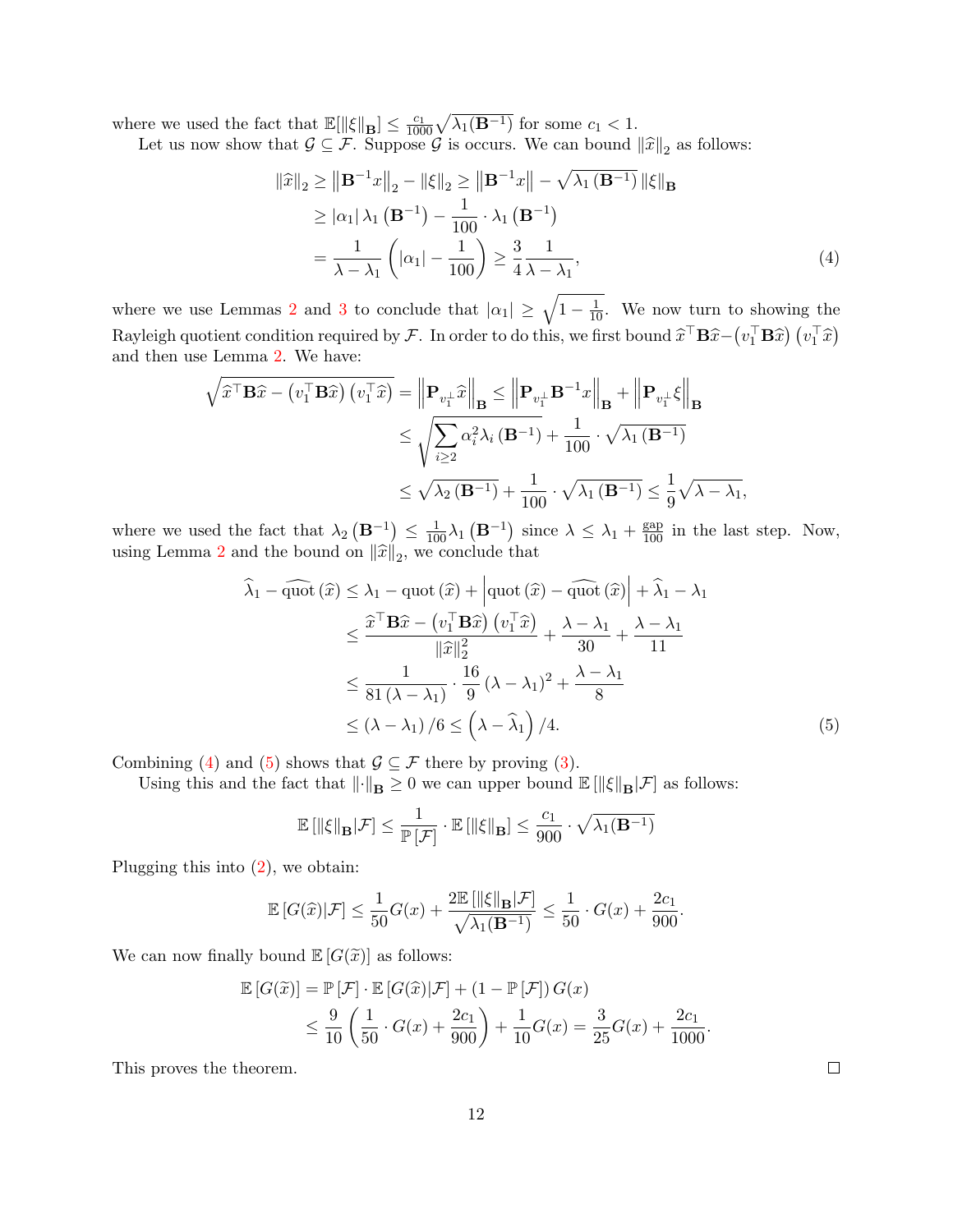<span id="page-13-1"></span>**Corollary 6** (Relative Error Linear System Solvers). For any unit vector x, we have:

<span id="page-13-2"></span>
$$
\left\| \frac{1}{x^{\top} \mathbf{B} x} x - \mathbf{B}^{-1} x \right\|_{\mathbf{B}} \le \alpha_1 \sqrt{\lambda_1(\mathbf{B}^{-1})} \cdot G(x) = \lambda_1(\mathbf{B}^{-1}) \sqrt{\sum_{i \ge 2} \frac{\alpha_i^2}{\lambda_i(\mathbf{B}^{-1})}},\tag{6}
$$

.

where  $x = \sum_i \alpha_i v_i$  is the decomposition of x along  $v_i$ . Therefore, instantiating Theorem [5](#page-10-0) with  $c_1 = \alpha_1 G(x)$  gives  $\mathbb{E}[G(\tilde{x})] \leq \frac{4}{25}G(x)$  as long as:

$$
\mathbb{E}\left[\left\|\text{solve}\left(x\right) - \mathbf{B}^{-1}x\right\|_{\mathbf{B}}\right] \le \frac{1}{1000} \left\|\frac{1}{\lambda - x^{\top} \Sigma x}x - \mathbf{B}^{-1}x\right\|_{\mathbf{B}}
$$

*Proof.* Since **B** is PSD we see that if we let  $f(w) = \frac{1}{2}w^{\top}$ **B** $w - w^{\top}x$ , then the minimizer is **B**<sup>-1</sup>x. Furthermore note that  $\frac{1}{x^{\top}Bx} = \arg \min_{\beta} f(\beta x)$  and therefore

$$
\left\| \frac{1}{x^{\top} \mathbf{B} x} x - \mathbf{B}^{-1} x \right\|_{\mathbf{B}}^{2} = x^{\top} \mathbf{B}^{-1} x - \frac{1}{x^{\top} \mathbf{B} x} = 2 \left[ f \left( \frac{x}{x^{\top} \mathbf{B} x} \right) - f(\mathbf{B}^{-1} x) \right]
$$
  
\n
$$
= 2 \left[ \min_{\beta} f(\beta x) - f(\mathbf{B}^{-1} x) \right] \le 2 \left[ f(\lambda_1 \left( \mathbf{B}^{-1} \right) x) - f(\mathbf{B}^{-1} x) \right]
$$
  
\n
$$
= \lambda_1 \left( \mathbf{B}^{-1} \right)^2 x^{\top} \mathbf{B} x - 2 \lambda_1 \left( \mathbf{B}^{-1} \right) x^{\top} x + x^{\top} \mathbf{B}^{-1} x
$$
  
\n
$$
= \sum_{i=1}^d \left| v_i^{\top} \mathbf{B}^{\frac{1}{2}} x \right|^2 (\lambda_1 \left( \mathbf{B}^{-1} \right) - \lambda_i \left( \mathbf{B}^{-1} \right))^2 \le \lambda_1 \left( \mathbf{B}^{-1} \right)^2 \sum_{i \ge 2} \left| v_i^{\top} \mathbf{B}^{\frac{1}{2}} x \right|^2
$$
  
\n
$$
= \lambda_1 \left( \mathbf{B}^{-1} \right)^2 \sum_{i \ge 2} \frac{\alpha_i^2}{\lambda_i \left( \mathbf{B}^{-1} \right)},
$$

which proves  $(6)$ . Consequently

$$
\frac{c_1}{1000}\sqrt{\lambda_1(\mathbf{B}^{-1})} = \frac{1}{1000}\alpha_1 G(x)\sqrt{\lambda_1(\mathbf{B}^{-1})} \ge \frac{1}{1000} \left\| \frac{1}{x^{\top} \mathbf{B} x} x - \mathbf{B}^{-1} x \right\|_{\mathbf{B}}
$$

which with Theorem [5](#page-10-0) then completes the proof.

#### <span id="page-13-0"></span>3.5 Initialization

Theorem [5](#page-10-0) and Corollary [6](#page-13-1) show that, given a good enough approximation to  $v_1$ , we can rapidly refine this approximation by applying the shifted-and-inverted power method. In this section, we cover initialization. That is, how to obtain a good enough approximation to apply these results.

We first give a simple bound on the quality of a randomly chosen start vector  $x_0$ .

<span id="page-13-3"></span>**Lemma 7** (Random Initialization Quality). Suppose  $x \sim \mathcal{N}(0, I)$ , and we initialize  $x_0$  as  $\frac{x}{\|x\|_2}$ , then with probability greater than  $1 - O\left(\frac{1}{d^2}\right)$  $\frac{1}{d^{10}}$ ), we have:

$$
G(x_0) \le \sqrt{\kappa(\mathbf{B}^{-1})} d^{10.5} \le 15 \frac{1}{\sqrt{\text{gap}}} \cdot d^{10.5}
$$

where  $\kappa(\mathbf{B}^{-1}) = \lambda_1(\mathbf{B}^{-1})/\lambda_d(\mathbf{B}^{-1})$ .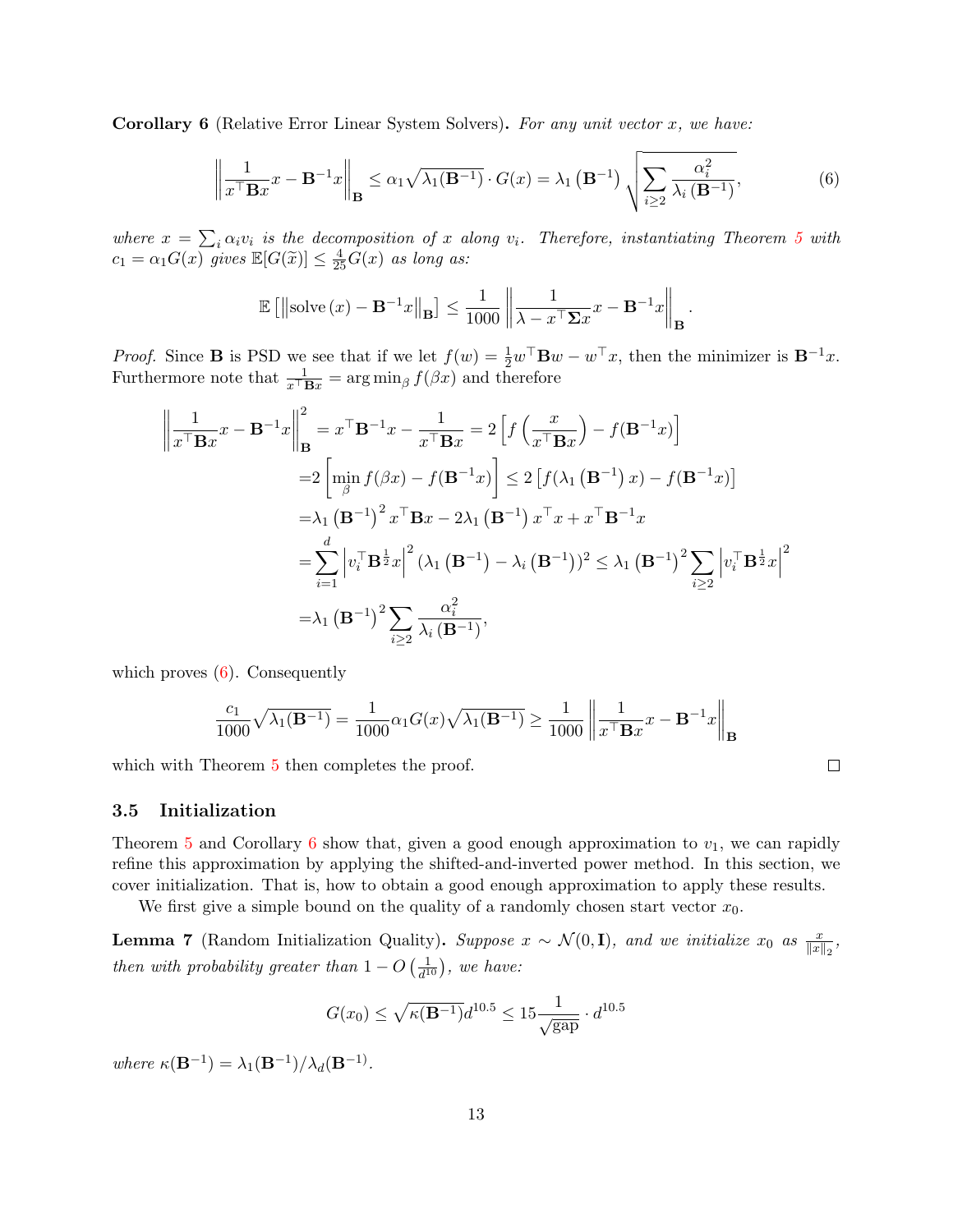Proof.

$$
G(x_0) = G(x) = \frac{\left\| \mathbf{P}_{v_1^{\perp}} x \right\|_{\mathbf{B}}}{\left\| \mathbf{P}_{v_1} x \right\|_{\mathbf{B}}} = \frac{\sqrt{\left\| x \right\|_{\mathbf{B}}^2 - \left( v_1^{\top} \mathbf{B}^{1/2} x \right)^2}}{\left| v_1^{\top} \mathbf{B}^{1/2} x \right|} = \frac{\sqrt{\sum_{i \ge 2} \frac{(v_i^{\top} x)^2}{\lambda_i (\mathbf{B}^{-1})}}}{\sqrt{\frac{(v_1^{\top} x)^2}{\lambda_1 (\mathbf{B}^{-1})}}},
$$

$$
\le \sqrt{\kappa(\mathbf{B}^{-1})} \cdot \frac{\sqrt{\sum_{i \ge 2} (v_i^{\top} x)^2}}{\left| v_1^{\top} x \right|}
$$

Since  $\{v_i^{\top}x\}_i$  are independent standard normal Gaussian variables. By standard concentration arguments, with probability greater than  $1 - e^{-\Omega(d)}$ , we have  $\sqrt{\sum_{i \geq 2} (v_i^{\top} x)^2} = O(d)$ √ d). Meanwhile,  $v_1^{\top}x$  is just a one-dimensional standard Gaussian. It is easy to show  $\mathbb{P}\left(\left|v_1^{\top}x\right|\leq \frac{1}{d^1}\right)$  $\frac{1}{d^{10}}$  =  $O\left(\frac{1}{d^1}\right)$  $\frac{1}{d^{10}}),$ which finishes the proof.

We now show that we can rapidly decrease our initial error to obtain the required  $G(x) \leq \frac{1}{\sqrt{2}}$ 10 bound for Theorem [5.](#page-10-0)

<span id="page-14-0"></span>Theorem 8 (Approximate Shifted-and-Inverted Power Method – Burn-In). Suppose we initialize  $x_0$  as in Lemma  $\gamma$  and suppose we have access to a subroutine solve  $(\cdot)$  such that

$$
\mathbb{E}\left[\left\|\text{solve}\left(x\right) - \mathbf{B}^{-1}x\right\|_{\mathbf{B}}\right] \le \frac{1}{3000\kappa(\mathbf{B}^{-1})d^{21}} \cdot \left\|\frac{1}{\lambda - x^{\top}\Sigma x}x - \mathbf{B}^{-1}x\right\|_{\mathbf{B}}
$$

where  $\kappa(\mathbf{B}^{-1}) = \lambda_1(\mathbf{B}^{-1})/\lambda_d(\mathbf{B}^{-1})$ . Then the following procedure,

$$
x_t = \text{solve}(x_{t-1}) / ||\text{solve}(x_{t-1})||_2
$$

after  $T = O\left(\log d + \log \kappa(\mathbf{B}^{-1})\right)$  iterations satisfies:

$$
G(x_T) \le \frac{1}{\sqrt{10}},
$$

with probability greater than  $1 - O(\frac{1}{d^2})$  $\frac{1}{d^{10}}$ .

*Proof.* As before, we first bound the numerator and denominator of  $G(\hat{x})$  more carefully as follows:

Numerator:

\n
$$
\left\| \mathbf{P}_{v_{\perp}^{\perp}} \hat{x} \right\|_{\mathbf{B}} \leq \left\| \mathbf{P}_{v_{\perp}^{\perp}} \mathbf{B}^{-1} x \right\|_{\mathbf{B}} + \left\| \mathbf{P}_{v_{\perp}^{\perp}} \xi \right\|_{\mathbf{B}} \leq \left\| \mathbf{P}_{v_{\perp}^{\perp}} \mathbf{B}^{-1} x \right\|_{\mathbf{B}} + \left\| \xi \right\|_{\mathbf{B}} \\
= \sqrt{\sum_{i \geq 2} \left( v_i^T B^{-1/2} x \right)^2} + \left\| \xi \right\|_{\mathbf{B}} = \sqrt{\sum_{i \geq 2} \alpha_i^2 \lambda_i \left( \mathbf{B}^{-1} \right)} + \left\| \xi \right\|_{\mathbf{B}},
$$
\nDenominator:

\n
$$
\left\| \mathbf{P}_{v_1} \hat{x} \right\|_{\mathbf{B}} \geq \left\| \mathbf{P}_{v_1} \mathbf{B}^{-1} x \right\|_{\mathbf{B}} - \left\| \mathbf{P}_{v_1} \xi \right\|_{\mathbf{B}} \geq \left\| \mathbf{P}_{v_1} \mathbf{B}^{-1} x \right\|_{\mathbf{B}} - \left\| \xi \right\|_{\mathbf{B}} \\
= \left| v_i^T \mathbf{B}^{-1/2} x \right| - \left\| \xi \right\|_{\mathbf{B}} = \alpha_1 \sqrt{\lambda_1 \left( \mathbf{B}^{-1} \right)} - \left\| \xi \right\|_{\mathbf{B}}\n\end{aligned}
$$

We now use the above estimates to bound  $G(\hat{x})$ .

$$
G(\widehat{x}) \leq \frac{\sqrt{\sum_{i\geq 2} \alpha_i^2 \lambda_i (\mathbf{B}^{-1})} + \|\xi\|_{\mathbf{B}}}{\alpha_1 \sqrt{\lambda_1 (\mathbf{B}^{-1})} - \|\xi\|_{\mathbf{B}}}
$$
  
= 
$$
\frac{\lambda_2 (\mathbf{B}^{-1}) \sqrt{\sum_{i\geq 2} \frac{\alpha_i^2}{\lambda_i (\mathbf{B}^{-1})}} + \|\xi\|_{\mathbf{B}}}{\lambda_1 (\mathbf{B}^{-1}) \sqrt{\frac{\alpha_1^2}{\lambda_1 (\mathbf{B}^{-1})}} - \|\xi\|_{\mathbf{B}}}
$$
  
= 
$$
G(x) \frac{\lambda_2 (\mathbf{B}^{-1}) + \|\xi\|_{\mathbf{B}} / \sqrt{\sum_{i\geq 2} \frac{\alpha_i^2}{\lambda_i (\mathbf{B}^{-1})}}}{\lambda_1 (\mathbf{B}^{-1}) - \|\xi\|_{\mathbf{B}} / \sqrt{\frac{\alpha_1^2}{\lambda_1 (\mathbf{B}^{-1})}}}
$$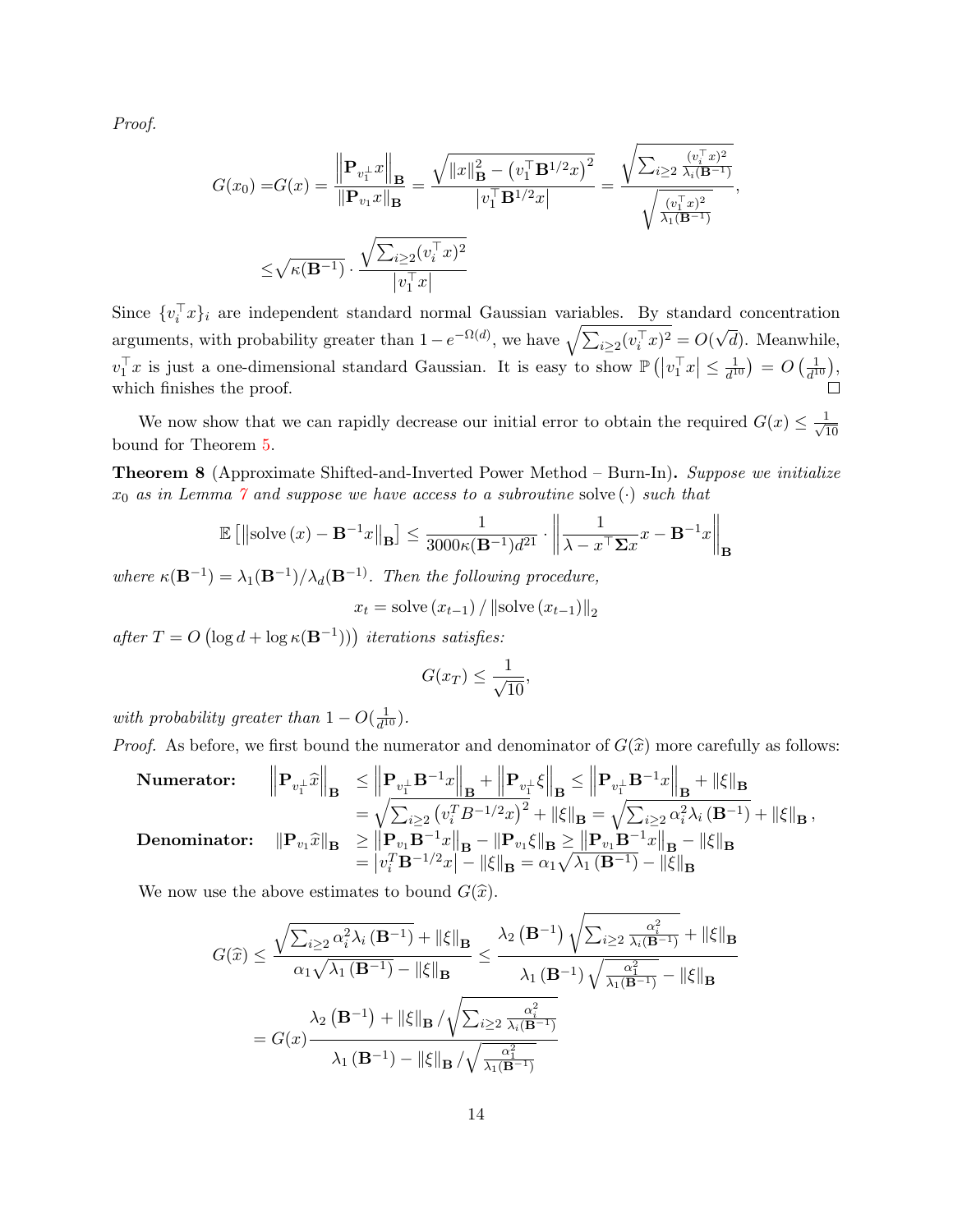By Lemma [7,](#page-13-3) we know with at least probability  $1 - O(\frac{1}{d^2})$  $\frac{1}{d^{10}}$ , we have  $G(x_0) \leq \sqrt{\kappa(B^{-1})}d^{10.5}$ .

Conditioned on high probability result of  $G(x_0)$ , we now use induction to prove  $G(x_t) \leq G(x_0)$ . It trivially holds for  $t = 0$ . Suppose we now have  $G(x) \leq G(x_0)$ , then by the condition in Theorem [8](#page-14-0) and Markov inequality, we know with probability greater than  $1 - \frac{1}{100\sqrt{\kappa(B^{-1})}d^{10.5}}$  we have:

$$
\|\xi\|_{\mathbf{B}} \leq \frac{1}{30\sqrt{\kappa(\mathbf{B}^{-1})}d^{10.5}} \cdot \left\|\frac{1}{\lambda - x^{\top}\Sigma x}x - \mathbf{B}^{-1}x\right\|_{\mathbf{B}}
$$
  
\n
$$
\leq \frac{1}{30} \cdot \left\|\frac{1}{\lambda - x^{\top}\Sigma x}x - \mathbf{B}^{-1}x\right\|_{\mathbf{B}} \min\left\{1, \frac{1}{G(x_0)}\right\}
$$
  
\n
$$
\leq \frac{1}{30} \cdot \left\|\frac{1}{\lambda - x^{\top}\Sigma x}x - \mathbf{B}^{-1}x\right\|_{\mathbf{B}} \min\left\{1, \frac{1}{G(x)}\right\}
$$
  
\n
$$
\leq \frac{\lambda_1(\mathbf{B}^{-1}) - \lambda_2(\mathbf{B}^{-1})}{4} \min\left\{\sqrt{\sum_{i \geq 2} \frac{\alpha_i^2}{\lambda_i(\mathbf{B}^{-1})}}, \sqrt{\frac{\alpha_1^2}{\lambda_1(\mathbf{B}^{-1})}}\right\}
$$

The last inequality uses Corollary [6](#page-13-1) with the fact that  $\lambda_2(\mathbf{B}^{-1}) \leq \frac{1}{100}\lambda_1(\mathbf{B}^{-1})$ . Therefore, we have: We will have:

$$
G(\widehat{x}) \le \frac{\lambda_1(\mathbf{B}^{-1}) + 3\lambda_2(\mathbf{B}^{-1})}{3\lambda_1(\mathbf{B}^{-1}) + \lambda_2(\mathbf{B}^{-1})} \times G(x) \le \frac{1}{2}G(x)
$$

This finishes the proof of induction.

Finally, by union bound, we know with probability greater than  $1 - O(\frac{1}{d^2})$  $\frac{1}{d^{10}}$ ) in  $T = O(\log d +$  $\log \kappa(\mathbf{B}^{-1})$  steps, we have:

$$
G(x_T) \le \frac{1}{2^T} G(x_0) \le \frac{1}{\sqrt{10}}
$$

# <span id="page-15-0"></span>4 Offline Eigenvector Computation

In this section we show how to instantiate the framework of Section [3](#page-7-0) in order to compute an approximate top eigenvector in the offline setting. As discussed, in the offline setting we can trivially compute the Rayleigh quotient of a vector in  $nnz(A)$  time as we have explicit access to  $A^{\dagger}A$ . Consequently the bulk of our work in this section is to show how we can solve linear systems in  $B$  efficiently in expectation, allowing us to apply Corollary  $6$  of Theorem  $5$ .

In Section [4.1](#page-16-0) we first show how Stochastic Variance Reduced Gradient (SVRG) [\[JZ13\]](#page-37-6) can be adapted to solve linear systems of the form  $Bx = b$ . If we wanted, for example, to solve a linear system in a positive definite matrix like  $A^{\top}A$ , we would optimize the objective function  $f(x) = \frac{1}{2}x^{\top} A^{\top} A x - b^{\top} x$ . This function can be written as the sum of *n convex components*,  $\psi_i(x) = \frac{1}{2}x^\top \left( a_i a_i^\top \right) x - \frac{1}{n}$  $\frac{1}{n}b^{\top}x$ . In each iteration of traditional gradient descent, one computes the full gradient of  $f(x_i)$  and takes a step in that direction. In stochastic gradient methods, at each iteration, a single component is sampled, and the step direction is based only on the gradient of the sampled component. Hence, we avoid a full gradient computation at each iteration, leading to runtime gains.

Unfortunately, while we have access to the rows of  $\bf A$  and so can solve systems in  ${\bf A}^{\top}{\bf A}$ , it is less clear how to solve systems in  $\mathbf{B} = \lambda \mathbf{I} - \mathbf{A}^\top \mathbf{A}$ . To do this, we will split our function into components of the form  $\psi_i(x) = \frac{1}{2} x^\top (w_i \mathbf{I} - a_i a_i^\top) x - \frac{1}{n}$  $\frac{1}{n}b^{\top}x$  for some set of weights  $w_i$  with  $\sum_{i\in[n]} w_i = \lambda$ .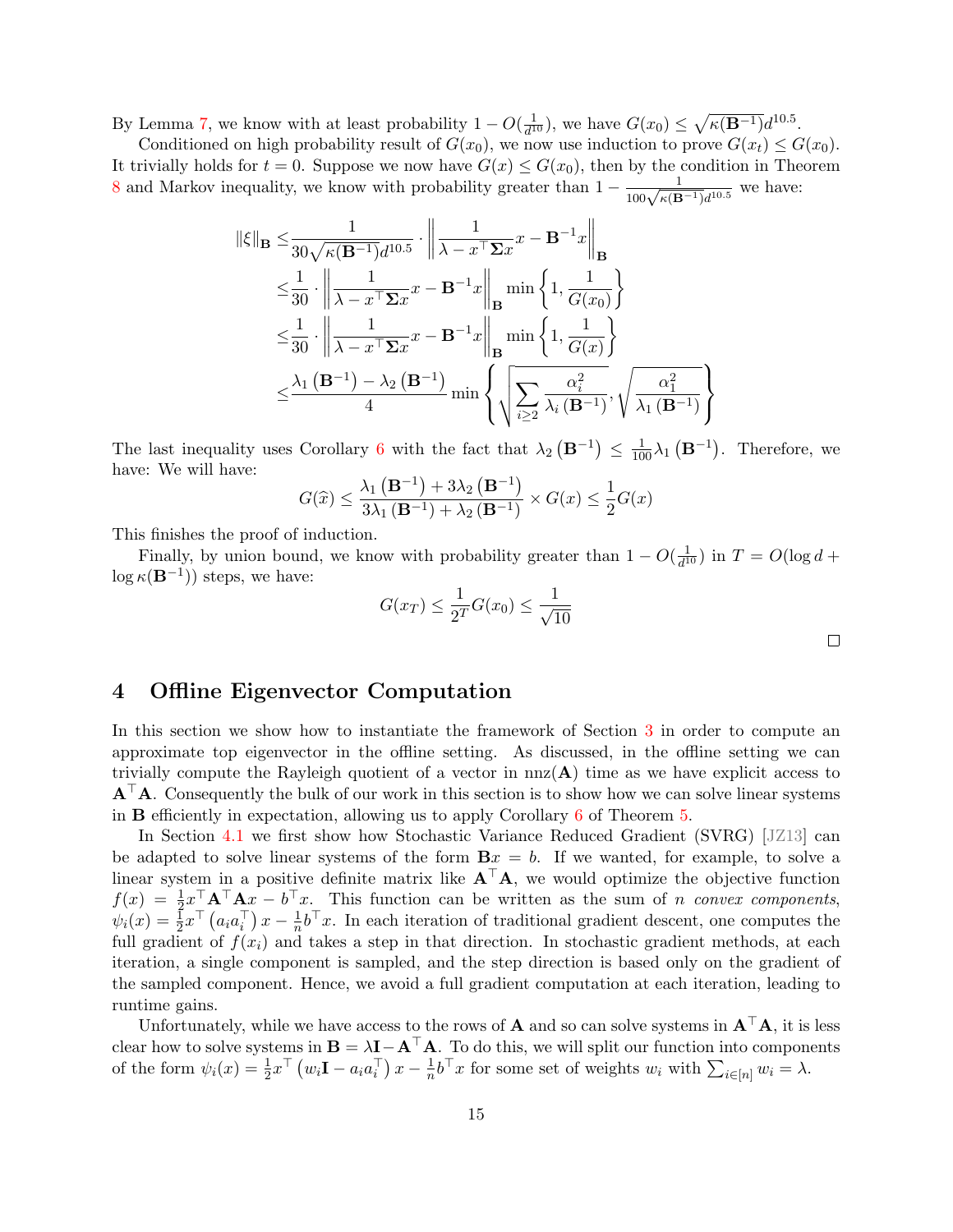Importantly,  $(w_i \mathbf{I} - a_i a_i^{\top})$  may not be positive semidefinite. That is, we are minimizing a sum of functions which is convex, but consists of non-convex components. While recent results for minimizing such functions could be applied directly [\[SS15,](#page-37-7) [CR15\]](#page-36-5) here we show how to obtain stronger results by using a more general form of SVRG and analyzing the specific properties of our function (i.e. the variance).

Our analysis shows that we can make constant factor progress in solving linear systems in B in  $\text{time } O\left(\max(\mathbf{A}) + \frac{d \text{sr}(\mathbf{A})}{\text{gap}^2}\right)$ . If  $\frac{d \text{sr}(\mathbf{A})}{\text{gap}^2} \leq \max(\mathbf{A})$  this gives a runtime proportional to the input size – the best we could hope for. If not, we show in Section [4.2](#page-20-0) that it is possible to *accelerate* our system solver, achieving runtime  $\tilde{O}\left(\frac{\text{nnz}(\mathbf{A})^{3/4}(d\text{sr}(\mathbf{A}))^{1/4}}{\sqrt{\text{gap}}}\right)$ . This result uses the work of [\[FGKS15b,](#page-36-7) [LMH15\]](#page-37-8) on accelerated approximate proximal point algorithms.

With our solvers in place, in Section [4.3](#page-23-2) we pull our results together, showing how to use these solvers in the framework of Section [3](#page-7-0) to give faster running times for offline eigenvector computation.

### <span id="page-16-0"></span>4.1 SVRG Based Solver

Here we provide a sampling based algorithm for solving linear systems in B. In particular we provide an algorithm for solving the more general problem where we are given a strongly convex function that is a sum of possibly non-convex functions that obey smoothness properties. We provide a general result on bounding the progress of an algorithm that solves such a problem by non-uniform sampling in Theorem [9](#page-16-1) and then in the remainder of this section we show how to bound the requisite quantities for solving linear systems in B.

<span id="page-16-1"></span>**Theorem 9** (SVRG for Sums of Non-Convex Functions). Consider a set of functions,  $\{\psi_1, \psi_2, ...\psi_n\}$ , each mapping  $\mathbb{R}^d \to \mathbb{R}$ . Let  $f(x) = \sum_i \psi_i(x)$  and let  $x^{\text{opt}} \stackrel{\text{def}}{=} \arg \min_{x \in \mathbb{R}^d} f(x)$ . Suppose we have a probability distribution p on  $[n]$ , and that starting from some initial point  $x_0 \in \mathbb{R}^d$  in each iteration k we pick  $i_k \in [n]$  independently with probability  $p_{i_k}$  and let

$$
x_{k+1} := x_k - \frac{\eta}{p_i} (\bigtriangledown \psi_i(x_k) - \bigtriangledown \psi_i(x_0)) + \eta \bigtriangledown f(x_0)
$$

for some  $\eta$ . If f is  $\mu$ -strongly convex and if for all  $x \in \mathbb{R}^d$  we have

<span id="page-16-2"></span>
$$
\sum_{i \in [n]} \frac{1}{p_i} \left\| \nabla \psi_i(x) - \nabla \psi_i(x^{\text{opt}}) \right\|_2^2 \le 2\overline{S} \left[ f(x) - f(x^{\text{opt}}) \right],\tag{7}
$$

where  $\overline{S}$  is a variance parameter, then for all  $m > 1$  we have

$$
\mathbb{E}\left[\frac{1}{m}\sum_{k\in[m]}f(x_k) - f(x^{\text{opt}})\right] \le \frac{1}{1 - 2\eta\overline{S}}\left[\frac{1}{\mu\eta m} + 2\eta\overline{S}\right] \cdot \left[f(x_0) - f(x^{\text{opt}})\right]
$$

Consequently, if we pick  $\eta$  to be a sufficiently small multiple of  $1/\overline{S}$  then when  $m = O(\overline{S}/\mu)$  we can decrease the error by a constant multiplicative factor in expectation.

*Proof.* We first note that  $\mathbb{E}_{i_k}[x_{k+1}-x_k] = \eta \nabla f(x_k)$ . This is, in each iteration, in expectation, we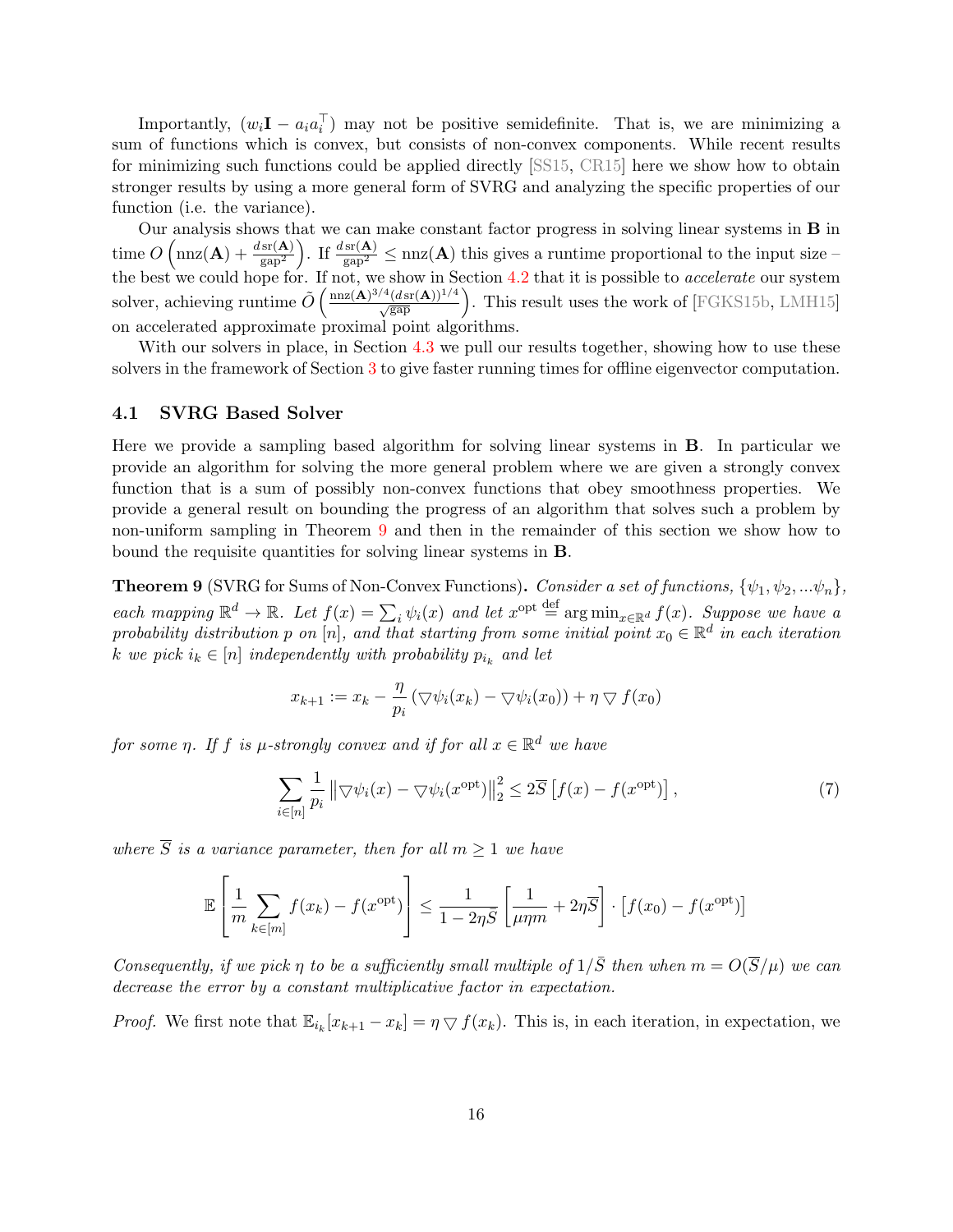make a step in the direction of the gradient. Using this fact we have:

$$
\mathbb{E}_{i_k} ||x_{k+1} - x^{\text{opt}}||_2^2 = \mathbb{E}_{i_k} ||(x_{k+1} - x_k) + (x_k - x^{\text{opt}})||_2^2
$$
  
\n
$$
= ||x_k - x^{\text{opt}}||_2^2 - 2\mathbb{E}_{i_k}(x_{k+1} - x_k)^\top (x_k - x^{\text{opt}}) + \mathbb{E}_{i_k} ||x_{k+1} - x_k||_2^2
$$
  
\n
$$
= ||x_k - x^{\text{opt}}||_2^2 - 2\eta \nabla f(x_k)^\top (x_k - x^{\text{opt}})
$$
  
\n
$$
+ \sum_{i \in [n]} \eta^2 p_i ||\frac{1}{p_i} (\nabla \psi_i(x_k) - \nabla \psi_i(x_0)) + \nabla f(x_0)||_2^2
$$

We now apply the fact that  $||x + y||_2^2 \le 2 ||x||_2^2 + 2 ||y||_2^2$  $\frac{2}{2}$  to give:

$$
\sum_{i \in [n]} p_i \left\| \frac{1}{p_i} \left( \nabla \psi_i(x_k) - \nabla \psi_i(x_0) \right) + \nabla f(x_0) \right\|_2^2
$$
\n
$$
\leq \sum_{i \in [n]} 2p_i \left\| \frac{1}{p_i} \left( \nabla \psi_i(x_k) - \nabla \psi_i(x^{\text{opt}}) \right) \right\|_2^2 + \sum_{i \in [n]} 2p_i \left\| \frac{1}{p_i} \left( \nabla \psi_i(x_0) - \nabla \psi_i(x^{\text{opt}}) \right) - \nabla f(x_0) \right\|_2^2.
$$

Then, using that  $\bigtriangledown f(x^{\text{opt}}) = 0$  by optimality, that  $\mathbb{E} \|x - \mathbb{E}x\|_2^2 \le \mathbb{E} \|x\|_2^2$  $2^2$ , and [\(7\)](#page-16-2) we have:

$$
\sum_{i \in [n]} p_i \left\| \frac{1}{p_i} \left( \nabla \psi_i(x_k) - \nabla \psi_i(x_0) \right) + \nabla f(x_0) \right\|_2^2
$$
\n
$$
\leq \sum_{i \in [n]} \frac{2}{p_i} \left\| \nabla \psi_i(x_k) - \nabla \psi_i(x^{\text{opt}}) \right\|_2^2 + \sum_{i \in [n]} 2p_i \left\| \frac{1}{p_i} \left( \nabla \psi_i(x_0) - \nabla \psi_i(x^{\text{opt}}) \right) - \left( \nabla f(x_0) - \nabla f(x^{\text{opt}}) \right) \right\|_2^2
$$
\n
$$
\leq \sum_{i \in [n]} \frac{2}{p_i} \left\| \nabla \psi_i(x_k) - \nabla \psi_i(x^{\text{opt}}) \right\|_2^2 + \sum_{i \in [n]} 2p_i \left\| \frac{1}{p_i} \nabla \psi_i(x_0) - \nabla \psi_i(x^{\text{opt}}) \right\|_2^2
$$
\n
$$
\leq 4\overline{S} \left[ f(x_k) - f(x^{\text{opt}}) + f(x_0) - f(x^{\text{opt}}) \right]
$$
\nSince  $f(x^{\text{opt}}) - f(x_k) \geq \nabla f(x_k)^\top (x^{\text{opt}} - x_k)$  by the convexity of  $f$ , these inequalities imply

$$
\mathbb{E}_{i_k} \|x_{k+1} - x^{\text{opt}}\|_2^2 \le \|x_k - x^{\text{opt}}\|_2^2 - 2\eta \left[ f(x_k) - f(x^{\text{opt}}) \right] + 4\eta^2 \overline{S} \left[ f(x_k) - f(x^{\text{opt}}) + f(x_0) - f(x^{\text{opt}}) \right]
$$
  
= 
$$
\|x_k - x^{\text{opt}}\|_2^2 - 2\eta (1 - 2\eta S) \left( f(x_k) - f(x^{\text{opt}}) \right) + 4\eta^2 \overline{S} \left( f(x_0) - f(x^{\text{opt}}) \right)
$$

Rearranging, we have:

$$
2\eta(1 - 2\eta S) (f(x_k) - f(x^{\text{opt}})) \le ||x_k - x^{\text{opt}}||_2^2 - \mathbb{E}_{i_k} ||x_{k+1} - x^{\text{opt}}||_2^2 + 4\eta^2 \bar{S} (f(x_0) - f(x^{\text{opt}})).
$$

And summing over all iterations and taking expectations we have:

$$
\mathbb{E}\left[2\eta(1-2\eta\bar{S})\sum_{k\in[m]}f(x_k)-f(x^{\text{opt}})\right] \leq \|x_0-x^{\text{opt}}\|_2^2 + 4m\eta^2\bar{S}\left[f(x_0)-f(x^{\text{opt}})\right].
$$

Finally, we use that by strong convexity,  $||x_0 - x^{\text{opt}}||$ 2  $\frac{2}{2} \leq \frac{2}{\mu}$  $\frac{2}{\mu}\left(f(x_0)-f(x^{\text{opt}})\right)$  to obtain:

$$
\mathbb{E}\left[2\eta(1-2\eta\bar{S})\sum_{k\in[m]}f(x_k)-f(x^{\text{opt}})\right] \leq \frac{2}{\mu}\left[f(x_0)-f(x^{\text{opt}})\right] + 4m\eta^2\bar{S}\left[f(x_0)-f(x^{\text{opt}})\right]
$$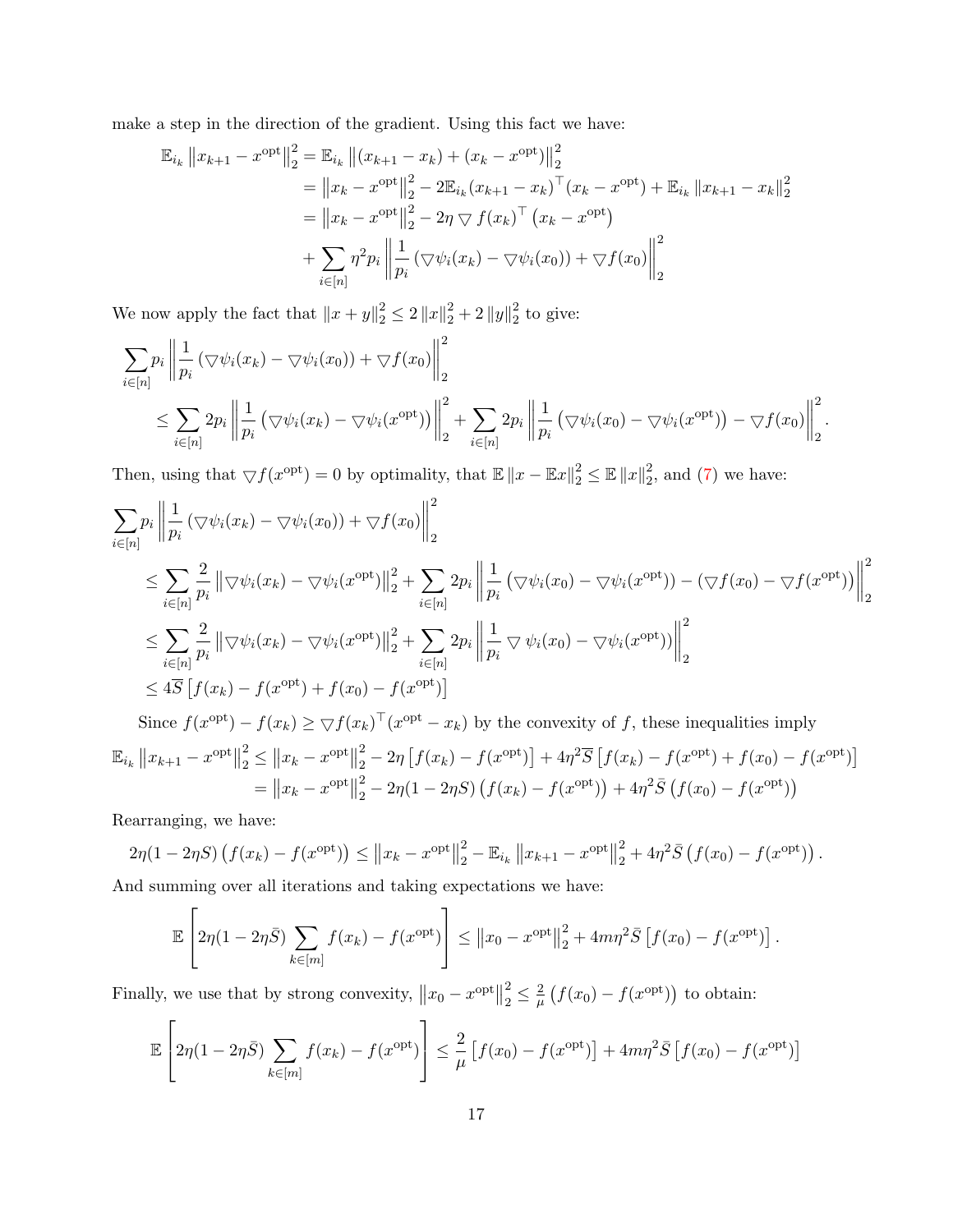and thus

$$
\mathbb{E}\left[\frac{1}{m}\sum_{k\in[m]}f(x_k) - f(x^{\text{opt}})\right] \le \frac{1}{1 - 2\eta\bar{S}}\left[\frac{1}{\mu\eta m} + 2\eta\bar{S}\right] \cdot \left[f(x_0) - f(x^{\text{opt}})\right]
$$

Theorem [9](#page-16-1) immediately yields a solver for  $Bx = b$ . Finding the minimum norm solution to this system is equivalent to minimizing  $f(x) = \frac{1}{2}x^{\top} \mathbf{B}x - b^{\top}x$ . If we take the common approach of applying a smoothness bound for each  $\psi_i$  along with a strong convexity bound on  $f(x)$  we obtain:

<span id="page-18-1"></span>Lemma 10 (Simple Variance Bound for SVRG). Let

$$
\psi_i(x) \stackrel{\text{def}}{=} \frac{1}{2} x^\top \left( \frac{\lambda \|a_i\|_2^2}{\|\mathbf{A}\|_F^2} \mathbf{I} - a_i a_i^\top \right) x - \frac{1}{n} b^\top x
$$

so we have  $\sum_{i\in[n]}\psi_i(x) = f(x) = \frac{1}{2}x^\top \mathbf{B}x - b^\top x$ . Setting  $p_i = \frac{\|a_i\|_2^2}{\|\mathbf{A}\|_F^2}$  for all i, we have

$$
\sum_{i \in [n]} \frac{1}{p_i} \left\| \nabla \psi_i(x) - \nabla \psi_i(x^{\text{opt}}) \right\|_2^2 = O\left( \frac{\left\| \mathbf{A} \right\|_F^4}{\lambda - \lambda_1} \left[ f(x) - f(x^{\text{opt}}) \right] \right)
$$

*Proof.* We first compute, for all  $i \in [n]$ 

$$
\nabla \psi_i(x) = \left(\frac{\lambda \|a_i\|_2^2}{\|\mathbf{A}\|_{\mathrm{F}}^2} \mathbf{I} - a_i a_i^{\top}\right) x - \frac{1}{n} b. \tag{8}
$$

We have that each  $\psi_i$  is  $\frac{\lambda \|a_i\|_2^2}{\|\mathbf{A}\|_{\mathrm{F}}^2} + \|a_i\|^2$  smooth with respect to  $\|\cdot\|_2$ . Specifically,

$$
\|\nabla \psi_i(x) - \nabla \psi_i(x^{\text{opt}})\|_2 = \left\| \left( \frac{\lambda \|a_i\|_2^2}{\|\mathbf{A}\|_{\mathrm{F}}^2} \mathbf{I} - a_i a_i^{\top} \right) (x - x^{\text{opt}}) \right\|_2
$$

$$
\leq \left( \frac{\lambda \|a_i\|_2^2}{\|\mathbf{A}\|_{\mathrm{F}}^2} + \|a_i\|^2 \right) \|x - x^{\text{opt}}\|_2.
$$

Additionally,  $f(x)$  is  $\lambda_d(\mathbf{B}) = \lambda - \lambda_1$  strongly convex so we have  $||x - x^{\text{opt}}||$ 2  $\frac{2}{2} \leq \frac{2}{\lambda - \lambda_1} \left[ f(x) - f(x^{\text{opt}}) \right]$ and putting all this together we have

$$
\sum_{i \in [n]} \frac{1}{p_i} \left\| \nabla \psi_i(x) - \nabla \psi_i(x^{\text{opt}}) \right\|_2^2 \le \sum_{i \in [n]} \frac{\| \mathbf{A} \|^2_F}{\|a_i\|_2^2} \cdot \|a_i\|_2^4 \left( \frac{\lambda}{\| \mathbf{A} \|^2_F} + 1 \right)^2 \cdot \frac{2}{\lambda - \lambda_1} \left[ f(x) - f(x^{\text{opt}}) \right]
$$

$$
= O\left( \frac{\| \mathbf{A} \|^4_F}{\lambda - \lambda_1} \left[ f(x) - f(x^{\text{opt}}) \right] \right)
$$

where the last step uses that  $\lambda \leq 2\lambda_1 \leq 2 \|\mathbf{A}\|_{F}^2$  $E_F^2$  so  $\frac{\lambda}{\|\mathbf{A}\|_F^2} \leq 2$ .

<span id="page-18-0"></span> $\Box$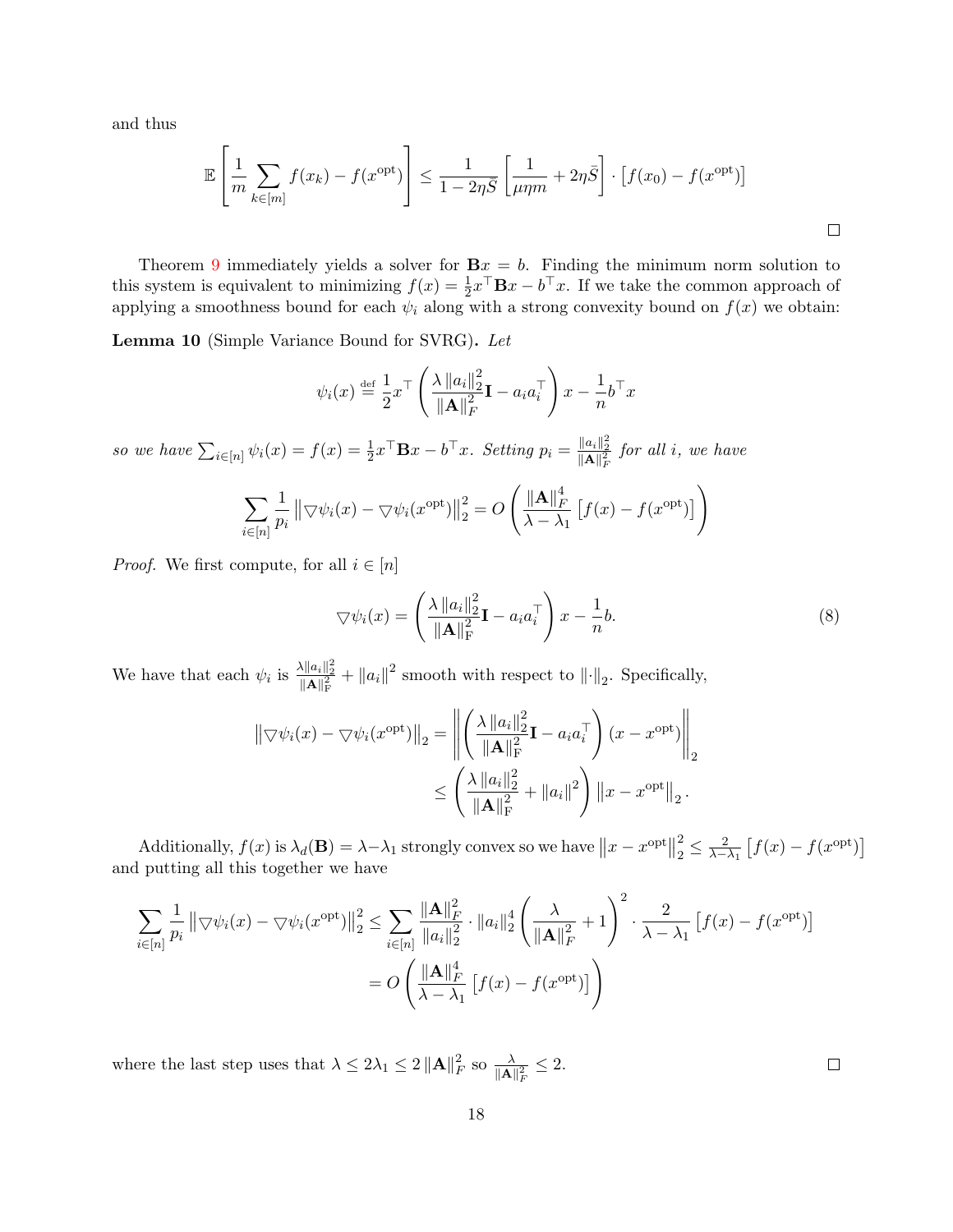Assuming that  $\lambda = (1 + c \cdot \text{gap})\lambda_1$  for some constant c, the above bound means that we can make constant progress on our linear system by setting  $m = O(\overline{S}/\mu) = O\left(\frac{\|A\|_F^4}{(\lambda - \lambda_1)^2}\right) = O\left(\frac{\text{sr}(A)^2}{\text{gap}^2}\right)$  $\frac{\text{r(A)}^2}{\text{gap}^2}$ . This dependence on stable rank matches the dependence given in [\[Sha15c\]](#page-37-0) (see discussion in Section [1.3\)](#page-3-0), however we can show that it is suboptimal. We show to improve the bound to  $O\left(\frac{\text{sr}(A)}{\text{cm}^2}\right)$  $\frac{\text{sr}(\mathbf{A})}{\text{gap}^2}$  by using a better variance analysis. Instead of bounding each  $\|\nabla \psi_i(x) - \nabla \psi_i(x^{\text{opt}})\|$ 2  $\frac{2}{2}$  term using the smoothness of  $\psi_i$ , we more carefully bound the sum of these terms.

<span id="page-19-0"></span>**Lemma 11.** (Improved Variance Bound for SVRG) For  $i \in [n]$  let

$$
\psi_i(x) \stackrel{\text{def}}{=} \frac{1}{2} x^\top \left( \frac{\lambda \|a_i\|_2^2}{\|\mathbf{A}\|_F^2} \mathbf{I} - a_i a_i^\top \right) x - \frac{1}{n} b^\top x
$$

so we have  $\sum_{i\in[n]}\psi_i(x) = f(x) = \frac{1}{2}x^\top \mathbf{B}x - b^\top x$ . Setting  $p_i = \frac{\|a_i\|_2^2}{\|\mathbf{A}\|_F^2}$  for all i, we have for all x

$$
\sum_{i\in[n]}\frac{1}{p_i}\left\|\nabla\psi_i(x)-\nabla\psi_i(x^{\text{opt}})\right\|_2^2\leq\frac{4\lambda_1\left\|\mathbf{A}\right\|_{\mathrm{F}}^2}{\lambda-\lambda_1}\cdot\left[f(x)-f(x^{\text{opt}})\right].
$$

Proof. Using the gradient computation in [\(8\)](#page-18-0) we have

$$
\sum_{i \in [n]} \frac{1}{p_i} \left\| \nabla \psi_i(x) - \nabla \psi_i(x^{\text{opt}}) \right\|_2^2 = \sum_{i \in [n]} \frac{\| \mathbf{A} \|_{\mathrm{F}}^2}{\|a_i\|_2^2} \left\| \left( \frac{\lambda \|a_i\|_2^2}{\| \mathbf{A} \|_{\mathrm{F}}^2} \mathbf{I} - a_i a_i^\top \right) (x - x^{\text{opt}}) \right\|_2^2
$$
  
\n
$$
= \sum_{i \in [n]} \frac{\lambda^2 \|a_i\|_2^2}{\| \mathbf{A} \|_{\mathrm{F}}^2} \left\| x - x^{\text{opt}} \right\|_2^2 - 2 \sum_{i \in [n]} \lambda \left\| x - x^{\text{opt}} \right\|_{a_i a_i^\top}^2
$$
  
\n
$$
+ \sum_{i \in [n]} \frac{\| \mathbf{A} \|_{\mathrm{F}}^2}{\|a_i\|^2} \left\| x - x^{\text{opt}} \right\|_{\|a_i\|_2^2 a_i a_i^\top}^2
$$
  
\n
$$
= \lambda^2 \left\| x - x^{\text{opt}} \right\|_2^2 - 2\lambda \left\| x - x^{\text{opt}} \right\|_{\mathrm{\mathbf{\Sigma}}}^2 + \left\| \mathbf{A} \right\|_{\mathrm{\mathbf{F}}}^2 \left\| x - x^{\text{opt}} \right\|_{\mathrm{\mathbf{\Sigma}}}^2.
$$
  
\n
$$
\leq \lambda \left\| x - x^{\text{opt}} \right\|_{\mathrm{\mathbf{B}}}^2 + \left\| \mathbf{A} \right\|_{\mathrm{\mathbf{F}}}^2 \left\| x - x^{\text{opt}} \right\|_{\mathrm{\mathbf{\Sigma}}}^2.
$$
 (9)

Now since

$$
\mathbf{\Sigma} \preceq \lambda_1 \mathbf{I} \preceq \frac{\lambda_1}{\lambda - \lambda_1} \mathbf{B}
$$

we have

$$
\sum_{i \in [n]} \frac{1}{p_i} \left\| \nabla \psi_i(x) - \nabla \psi_i(x^{\text{opt}}) \right\|_2^2 \le \left( \frac{\lambda(\lambda - \lambda_1) + \|\mathbf{A}\|_{\text{F}}^2 \cdot \lambda_1}{\lambda - \lambda_1} \right) \left\| x - x^{\text{opt}} \right\|_{\text{B}}^2
$$

$$
\le \left( \frac{2 \left\| \mathbf{A} \right\|_{\text{F}}^2 \lambda_1}{\lambda - \lambda_1} \right) \left\| x - x^{\text{opt}} \right\|_{\text{B}}^2
$$

where in the last inequality we just coarsely bound  $\lambda(\lambda - \lambda_1) \leq \lambda_1 ||\mathbf{A}||_F^2$  $\frac{2}{F}$ . Now since **B** is full rank,  $Bx^{\text{opt}} = b$ , we can compute:

$$
\left\|x - x^{\text{opt}}\right\|_{\mathbf{B}}^2 = x^{\top} \mathbf{B} x - 2b^{\top} x + b^{\top} x^{\text{opt}} = 2[f(x) - f(x^{\text{opt}})].\tag{10}
$$

<span id="page-19-2"></span><span id="page-19-1"></span> $\Box$ 

The result follows.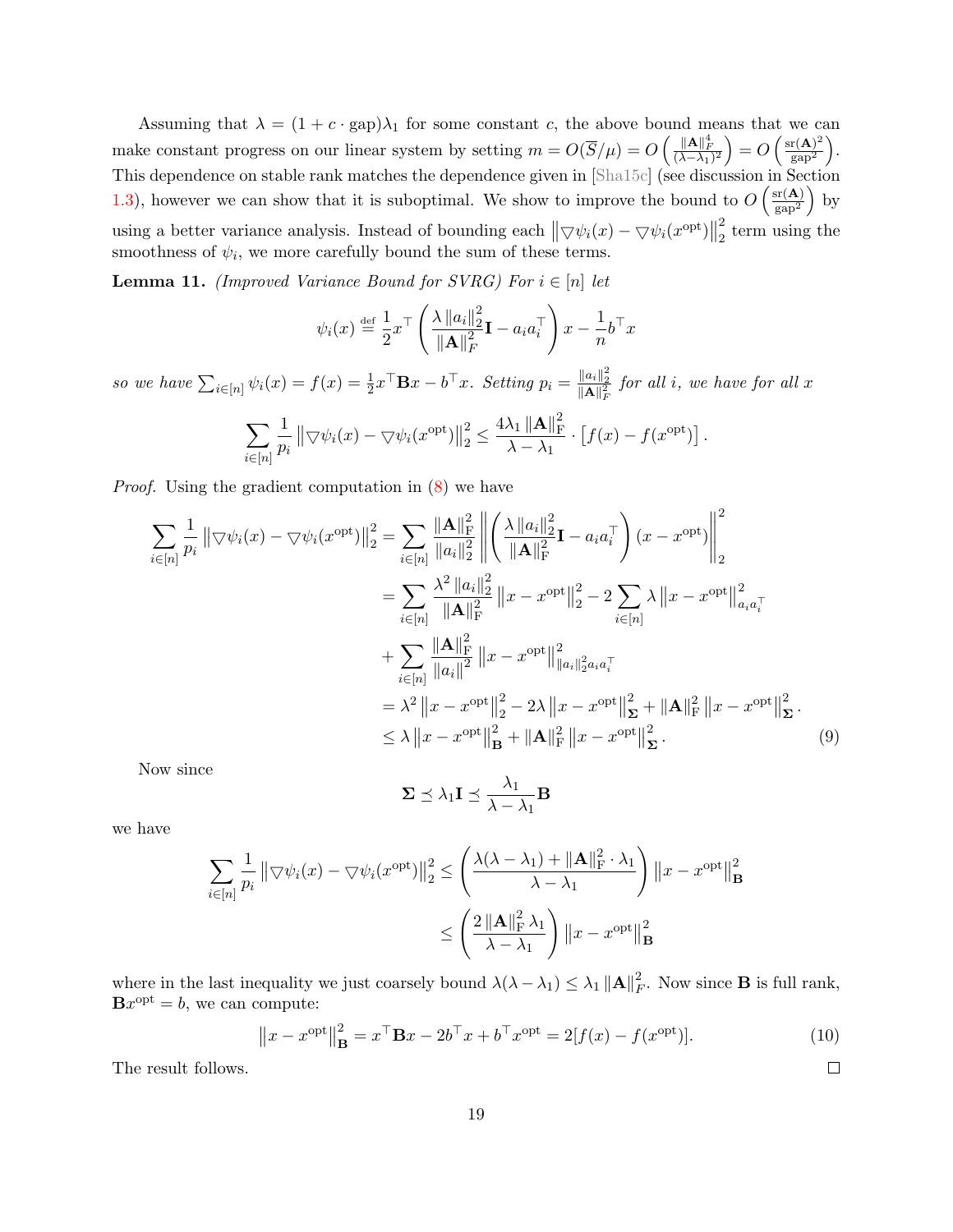Plugging the bound in Lemma [11](#page-19-0) into Theorem [9](#page-16-1) we have:

<span id="page-20-1"></span>**Theorem 12.** (Offline SVRG-Based Solver) Let  $\overline{S} = \frac{2\lambda_1 \|\Sigma\|_{\text{F}}^2}{\lambda - \lambda_1}$ ,  $\mu = \lambda - \lambda_1$ . The iterative procedure described in Theorem [9](#page-16-1) with  $f(x) = \frac{1}{2}x^{\top}\mathbf{B}x - b^{\top}x$ ,  $\psi_i(x) = \frac{1}{2}x^{\top}\left(\frac{\lambda ||a_i||_2^2}{\|\Sigma\|_F^2}\mathbf{I} - a_i a_i^{\top}\right)x - b^{\top}x$ ,  $p_i =$  $\frac{||a_i||_2^2}{||\mathbf{\Sigma}||_F^2}$ ,  $\eta = 1/(8\overline{S})$  and m chosen uniformly at random from  $[64\overline{S}/\mu]$  returns a vector  $x_m$  such that

$$
\mathbb{E} \|x_m - x^{\text{opt}}\|_{\mathbf{B}}^2 \le \frac{1}{2} \|x_0 - x^{\text{opt}}\|_{\mathbf{B}}^2
$$

.

Further, assuming  $\left(1+\frac{\text{gap}}{150}\right)\lambda_1 < \lambda \leq \left(1+\frac{\text{gap}}{100}\right)\lambda_1$ , this procedure runs in time  $O\left(\text{nnz}(\mathbf{A})+\frac{d\cdot\text{sr}(\mathbf{A})}{\text{gap}^2}\right)$ . Proof. Lemma [11](#page-19-0) tells us that

$$
\sum_{i \in [n]} \frac{1}{p_i} ||\nabla \psi_i(x) - \nabla \psi_i(x^{\text{opt}})||_2^2 \leq 2\overline{S} [f(x) - f(x^{\text{opt}})].
$$

Further  $f(x) = \frac{1}{2}x^{\top} \mathbf{B}x - b^{\top}x$  is  $\lambda_d(\mathbf{B})$ -strongly convex and  $\lambda_d(\mathbf{B}) = \lambda - \lambda_1 = \mu$ . Plugging this into Theorem [9](#page-16-1) and using [\(10\)](#page-19-1) which shows  $||x - x^{\text{opt}}||$ 2  $\mathbf{B} = 2[f(x) - f(x^{\text{opt}})]$  we have, for m chosen uniformly from  $[64S/\mu]$ :

$$
\mathbb{E}\left[\frac{1}{64\overline{S}/\mu}\sum_{k\in[64\overline{S}/\mu]}f(x_k) - f(x^{\text{opt}})\right] \le 4/3 \cdot [1/8 + 1/8] \cdot [f(x_0) - f(x^{\text{opt}})]
$$

$$
\mathbb{E}\left[f(x_m) - f(x^{\text{opt}})\right] \le \frac{1}{2}\left[f(x_0) - f(x^{\text{opt}})\right]
$$

$$
\mathbb{E}\left\|x_m - x^{\text{opt}}\right\|_{\mathbf{B}}^2 \le \frac{1}{2}\left\|x_0 - x^{\text{opt}}\right\|_{\mathbf{B}}^2.
$$

The procedure requires  $O(\text{nnz}(\mathbf{A}))$  time to initially compute  $\bigtriangledown f(x_0)$ , along with each  $p_i$  and the step size  $\eta$  which depend on  $\|\mathbf{A}\|_{F}^{2}$  $\frac{2}{F}$  and the row norms of **A**. Each iteration then just requires  $O(d)$  time to compute  $\bigtriangledown \psi_i(\cdot)$  and perform the necessary vector operations. Since there are at most  $[64\overline{S}/\mu] = O\left(\frac{\lambda_1 \|\mathbf{A}\|_F^2}{(\lambda - \lambda_1)^2}\right)$  iterations, our total runtime is

$$
O\left(\max(\mathbf{A})+d\cdot\frac{\lambda_1\|\mathbf{A}\|_F^2}{(\lambda-\lambda_1)^2}\right)=O\left(\max(\mathbf{A})+\frac{d\cdot\text{sr}(\mathbf{A})}{\text{gap}^2}\right).
$$

Note that if our matrix is uniformly sparse - i.e. all rows have sparsity at most  $d_s$ , then the runtime is actually at most  $O\left(\max(\mathbf{A}) + \frac{d_s \cdot \text{sr}(\mathbf{A})}{\text{gap}^2}\right)$ .  $\Box$ 

#### <span id="page-20-0"></span>4.2 Accelerated Solver

Theorem [12](#page-20-1) gives a linear solver for **B** that makes progress in expectation and which we can plug into Theorems [5](#page-10-0) and [8.](#page-14-0) However, we first show that the runtime in Theorem [12](#page-20-1) can be accelerated in some cases. We apply a result of [\[FGKS15b\]](#page-36-7), which shows that, given a solver for a regularized version of a convex function  $f(x)$ , we can produce a fast solver for  $f(x)$  itself. Specifically: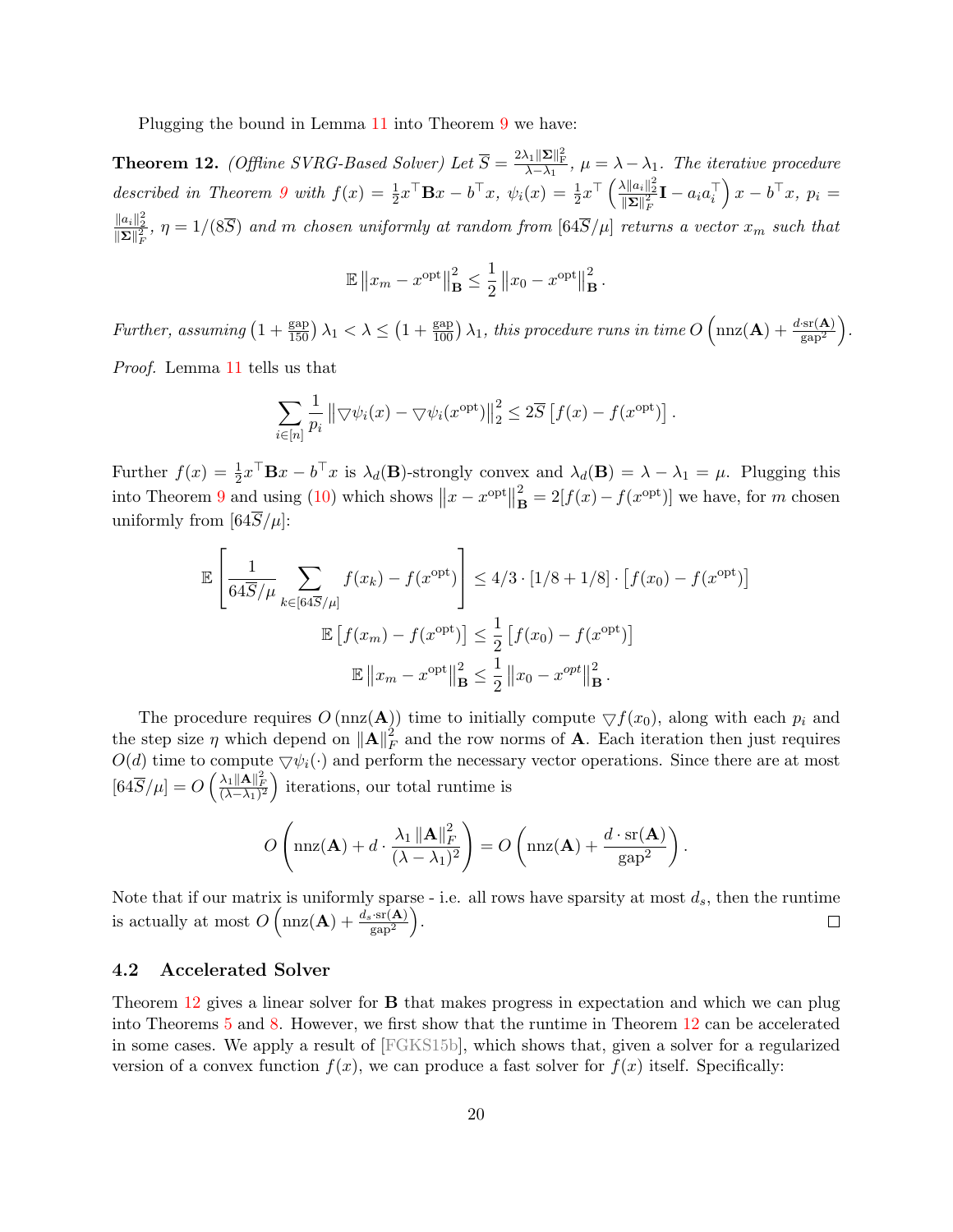<span id="page-21-0"></span>**Lemma 13** (Theorem 1.1 of [\[FGKS15b\]](#page-36-7)). Let  $f(x)$  be a  $\mu$ -strongly convex function and let  $x^{\text{opt}} \stackrel{\text{def}}{=}$  $\arg\min_{x\in\mathbb{R}^d} f(x)$ . For any  $\gamma > 0$  and any  $x_0 \in \mathbb{R}^d$ , let  $f_{\gamma,x_0}(x) \stackrel{\text{def}}{=} f(x) + \frac{\gamma}{2} ||x - x_0||_2^2$ <sup>2</sup>/<sub>2</sub>. Let  $x_{\gamma,x_0}^{\text{opt}} \stackrel{\text{def}}{=}$  $\arg\min_{x\in\mathbb{R}^d} f_{\gamma,x_0}(x)$ .

Suppose that, for all  $x_0 \in \mathbb{R}^d$ ,  $c > 0$ ,  $\gamma > 0$ , we can compute a point  $x_c$  such that

$$
\mathbb{E} f_{\gamma,x_0}(x_c) - f_{\gamma,x_0}(x_{\gamma,x_0}^{\text{opt}}) \leq \frac{1}{c} \left[ f_{\gamma,x_0} - f_{\gamma,x_0}(x_{\gamma,x_0}^{\text{opt}}) \right]
$$

in time  $\mathcal{T}_c$ . Then given any  $x_0, c > 0, \gamma > 2\mu$ , we can compute  $x_1$  such that

$$
\mathbb{E}f(x_1) - f(x^{\text{opt}}) \le \frac{1}{c} \left[ f(x_0) - f(x^{\text{opt}}) \right]
$$

in time O  $\sqrt{ }$  $\int_{-4\left(\frac{2\gamma+\mu}{\mu}\right)^{3/2}} \sqrt{\lceil \gamma/\mu \rceil} \log c$  $\setminus$ .

<span id="page-21-1"></span>We first give a new variance bound on solving systems in **B** when a regularizer is used. The proof of this bound is very close to the proof given for the unregularized problem in Lemma [11.](#page-19-0) Lemma 14. For  $i \in [n]$  let

$$
\psi_i(x) \stackrel{\text{def}}{=} \frac{1}{2} x^\top \left( \frac{\lambda \|a_i\|_2^2}{\|\mathbf{A}\|_F^2} \mathbf{I} - a_i a_i^\top \right) x - \frac{1}{n} b^\top x + \frac{\gamma \|a_i\|_2^2}{2 \|\mathbf{A}\|_F^2} \|x - x_0\|_2^2
$$

so we have  $\sum_{i \in [n]} \psi_i(x) = f_{\gamma, x_0}(x) = \frac{1}{2} x^{\top} \mathbf{B} x - b^{\top} x + \frac{\gamma}{2}$  $\frac{\gamma}{2} \|x - x_0\|_2^2$  $\frac{2}{2}$ . Setting  $p_i = \frac{\|a_i\|_2^2}{\|\mathbf{A}\|_F^2}$  for all i, we have for all x

$$
\sum_{i\in[n]}\frac{1}{p_i} \left\|\nabla\psi_i(x) - \nabla\psi_i(x_{\gamma,x_0}^{\text{opt}})\right\|_2^2 \le \left(\frac{\gamma^2 + 12\lambda_1 \left\|\mathbf{A}\right\|_F^2}{\lambda - \lambda_1 + \gamma}\right) \left[f_{\gamma,x_0}(x) - f_{\gamma,x_0}(x_{\gamma,x_0}^{\text{opt}})\right]
$$

*Proof.* We have for all  $i \in [n]$ 

$$
\nabla \psi_i(x) = \left(\frac{\lambda \|a_i\|_2^2}{\|\mathbf{A}\|_{\mathrm{F}}^2} \mathbf{I} - a_i a_i^{\top}\right) x - \frac{1}{n} b + \frac{\gamma \|a_i\|_2^2}{2 \|\mathbf{A}\|_{\mathrm{F}}^2} (x - 2x_0)
$$
(11)

Plugging this in we have:

$$
\sum_{i \in [n]} \frac{1}{p_i} \left\| \nabla \psi_i(x) - \nabla \psi_i(x_{\gamma, x_0}^{\text{opt}}) \right\|_2^2 = \sum_{i \in [n]} \frac{\| \mathbf{A} \|_{\text{F}}^2}{\|a_i\|_2^2} \left\| \left( \frac{\lambda \|a_i\|_2^2}{\| \mathbf{A} \|_{\text{F}}^2} \mathbf{I} - a_i a_i^\top \right) (x - x_{\gamma, x_0}^{\text{opt}}) + \frac{\gamma \|a_i\|_2^2}{2 \left\| \mathbf{A} \right\|_{\text{F}}^2} (x - x_{\gamma, x_0}^{\text{opt}}) \right\|_2^2
$$

For simplicity we now just use the fact that  $||x + y||_2^2 \le 2 ||x||_2^2 + 2 ||y||_2^2$  $\frac{2}{2}$  and apply our bound from equation [\(9\)](#page-19-2) to obtain:

$$
\sum_{i \in [n]} \frac{1}{p_i} \left\| \nabla \psi_i(x) - \nabla \psi_i(x_{\gamma, x_0}^{\text{opt}}) \right\|_2^2 \le 2\lambda^2 \left\| x - x_{\gamma, x_0}^{\text{opt}} \right\|_2^2 - 4\lambda \left\| x - x_{\gamma, x_0}^{\text{opt}} \right\|_2^2 + 2 \left\| \Sigma \right\|_{\text{F}}^2 \left\| x - x_{\gamma, x_0}^{\text{opt}} \right\|_2^2
$$
  
+ 
$$
2 \sum_{i \in [n]} \frac{\|a_i\|_2^2 \gamma^2}{\| \mathbf{A} \|^2_{\text{F}}^2} \frac{1}{4} \left\| x - x_{\gamma, x_0}^{\text{opt}} \right\|_2^2
$$
  

$$
\le \left( 2\lambda^2 + \gamma^2/2 + 2\lambda_1 \left\| \mathbf{A} \right\|_F^2 - 4\lambda_1 \lambda \right) \left\| x - x_{\gamma, x_0}^{\text{opt}} \right\|_2^2
$$
  

$$
\le \left( \gamma^2/2 + 6\lambda_1 \left\| \mathbf{A} \right\|_F^2 \right) \left\| x - x_{\gamma, x_0}^{\text{opt}} \right\|_2^2
$$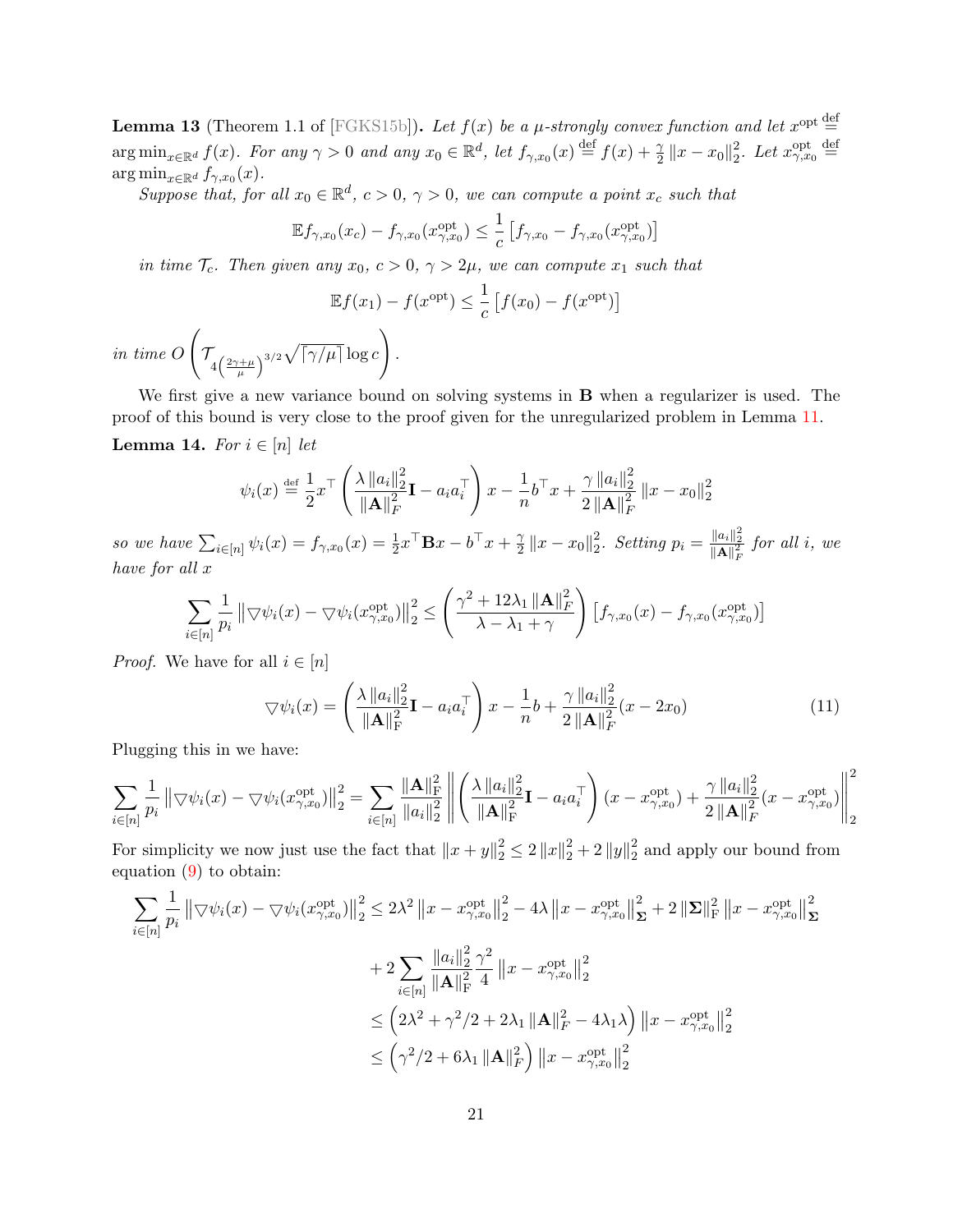Now,  $f_{\gamma,x_0}(\cdot)$  is  $\lambda - \lambda_1 + \gamma$  strongly convex, so

$$
||x - x_{\gamma,x_0}^{\text{opt}}||_2^2 \leq \frac{2}{\lambda - \lambda_1 + \gamma} \left[ f_{\gamma,x_0}(x) - f_{\gamma,x_0}(x_{\gamma,x_0}^{\text{opt}}) \right].
$$

So overall we have:

$$
\sum_{i\in[n]}\frac{1}{p_i}\left\|\nabla\psi_i(x) - \nabla\psi_i(x_{\gamma,x_0}^{\text{opt}})\right\|_2^2 \le \left(\frac{\gamma^2 + 12\lambda_1\left\|\mathbf{A}\right\|_F^2}{\lambda - \lambda_1 + \gamma}\right)\left[f_{\gamma,x_0}(x) - f_{\gamma,x_0}(x_{\gamma,x_0}^{\text{opt}})\right]
$$

We can now use this variance bound to obtain an accelerated solver for **B**. We assume  $nnz(A) \le$  $\frac{d \text{sr}(\mathbf{A})}{\text{gap}^2}$ , as otherwise, the unaccelerated solver in Theorem [12](#page-20-1) runs in  $O(\text{nnz}(\mathbf{A}))$  time and cannot be accelerated further.

<span id="page-22-0"></span>**Theorem 15** (Accelerated SVRG-Based Solver). Assuming  $\left(1+\frac{\text{gap}}{150}\right)\lambda_1 < \lambda \leq \left(1+\frac{\text{gap}}{100}\right)\lambda_1$  and  $nnz(\mathbf{A})\leq \frac{d\,\text{sr}(\mathbf{A})}{\text{gap}^2}$ , applying the iterative procedure described in Theorem [9](#page-16-1) along with the acceleration given by Lemma [13](#page-21-0) gives a solver that returns x with

$$
\mathbb{E} \|x - x^{\text{opt}}\|_{\mathbf{B}}^2 \le \frac{1}{2} \|x_0 - x^{\text{opt}}\|_{\mathbf{B}}^2.
$$

in time  $O\left(\frac{\max(\mathbf{A})^{3/4}(\text{d}\text{sr}(\mathbf{A}))^{1/4}}{\sqrt{\text{gap}}}\cdot \log\left(\frac{d}{\text{gap}}\right)\right)$ .

Proof. Following Theorem [12,](#page-20-1) the variance bound of Lemma [14](#page-21-1) means that we can make constant progress in minimizing  $f_{\gamma,x_0}(x)$  in  $O(\text{nnz}(\mathbf{A})+dm)$  time where  $m = O\left(\frac{\gamma^2+12\lambda_1\|\mathbf{\Sigma}\|_F^2}{(\lambda-\lambda_1+\gamma)^2}\right)$ . So, for  $\gamma \geq 2(\lambda - \lambda_1)$  we can make  $4\left(\frac{2\gamma+(\lambda-\lambda_1)}{\lambda-\lambda_1}\right)$  $_{\lambda-\lambda_1}$  $3^{3/2}$  progress, as required by Lemma [13](#page-21-0) in time  $O\left(\left(\max(\mathbf{A})+dm\right)\cdot\log\left(\frac{\gamma}{\lambda-1}\right)\right)$  $\left(\frac{\gamma}{\lambda-\lambda_1}\right)$  time. Hence by Lemma [13](#page-21-0) we can make constant factor expected progress in minimizing  $f(x)$  in time:

$$
O\left(\left(\max(\mathbf{A}) + d\frac{\gamma^2 + 12\lambda_1 \|\mathbf{A}\|_F^2}{(\lambda - \lambda_1 + \gamma)^2}\right) \log\left(\frac{\gamma}{\lambda - \lambda_1}\right) \sqrt{\frac{\gamma}{\lambda - \lambda_1}}\right)
$$

By our assumption, we have  $nnz(A) \leq \frac{d \operatorname{sr}(A)}{\operatorname{gap}^2} = \frac{d \lambda_1 \|A\|_F^2}{(\lambda - \lambda_1)^2}$ . So, if we let  $\gamma = \Theta\left(\sqrt{\frac{d \lambda_1 \|A\|_F^2}{nnz(A)}}\right)$  $\setminus$ then using a sufficiently large constant, we have  $\gamma \ge 2(\lambda - \lambda_1)$ . We have  $\frac{\gamma}{\lambda - \lambda_1} = \Theta\left(\sqrt{\frac{d\lambda_1 \|\mathbf{A}\|_F^2}{\max(\mathbf{A})\lambda_1^2 \mathrm{gap}^2}}\right)$  $=$  $\Theta\left(\sqrt{\frac{d\sin(A)}{\sin(Z(A))\sin^2}}\right)$  and can make constant expected progress in minimizing  $f(x)$  in time:

$$
O\left(\frac{\max(\mathbf{A})^{3/4} (d\operatorname{sr}(\mathbf{A}))^{1/4}}{\sqrt{\operatorname{gap}}}\cdot\log\left(\frac{d}{\operatorname{gap}}\right)\right).
$$

 $\Box$ 

 $\Box$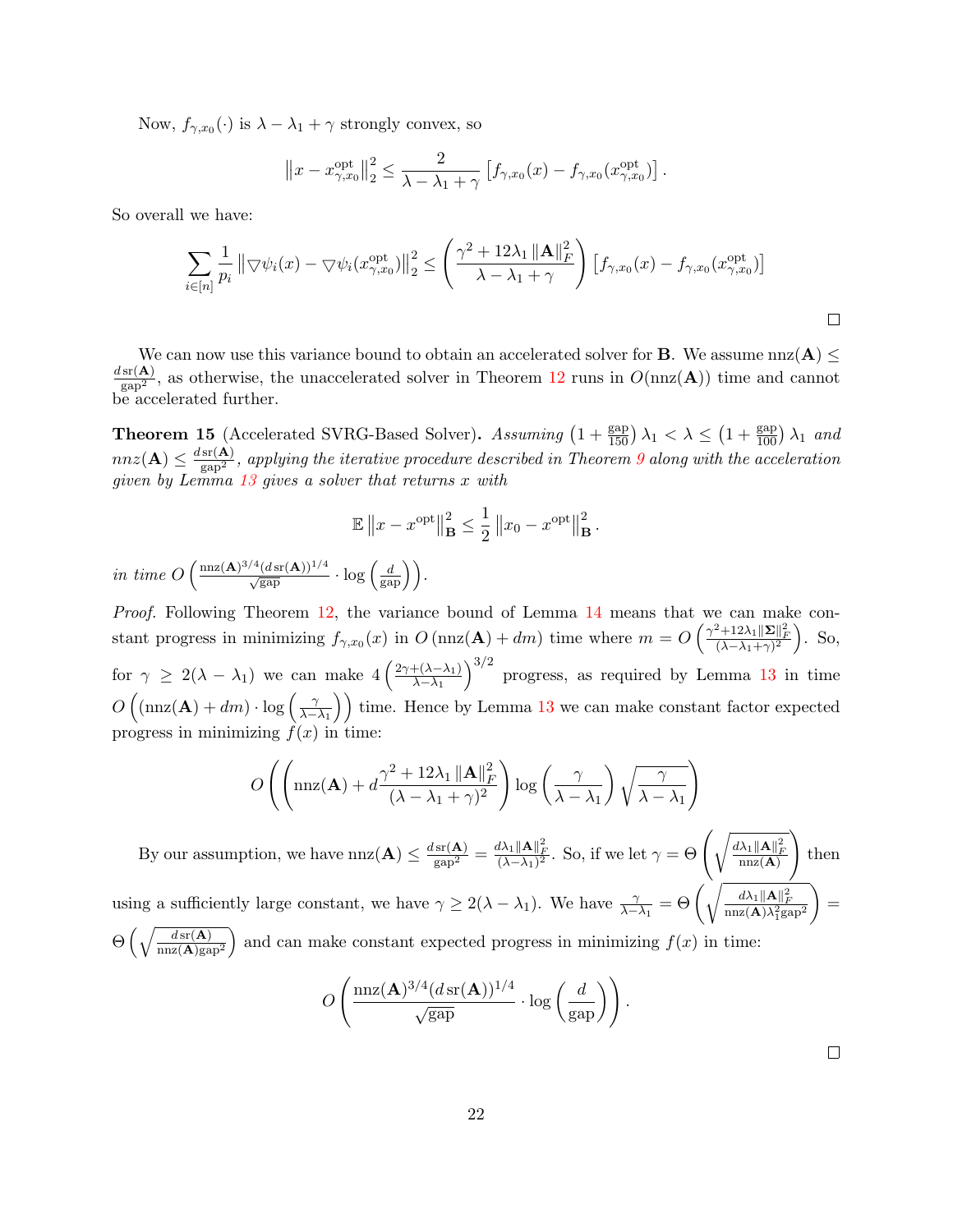### <span id="page-23-2"></span>4.3 Shifted-and-Inverted Power Method

Finally, we are able to combine the solvers from Sections [4.1](#page-16-0) and [4.2](#page-20-0) with the framework of Section [3](#page-7-0) to obtain faster algorithms for top eigenvector computation.

<span id="page-23-0"></span>**Theorem 16** (Shifted-and-Inverted Power Method With SVRG). Let  $\mathbf{B} = \lambda \mathbf{I} - \mathbf{A}^{\top} \mathbf{A}$  for  $\left(1 + \frac{\text{gap}}{150}\right) \lambda_1 \leq$  $\lambda \leq (1 + \frac{\text{gap}}{100}) \lambda_1$  and let  $x_0 \sim \mathcal{N}(0, \mathbf{I})$  be a random initial vector. Running the inverted power method on  $\mathbf{B}$  initialized with  $x_0$ , using the SVRG solver from Theorem [12](#page-20-1) to approximately apply  $\mathbf{B}^{-1}$  at each step, returns x such that with probability  $1 - O\left(\frac{1}{d^2}\right)$  $\frac{1}{d^{10}}$ ,  $x^{\top} \Sigma x \ge (1 - \epsilon)\lambda_1$  in total time

$$
O\left(\left(\mathrm{nnz}(\mathbf{A}) + \frac{d\,\mathrm{sr}(\mathbf{A})}{\mathrm{gap}^2}\right) \cdot \left(\log^2\left(\frac{d}{\mathrm{gap}}\right) + \log\left(\frac{1}{\epsilon}\right)\right)\right).
$$

Note that by instantiating the above theorem with  $\epsilon' = \epsilon \cdot$  gap, and applying Lemma [1](#page-7-3) we can find a unit vector x such that  $|v_1^\top x| \geq 1 - \epsilon$  in the same asymptotic running time (an extra  $log(1/gap)$  term is absorbed into the  $log<sup>2</sup>(d/gap)$  term).

*Proof.* By Theorem [8,](#page-14-0) if we start with  $x_0 \sim \mathcal{N}(0, \mathbf{I})$  we can run  $O\left(\log\left(\frac{d}{\text{gap}}\right)\right)$  iterations of the inverted power method, to obtain  $x_1$  with  $G(x_1) \leq \frac{1}{\sqrt{10}}$  with probability  $1 - O\left(\frac{1}{d^1}\right)$  $\frac{1}{d^{10}}$ ). Each iteration requires applying an linear solver that decreases initial error in expectation by a factor of  $\frac{1}{\text{poly}(d,1/\text{gap})}$ . Such a solver is given by applying the solver in Theorem [12](#page-20-1)  $O\left(\log\left(\frac{d}{\text{gap}}\right)\right)$  times, decreasing error by a constant factor in expectation each time. So overall in order to find  $x_1$  with  $G(x_1) \leq \frac{1}{\sqrt{10}}$ , we require time  $O\left(\left(\max(\mathbf{A}) + \frac{d \operatorname{sr}(\mathbf{A})}{\operatorname{gap}}\right) \cdot \log^2\left(\frac{d}{\operatorname{gap}}\right)\right)$ .

After this initial 'burn-in' period we can apply Corollary [6](#page-13-1) of Theorem [5,](#page-10-0) which shows that running a single iteration of the inverted power method will decrease  $G(x)$  by a constant factor in expectation. In such an iteration, we only need to use a solver that decreases initial error by a constant factor in expectation. So we can perform each inverted power iteration in this stage in time  $O\left(\max(\mathbf{A}) + \frac{d \operatorname{sr}(\mathbf{A})}{\operatorname{gap}^2}\right)$ .

With  $O(\log(\frac{d}{\epsilon}))$  $\left(\frac{d}{\xi}\right)$  iterations, we can obtain x with  $\mathbb{E}\left[G(x)^2\right] = O\left(\frac{\epsilon}{d^1}\right)$  $\frac{\epsilon}{d^{10}}$ ) So by Markov's inequality, we have  $G(x)^2 = O(\epsilon)$ , giving us  $x^T \Sigma x \ge (1 - O(\epsilon))\overline{\lambda}_1$  by Lemma [3.](#page-8-2) Union bounding over both stages gives us failure probability  $O\left(\frac{1}{d^4}\right)$  $\frac{1}{d^{10}}$ , and adding the runtimes from the two stages gives us the final result. Note that the second stage requires  $O(\log(\frac{d}{\epsilon}))$  $\left(\frac{d}{\epsilon}\right)$  =  $O(\log d + \log(1/\epsilon))$  iterations to achieve the high probability bound. However, the  $O(\log d)$  term is smaller than the  $O(\log^2(\frac{d}{\text{gap}}))$ term, so is absorbed into the asymptotic notation.

 $\Box$ 

We can apply an identical analysis using the accelerated solver from Theorem [15,](#page-22-0) obtaining the following runtime which beats Theorem [16](#page-23-0) whenever  $nnz(A) \leq \frac{dsr(A)}{gap^2}$ :

<span id="page-23-1"></span>**Theorem 17** (Shifted-and-Inverted Power Method Using Accelerated SVRG). Let  $\mathbf{B} = \lambda \mathbf{I} - \mathbf{A}^{\top} \mathbf{A}$ for  $(1 + \frac{\text{gap}}{150}) \lambda_1 \leq \lambda \leq (1 + \frac{\text{gap}}{100}) \lambda_1$  and let  $x_0 \sim \mathcal{N}(0, \mathbf{I})$  be a random initial vector. Assume that  $n_{\text{max}}(\mathbf{A}) \leq \frac{d \text{sr}(\mathbf{A})}{\text{gap}^2}$ . Running the inverted power method on **B** initialized with  $x_0$ , using the accelerated  $SVRG$  solver from Theorem [15](#page-22-0) to approximately apply  $\mathbf{B}^{-1}$  at each step, returns x such that with probability  $1 - O\left(\frac{1}{d^1}\right)$  $\left(\frac{1}{d^{10}}\right)$ ,  $|v_1^{\top}x| \geq 1 - \epsilon$  in total time

$$
O\left(\left(\frac{\max(\mathbf{A})^{3/4}(d\operatorname{sr}(\mathbf{A}))^{1/4}}{\sqrt{\operatorname{gap}}}\right) \cdot \left(\log^3\left(\frac{d}{\operatorname{gap}}\right) + \log\left(\frac{d}{\operatorname{gap}}\right)\log\left(\frac{1}{\epsilon}\right)\right)\right).
$$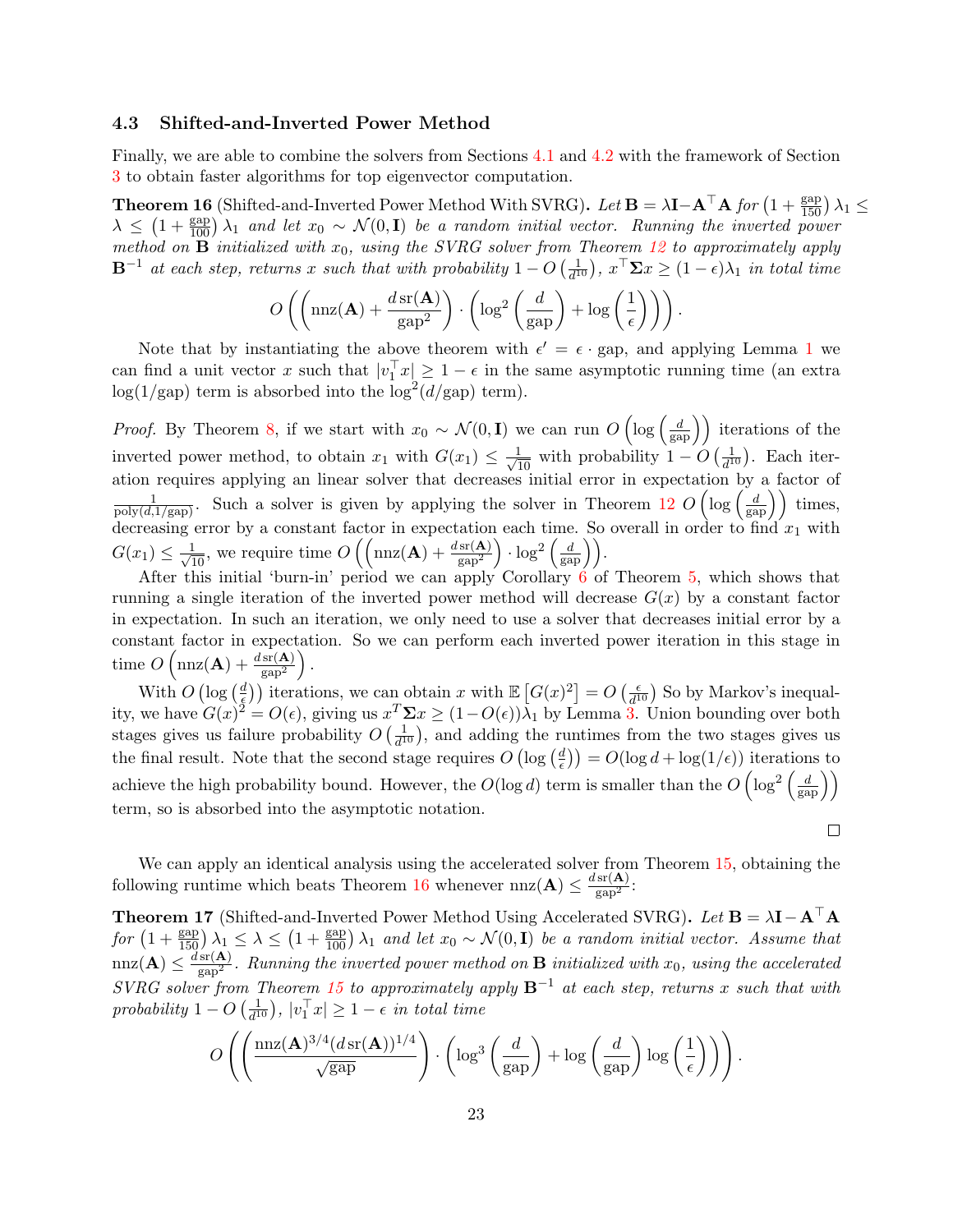# <span id="page-24-0"></span>5 Online Eigenvector Computation

Here we show how to apply the shifted-and-inverted power method framework of Section [3](#page-7-0) to the online setting. This setting is more difficult than the offline case. As there is no canonical matrix A, and we only have access to the distribution  $D$  through samples, in order to apply Theorem [5](#page-10-0) we must show how to both estimate the Rayleigh quotient (Section [5.1\)](#page-24-1) as well as solve the requisite linear systems in expectation (Section [5.2\)](#page-25-0).

After laying this ground work, our main result is given in Section [5.3.](#page-28-2) Ultimately, the results in this section allow us to achieve more efficient algorithms for computing the top eigenvector in the statistical setting as well as improve upon the previous best known sample complexity for top eigenvector computation. As we show in Section [7](#page-32-0) the bounds we provide in this section are in fact tight for general distributions.

#### <span id="page-24-1"></span>5.1 Estimating the Rayleigh Quotient

Here we show how to estimate the Rayleigh quotient of a vector with respect to  $\Sigma$ . Our analysis is standard – we first approximate the Rayleigh quotient by its empirical value on a batch of k samples and prove using Chebyshev's inequality that the error on this sample is small with constant probability. We then repeat this procedure  $O(\log(1/p))$  times and output the median. By a Chernoff bound this yields a good estimate with probability  $1 - p$ . The formal statement of this result and its proof comprise the remainder of this subsection.

<span id="page-24-3"></span>**Theorem 18** (Online Rayleigh Quotient Estimation). Given  $\epsilon \in (0,1]$ ,  $p \in [0,1]$ , and unit vector x set  $k = \lceil 4v(\mathcal{D})\epsilon^{-2}\rceil$  and  $m = O(\log(1/p))$ . For all  $i \in [k]$  and  $j \in [m]$  let  $a_i^{(j)}$  $i^{(J)}$  be drawn independently from D and set  $R_{i,j} = x^{\top} a_i^{(j)}$  $_{i}^{(j)}(a_{i}^{(j)}% )_{i}^{(j)}(a_{j}^{(j)}+a_{j}^{(j)}(a_{j}^{(j)}))_{i}^{(j)}(a_{j}^{(j)}+a_{j}^{(j)}(a_{j}^{(j)}))_{i}^{(j)}(a_{j}^{(j)}+a_{j}^{(j)}(a_{j}^{(j)}))_{i}^{(j)}(a_{j}^{(j)}+a_{j}^{(j)}(a_{j}^{(j)}))_{i}^{(j)}(a_{j}^{(j)}+a_{j}^{(j)}(a_{j}^{(j)}))_{i}^{(j)}(a_{j}^{(j)}+a_{j}^{(j)}(a$  $\binom{(j)}{i}^\top x$  and  $R_j = \frac{1}{k}$  $\frac{1}{k}\sum_{i\in [k]}R_{i,j}.$  If we let z be median value of the  $R_j$  then with probability  $1 - p$  we have  $|z - x^{\top} \Sigma x| \leq \epsilon \lambda_1$ .

Proof.

$$
\begin{aligned} \n\text{Var}_{a \sim \mathcal{D}}(x^{\top} a a^{\top} x) &= \mathbb{E}_{a \sim \mathcal{D}}(x^{\top} a a^{\top} x)^{2} - (\mathbb{E}_{a \sim \mathcal{D}} x^{\top} a a^{\top} x)^{2} \\ \n&\leq \mathbb{E}_{a \sim \mathcal{D}} \|a\|_{2}^{2} x^{\top} a a^{\top} x - (x^{\top} \Sigma x)^{2} \\ \n&\leq \left\| \mathbb{E}_{a \sim \mathcal{D}} \|a\|_{2}^{2} a a^{\top} \right\|_{2} = \text{v}(\mathcal{D}) \lambda_{1}^{2} \n\end{aligned}
$$

Consequently,  $\text{Var}(R_{i,j}) \leq \text{v}(\mathcal{D})\lambda_1^2$ , and since each of the  $a_i^{(j)}$  were drawn independently this implies that we have that  $\text{Var}(R_j) \leq \text{v}(\mathcal{D})\lambda_1^2/k$ . Therefore, by Chebyshev's inequality

$$
\mathbb{P}\left[|R_j - \mathbb{E}[R_j]| \geq 2\sqrt{\frac{\mathbf{v}(\mathcal{D})\lambda_1^2}{k}}\right] \leq \frac{1}{4}.
$$

Since  $\mathbb{E}[R_j] = x^\top \Sigma x$  and since we defined k appropriately this implies that

<span id="page-24-2"></span>
$$
\mathbb{P}\left[\left|R_j - x^{\top} \Sigma x\right| \ge \epsilon \lambda_1\right] \le \frac{1}{4}.\tag{12}
$$

The median z satisfies  $|z - x^{\top} \Sigma x| \leq \epsilon$  as more than half of the  $R_j$  satisfy  $|R_j - x^{\top} \Sigma x| \leq \epsilon$ . This happens with probability  $1 - p$  by Chernoff bound, our choice of m and [\(12\)](#page-24-2).  $\Box$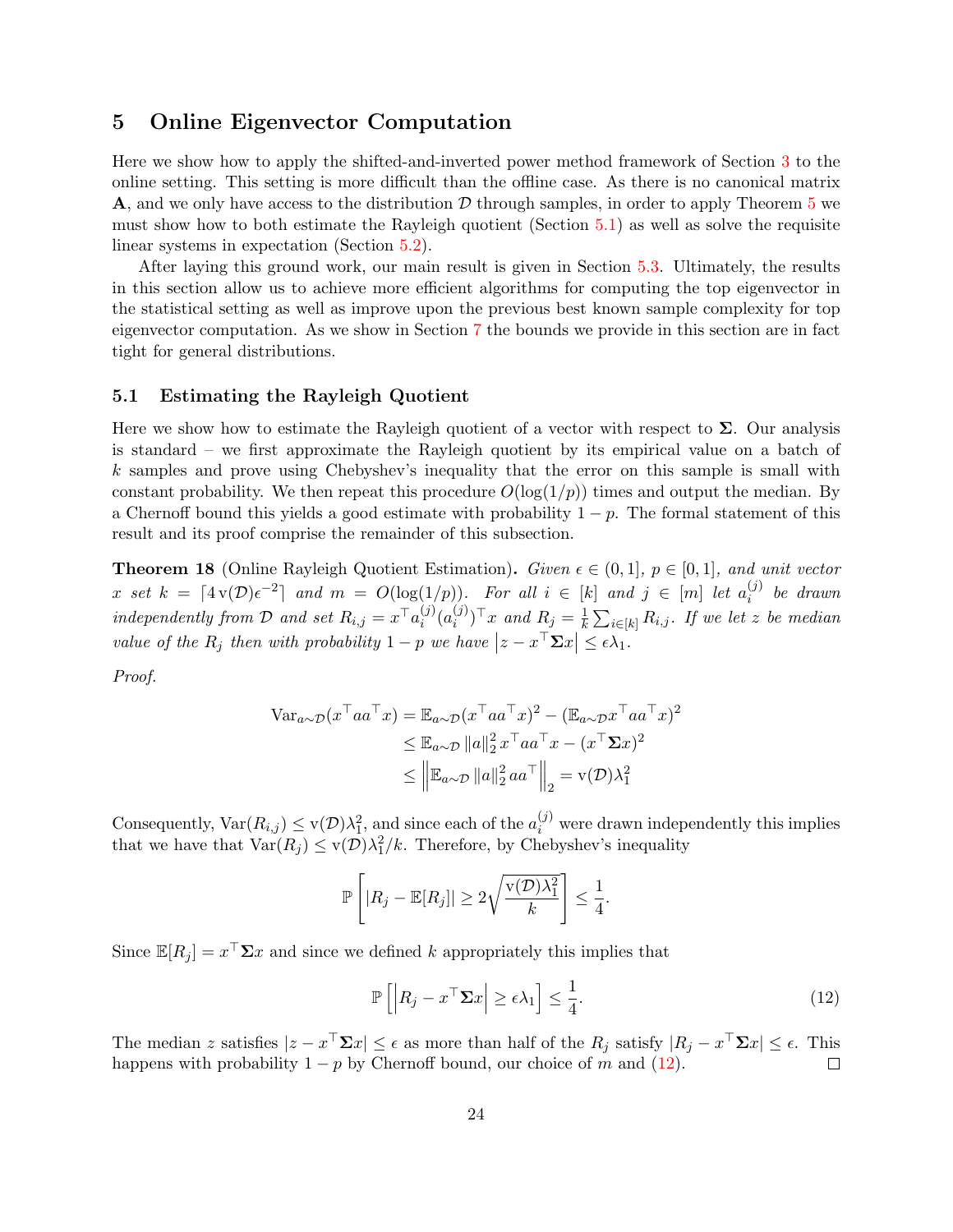### <span id="page-25-0"></span>5.2 Solving the Linear system

Here we show how to solve linear systems in  $\mathbf{B} = \lambda \mathbf{I} - \Sigma$  in the streaming setting. We follow the general strategy of the offline algorithms in Section [4,](#page-15-0) replacing traditional SVRG with the stream-ing SVRG algorithm of [\[FGKS15a\]](#page-36-8). Similarly to the offline case we minimize  $f(x) = \frac{1}{2}x^{\top}Bx - b^{\top}x$ and define for all  $a \in \text{supp}(\mathcal{D}),$ 

<span id="page-25-3"></span>
$$
\psi_a(x) \stackrel{\text{def}}{=} \frac{1}{2} x^\top (\lambda \mathbf{I} - a a^\top) x - b^\top x. \tag{13}
$$

insuring that  $f(x) = \mathbb{E}_{a \sim \mathcal{D}} \psi_a(x)$ ..

The performance of streaming SVRG [\[FGKS15a\]](#page-36-8) is governed by three regularity parameters. As in the offline case, we use the fact that  $f(\cdot)$  is  $\mu$ -strongly convexity for  $\mu = \lambda - \lambda_1$  and we require a smoothness parameter, denoted  $\overline{S}$ , that satisfies:

<span id="page-25-1"></span>
$$
\forall x \in \mathbb{R}^d : \mathbb{E}_{a \sim \mathcal{D}} \left\| \nabla \psi_a(x) - \nabla \psi_a(x^{\text{opt}}) \right\|_2^2 \leq 2\overline{S} \left[ f(x) - f(x^{\text{opt}}) \right] . \tag{14}
$$

Furthermore, we require an upper bound the variance, denoted  $\sigma^2$ , that satisfies:

<span id="page-25-2"></span>
$$
\mathbb{E}_{a \sim \mathcal{D}} \frac{1}{2} \left\| \nabla \psi_a(x^{\text{opt}}) \right\|_{(\nabla^2 f(x^{\text{opt}}))^{-1}}^2 \leq \sigma^2 . \tag{15}
$$

With the following two lemmas we bound these parameters.

**Lemma 19** (Streaming Smoothness). The smoothness parameter  $\overline{S} \stackrel{\text{def}}{=} \lambda + \frac{v(D)\lambda_1^2}{\lambda - \lambda_1}$  satisfies [\(14\)](#page-25-1). Proof. Our proof is similar to the one for Lemma [10.](#page-18-1)

$$
\mathbb{E}_{a\sim\mathcal{D}} \left\| \nabla \psi_a(x) - \nabla \psi_a(x^{\text{opt}}) \right\|_2^2 = \mathbb{E}_{a\sim\mathcal{D}} \left\| (\lambda \mathbf{I} - aa^\top)(x - x^{\text{opt}}) \right\|_2^2
$$
  
\n
$$
= \lambda^2 \left\| x - x^{\text{opt}} \right\|_2^2 - 2\lambda \mathbb{E}_{a\sim\mathcal{D}} \left\| x - x^{\text{opt}} \right\|_{aa^\top}^2 + \mathbb{E}_{a\sim\mathcal{D}} \left\| aa^\top (x - x^{\text{opt}}) \right\|_2^2
$$
  
\n
$$
\leq \lambda^2 \left\| x - x^{\text{opt}} \right\|_2^2 - 2\lambda \left\| x - x^{\text{opt}} \right\|_2^2 + \left\| \mathbb{E}_{a\sim\mathcal{D}} \left\| a \right\|_2^2 aa^\top \right\|_2 \cdot \left\| x - x^{\text{opt}} \right\|_2^2
$$
  
\n
$$
\leq \lambda \left\| x - x^{\text{opt}} \right\|_B^2 + \mathbf{v}(\mathcal{D})\lambda_1^2 \left\| x - x^{\text{opt}} \right\|_2^2.
$$

Since  $f$  is  $\lambda - \lambda_1$ -strongly convex,  $||x - x^{\text{opt}}||$ 2  $\frac{2}{2} \leq \frac{2}{\lambda - \lambda_1} [f(x) - f(x^{\text{opt}})].$  Furthermore, since direct calculation reveals,  $2[f(x) - f(x^{\text{opt}})] = ||x - x^{\text{opt}}||$ 2  $\mathbf{B}$ , the result follows.

**Lemma 20** (Streaming Variance). The variance parameter  $\sigma^2 \stackrel{\text{def}}{=} \frac{\mathbf{v}(\mathcal{D})\lambda_1^2}{\lambda - \lambda_1} ||x^{\text{opt}}||$ 2  $\frac{2}{2}$  satisfies [\(15\)](#page-25-2). Proof. We have

$$
\mathbb{E}_{a \sim \mathcal{D}} \frac{1}{2} ||\nabla \psi_a(x^{\text{opt}})||_{(\nabla^2 f(x^{\text{opt}}))^{-1}}^2 = \mathbb{E}_{a \sim \mathcal{D}} \frac{1}{2} ||\left(\lambda \mathbf{I} - aa^\top\right) x^{\text{opt}} - b||_{\mathbf{B}^{-1}}^2
$$

$$
= \mathbb{E}_{a \sim \mathcal{D}} \frac{1}{2} ||\left(\lambda \mathbf{I} - aa^\top\right) x^{\text{opt}} - \mathbf{B} x^{\text{opt}}||_{\mathbf{B}^{-1}}^2
$$

$$
= \mathbb{E}_{a \sim \mathcal{D}} \frac{1}{2} ||\left(\boldsymbol{\Sigma} - aa^\top\right) x^{\text{opt}}||_{\mathbf{B}^{-1}}^2.
$$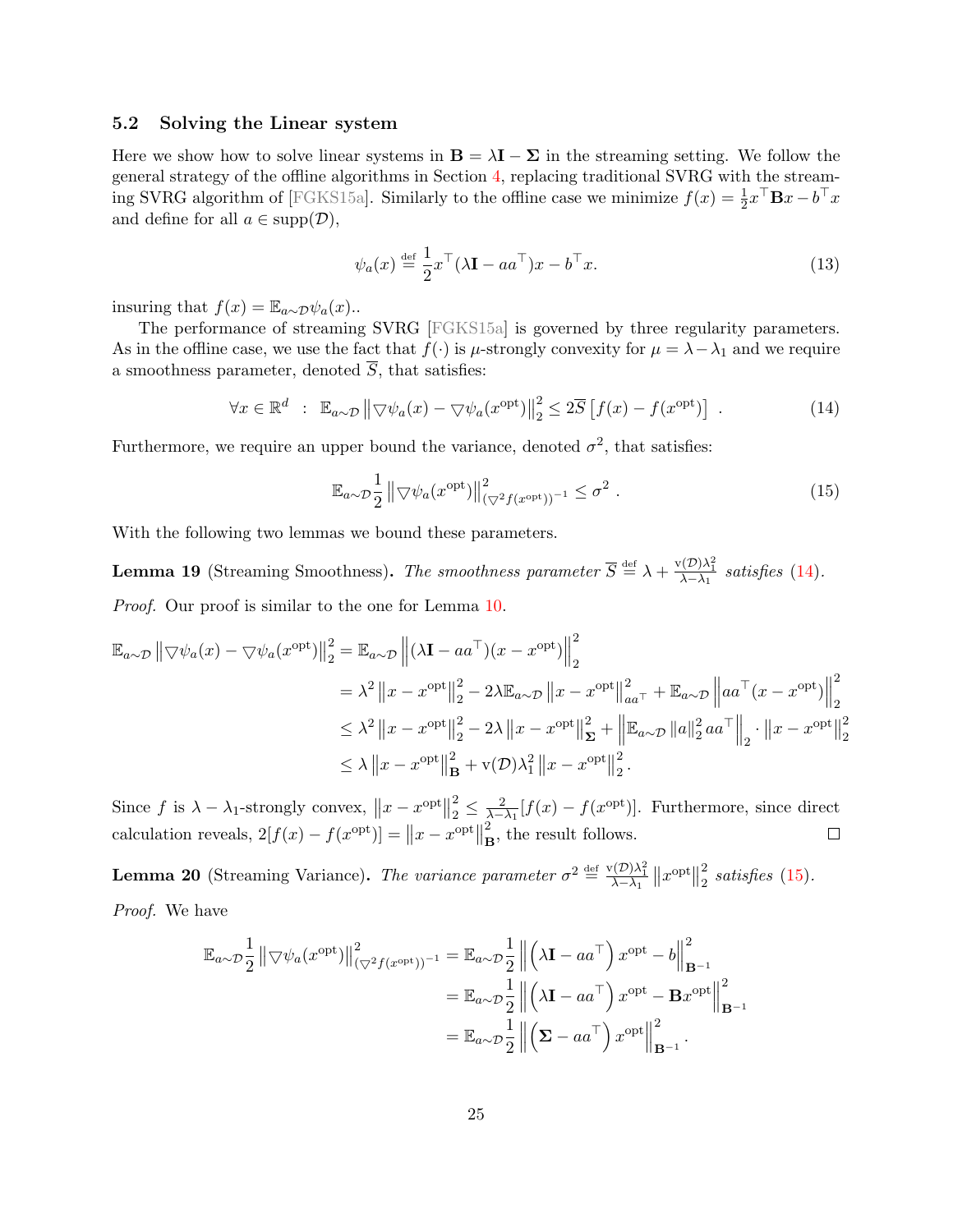Applying  $\mathbb{E} \|a - \mathbb{E}a\|_2^2 = \mathbb{E} \|a\|_2^2 - \|\mathbb{E}a\|_2^2$  $\frac{2}{2}$  gives:

$$
\mathbb{E}_{a\sim\mathcal{D}}\left\|\left(\boldsymbol{\Sigma}-aa^{\top}\right)x^{\text{opt}}\right\|_{\mathbf{B}^{-1}}^{2}=\mathbb{E}_{a\sim\mathcal{D}}\left\|x^{\text{opt}}\right\|_{aa^{\top} \mathbf{B}^{-1}aa^{\top}}^{2}-\left\|x^{\text{opt}}\right\|_{\mathbf{\Sigma}\mathbf{B}^{-1}\mathbf{\Sigma}}^{2}\leq\mathbb{E}_{a\sim\mathcal{D}}\left\|x^{\text{opt}}\right\|_{aa^{\top} \mathbf{B}^{-1}aa^{\top}}^{2}.
$$

Furthermore, since  $\mathbf{B}^{-1} \preceq \frac{1}{\lambda - \lambda_1} \mathbf{I}$  we have

$$
\mathbb{E}_{a\sim \mathcal{D}}aa^{\top} \mathbf{B}^{-1}aa^{\top} \preceq \frac{1}{\lambda - \lambda_1} \mathbb{E}_{a\sim \mathcal{D}}(aa^{\top})^2 \preceq \left(\frac{\left\|\mathbb{E}_{a\sim \mathcal{D}}(aa^{\top})^2\right\|_2}{\lambda - \lambda_1}\right) \mathbf{I} = \left(\frac{v(\mathcal{D})\lambda_1^2}{\lambda - \lambda_1}\right) \mathbf{I}.
$$

Combining these three equations yields the result.

With the regularity parameters bounded we can apply the streaming SVRG algorithm of [\[FGKS15a\]](#page-36-8) to solve systems in B. We encapsulate the core iterative step of Algorithm 1 of [\[FGKS15a\]](#page-36-8) as follows:

<span id="page-26-2"></span>**Definition 21** (Streaming SVRG Step). Given  $x_0 \in \mathbb{R}^d$  and  $\eta, k, m > 0$  we define a streaming SVRG step,  $x =$  ssvrg iter $(x_0, \eta, k, m)$  as follows. First we take k samples  $a_1, ..., a_k$  from  $\mathcal D$  and set  $g=\frac{1}{k}$  $\frac{1}{k} \sum_{i \in [k]} \psi_{a_i}$  where  $\psi_{a_i}$  is as defined in [\(13\)](#page-25-3). Then for  $\widetilde{m}$  chosen uniformly at random from<br>and degree  $\widetilde{m}$  additional semples  $\widetilde{a}$  of  $\widetilde{m}$  and  $\widetilde{m}$  and  $\widetilde{m}$  and  $\widetilde{m}$  an  $\{1, ..., m\}$  we draw m̃ additional samples  $\tilde{a}_1, ..., \tilde{a}_{\tilde{m}}$  from D. For  $t = 0, ..., \tilde{m} - 1$  we let

$$
x_{t+1} := x_t - \frac{\eta}{L} \left( \bigtriangledown \psi_{\widetilde{a}_t}(x_t) - \bigtriangledown \psi_{\widetilde{a}_t}(x_0) + \bigtriangledown g(x_0) \right)
$$

and return  $x_{\widetilde{m}}$  as the output.

The accuracy of the above iterative step is proven in Theorem 4.1 of [\[FGKS15a\]](#page-36-8), which we include, using our notation below:

<span id="page-26-1"></span>**Theorem 22** (Theorem 4.1 of [\[FGKS15a\]](#page-36-8)<sup>[1](#page-26-0)</sup>). Let  $f(x) = \mathbb{E}_{a \sim \mathcal{D}} \psi_a(x)$  and let  $\mu$ ,  $\overline{S}$ ,  $\sigma^2$  be the strong convexity, smoothness, and variance bounds for  $f(x)$ . Then for any distribution over  $x_0$  we have that  $x :=$  ssvrg\_iter $(x_0, \eta, k, m)$  has  $\mathbb{E}[f(x) - f(x^{\text{opt}})]$  upper bounded by

$$
\frac{1}{1-4\eta} \left[ \left( \frac{\overline{S}}{\mu m \eta} + 4\eta \right) \left[ \mathbb{E} f(x_0) - f(x^{\text{opt}}) \right] + \frac{1+2\eta}{k} \left( \sqrt{\frac{\overline{S}}{\mu} \cdot \left[ \mathbb{E} f(x_0) - f(x^{\text{opt}}) \right]} + \sigma \right)^2 \right].
$$

Using Theorem [22](#page-26-1) we can immediately obtain the following guarantee for solve system in **B**:

<span id="page-26-3"></span>**Corollary 23** (Streaming SVRG Solver - With Initial Point). Let  $\mu = \lambda - \lambda_1$ ,  $\overline{S} = \lambda + \frac{v(D)\lambda_1^2}{\lambda - \lambda_1}$ , and  $\sigma^2 = \frac{v(D)\lambda_1^2}{\lambda - \lambda_1} ||x^{\text{opt}}||$ 2  $\frac{2}{2}$ . Let  $c_2, c_3 \in (0,1)$  be any constants and set  $\eta = \frac{c_2}{8}$ ,  $m = \left[\frac{\overline{S}}{\mu c_2^2}\right]$  $\big\}$ , and  $k = \max\left\{\left\lceil \frac{\overline{S}}{\mu c_2}\right\rceil$  $\left[\,\frac{v(D)\lambda_1^2}{(\lambda-\lambda_1)^2c_3}\right]$ . If to solve  $\mathbf{B}x = b$  for unit vector b with initial point  $x_0$ , we use the iterative procedure described in Definition [21](#page-26-2) to compute  $x =$  ssvrg\_iter $(x_0, \eta, k, m)$  then:

$$
\mathbb{E} \|x - x^{\text{opt}}\|_{\mathbf{B}}^2 \le 22c_2 \cdot \|x_0 - x^{\text{opt}}\|_{\mathbf{B}}^2 + 10c_3 \lambda_1(\mathbf{B}^{-1}).
$$

Further, the procedure requires  $O\left(\frac{v(D)}{m\sigma^2}\right)$  $\frac{\mathrm{v}(\mathcal{D})}{\mathrm{gap}^2} \left[ \frac{1}{c^2} \right]$  $\frac{1}{c_2^2} + \frac{1}{c_3}$  $\left(\frac{1}{c_3}\right)$  samples from  $\mathcal{D}$ .  $\Box$ 

<span id="page-26-0"></span><sup>&</sup>lt;sup>1</sup>Note that Theorem 4.1 in [\[FGKS15a\]](#page-36-8) has an additional parameter of  $\alpha$ , which bounds the Hessian of  $f(x^{\text{opt}})$  in comparison to the Hessian everywhere else. In our setting this parameter is 1 as  $\overline{\vee}^2 f(y) = \overline{\vee}^2 f(z)$  for all y and z.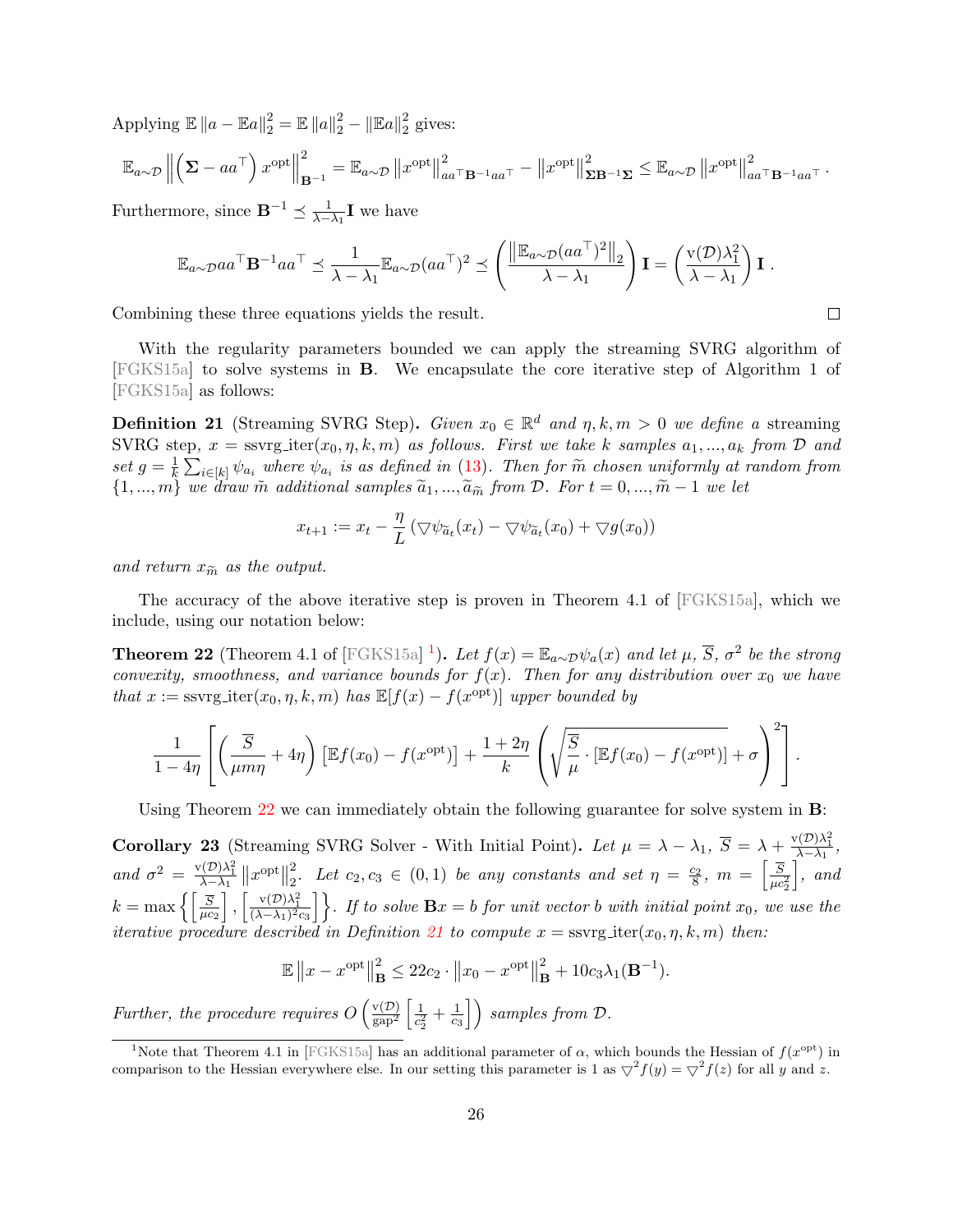*Proof.* Using the inequality  $(x+y)^2 \leq 2x^2 + 2y^2$  we have that

$$
\left(\sqrt{\frac{\overline{S}}{\mu}} \cdot \mathbb{E}[f(x_0) - f(x^{\text{opt}})] + \sigma\right)^2 \le \frac{2\overline{S}}{\mu} \cdot \mathbb{E}[f(x_0) - f(x^{\text{opt}})] + 2\sigma^2
$$

Additionally, since b is a unit vector, we know that  $||x^{\text{opt}}||$ 2  $\binom{2}{2} = \left\| \mathbf{B}^{-1}b \right\|$ 2  $\frac{2}{2} \leq \frac{1}{(\lambda - \lambda)}$  $\frac{1}{(\lambda-\lambda_1)^2}$ . Using equation [\(10\)](#page-19-1), i.e. that  $||x - x^{\text{opt}}||$ 2  $\mathbf{B}^2 = 2[f(x) - f(x^{\text{opt}})]$  for all x, we have by Theorem [22:](#page-26-1)

$$
\mathbb{E} \|x - x^{\text{opt}}\|_{\mathbf{B}}^2 \le \frac{1}{1 - c_2/2} \left[ \left( 8c_2 + \frac{c_2}{2} + \frac{4 + c_2}{2} \cdot c_2 \right) \cdot \|x_0 - x^{\text{opt}}\|_{\mathbf{B}}^2 + \frac{4 + c_2}{4k} \cdot \frac{\mathbf{v}(\mathcal{D})\lambda_1^2}{(\lambda - \lambda_1)^3} \right] \le 22c_2 \cdot \|x_0 - x^{\text{opt}}\|_{\mathbf{B}}^2 + \frac{10c_3}{\lambda - \lambda_1} = 22c_2 \cdot \|x_0 - x^{\text{opt}}\|_{\mathbf{B}}^2 + 10c_3 \lambda_1(\mathbf{B}^{-1}).
$$

Since  $1/(\lambda - \lambda_1) = \lambda_1(\mathbf{B}^{-1})$  we see that  $\mathbb{E} \|x - x^{\text{opt}}\|$ 2  $\mathbf{B}$  is as desired. All that remains is to bound the number of samples we used.

Now the number of samples used to compute x is clearly at most  $m + k$  Now

$$
m = \frac{\overline{S}}{\mu c_2^2} = O\left(\frac{\lambda}{c_2^2(\lambda - \lambda_1)} + \frac{v(\mathcal{D})\lambda_1^2}{c_2^2(\lambda - \lambda_1)^2}\right) = O\left(\frac{1}{c_2^2\text{gap}} + \frac{v(\mathcal{D})}{c_2^2\text{gap}^2}\right) .
$$

. However since gap  $\langle 1 \text{ and } v(\mathcal{D}) \rangle \geq 1$  this simplifies to  $m = O\left(\frac{v}{c^2}\right)$ ). Next to bound  $k$  $\overline{c_2^2 \text{gap}^2}$ we can ignore the  $\left[\frac{\overline{S}}{ac}\right]$ term since this was already included in our bound of  $m$  and just bound  $\overline{\mu c_2}$  $\frac{\mathrm{v}(\mathcal{D})\lambda_1^2}{c_3(\lambda-\lambda_1)^2}=O\left(\frac{\mathrm{v}(\mathcal{D})}{\mathrm{gap}^2c}\right)$  yielding our desired sample complexity.  $\Box$  $_{\rm gap}$ <sup>2</sup> $_{c_3}$ 

Whereas in the offline case, we could ensure that our initial error  $||x_0 - x^{\text{opt}}||$ 2  $\mathbf{B}$  is small by simply scaling by the Rayleigh quotient (Corollary  $6$ ) in the online case estimating the Rayleigh quotient to sufficient accuracy would require too many samples. Instead, here simply show how to simply apply Corollary [23](#page-26-3) iteratively to solve the desired linear systems to absolute accuracy without an initial point. Ultimately, due to the different error dependences in the online case this guarantee suffices and the lack of an initial point is not a bottleneck.

<span id="page-27-0"></span>Corollary 24 (Streaming SVRG Solver). There is a streaming algorithm that iteratively applies the solver of Corollary [23](#page-26-3) to solve  $\mathbf{B}x = b$  for unit vector b and returns a vector x that satisfies  $\mathbb{E} \| x - x^{\text{opt}} \|$ 2  $\frac{2}{\mathbf{B}} \leq 10c\lambda_1(\mathbf{B}^{-1})$  using  $O\left(\frac{\mathrm{v}(\mathcal{D})}{\mathrm{gap}^2}\right)$  $\frac{v(\mathcal{D})}{\text{gap}^2 \cdot c}$  samples from  $\mathcal{D}$ .

*Proof.* Let  $x_0 = 0$ . Then  $||x_0 - x^{\text{opt}}||$ 2  $\mathbf{B} = \|\mathbf{B}^{-1}b\|$ 2  $\mathbf{B}_{\mathbf{B}}^2 \leq \lambda_1(\mathbf{B}^{-1})$  since b is a unit vector. If we apply Corollary [23](#page-26-3) with  $c_2 = \frac{1}{44}$  and  $c_3 = \frac{1}{20}$ , then we will obtain  $x_1$  with  $\mathbb{E} \left\| x_1 - x^{\text{opt}} \right\|$ 2  $\frac{2}{\mathbf{B}} \leq \frac{1}{2}$  $\frac{1}{2}\lambda_1(\mathbf{B}^{-1}).$ If we then double  $c_3$  and apply the solver again we obtain  $x_2$  with  $\mathbb{E} \|x_1 - x^{\text{opt}}\|$  $\bar{2}$  $\frac{2}{\mathbf{B}} \leq \frac{1}{4}$  $\frac{1}{4}\lambda_1(\mathbf{B}^{-1}).$ Iterating in this way, after  $\log(1/c)$  iterations we will have the desired guarantee:  $\mathbb{E} \|x - x^{\text{opt}}\|$ 2  $_{\rm B}^{^{2}}$   $\leq$  $10c\lambda_1(\mathbf{B}^{-1})$ . Our total sample cost in each iteration is, by Corollary [23,](#page-26-3)  $O\left(\frac{v(D)}{g_{\text{an}}^2}\right)$  $\frac{v(\mathcal{D})}{\text{gap}^2} \left[ \frac{1}{44^2} + \frac{1}{c_3} \right]$  $\left\lfloor \frac{1}{c_3} \right\rfloor$ ). Since we double  $c_3$  each time, the cost corresponding to the  $\frac{1}{c_3}$  terms is dominated by the last iteration when we have  $c_3 = O(c)$ . So our overall sample cost is just:

$$
O\left(\frac{\mathsf{v}(\mathcal{D})}{\mathsf{gap}^2} \left[\frac{1}{c} + \log(1/c)\right]\right) = O\left(\frac{\mathsf{v}(\mathcal{D})}{\mathsf{gap}^2 \cdot c}\right).
$$

 $\Box$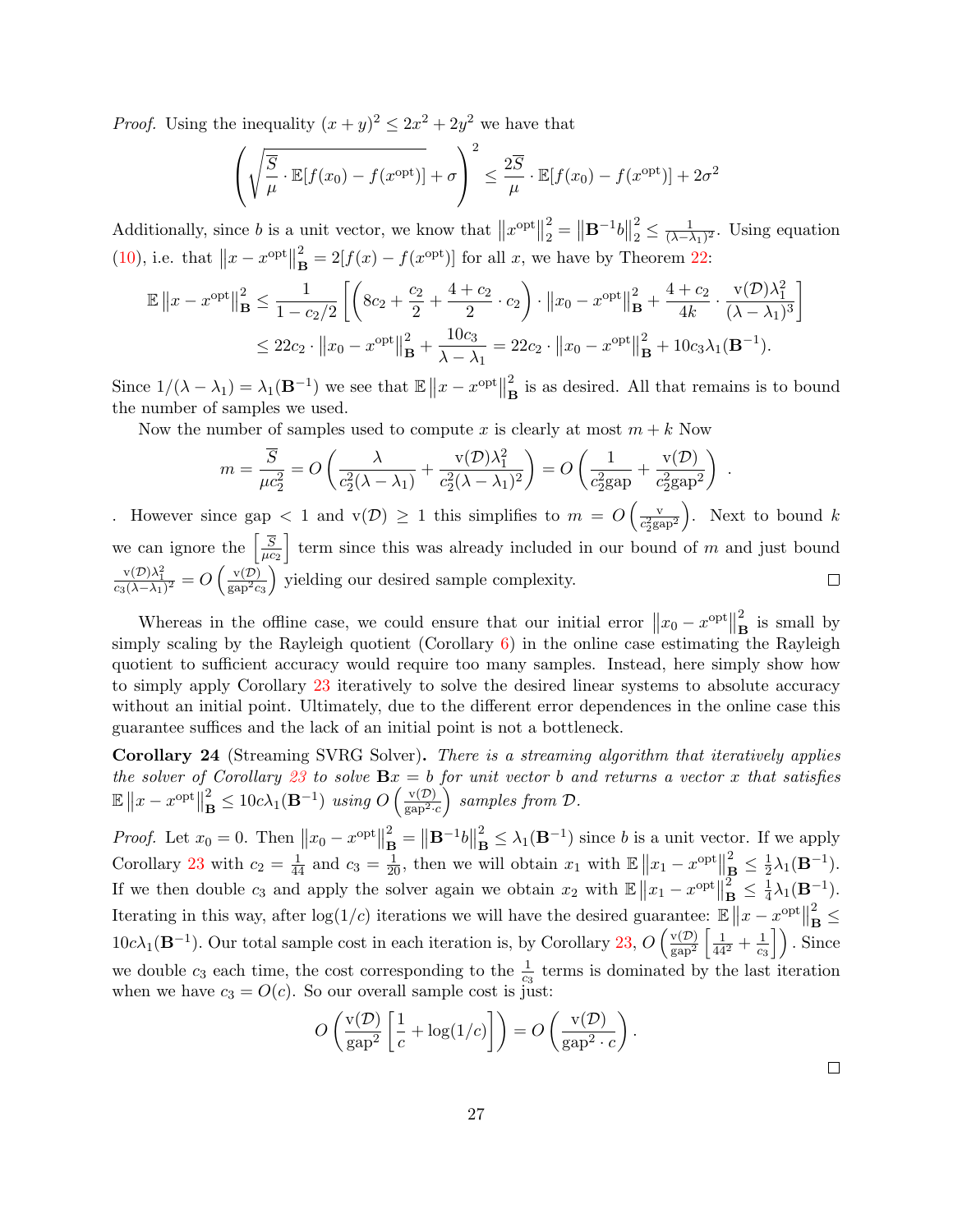### <span id="page-28-2"></span>5.3 Online Shifted-and-Inverted Power Method

We now apply the results in Section [5.1](#page-24-1) and Section [5.2](#page-25-0) to the shifted-and-inverted power method framework of Section [3](#page-7-0) to give our main result in the online setting, an algorithm that quickly refines a coarse approximation to  $v_1$  into a finer approximation.

<span id="page-28-1"></span>**Theorem 25** (Online Shifted-and-Inverted Power Method – Warm Start). Let  $\mathbf{B} = \lambda \mathbf{I} - \mathbf{A}^{\top} \mathbf{A}$  $for\,\left(1+\frac{\text{gap}}{150}\right)\lambda_1 \leq \lambda \leq \left(1+\frac{\text{gap}}{100}\right)\lambda_1$  and let  $x_0$  be some vector with  $G(x_0) \leq \frac{1}{\sqrt{10}}$ . Running the shifted-and-inverted power method on  $B$  initialized with  $x_0$ , using the streaming SVRG solver of Corollary [24](#page-27-0) to approximately apply  $\mathbf{B}^{-1}$  at each step, returns x such that  $x^{\top} \mathbf{\Sigma} x \geq (1 - \epsilon)\lambda_1$  with constant probability for any target  $\epsilon <$  gap. The algorithm uses  $O(\frac{v(D)}{g_{\text{max}}})$  $\frac{\mathbf{v}(D)}{\text{gap-}\epsilon}$ ) samples and amortized  $O(d)$  time per sample.

We note that by instantiating Theorem [25,](#page-28-1) with  $\epsilon' = \epsilon \cdot$  gap, and applying Lemma [1](#page-7-3) we can find x such that  $|v_1^\top x| \geq 1 - \epsilon$  with constant probability in time  $O\left(\frac{v(\mathcal{D})}{\text{gap}^2}\right)$  $\frac{\mathbf{v}(\mathcal{D})}{\text{gap}^2 \cdot \epsilon}$ ).

*Proof.* By Lemma [3](#page-8-2) it suffices to have  $G^2(x) = O(\frac{\epsilon}{\sigma^2})$  $\frac{\epsilon}{\text{gap}}$ ) or equivalently  $G(x) = O(\sqrt{\epsilon/\text{gap}})$ . In order to succed with constant probability it suffices to have  $\mathbb{E}[G(x)] = O(\sqrt{\epsilon/\text{gap}})$  with constant probability. Since we start with  $G(x_0) \leq \frac{1}{\sqrt{10}}$ , we can achieve this using  $\log(\text{gap}/\epsilon)$  iterations of the approximate shifted-and-inverted power method of Theorem  $5$ . In each iteration  $i$  we choose the error parameter for Theorem [5](#page-10-0) to be  $c_1(i) = \frac{1}{\sqrt{10}} \cdot \left(\frac{1}{5}\right)$  $\frac{1}{5}$ <sup>i</sup>. Consequently,

$$
\mathbb{E}\left[G(x_i)\right] \le \frac{3}{25}G(x_{i-1}) + \frac{4}{1000} \frac{1}{\sqrt{10}} \cdot \left(\frac{1}{5}\right)^i
$$

and by induction  $\mathbb{E}[G(x_i)] \leq \frac{1}{5i}$  $\frac{1}{5^i} \frac{1}{\sqrt{10}}$ . We halt when  $(\frac{1}{5})^i = O(\sqrt{\epsilon/\text{gap}})$  and hence  $c_1(i)$  =  $O(\sqrt{\epsilon/\text{gap}})$ .

In order to apply Theorem [5](#page-10-0) we need a subroutine  $\widehat{\text{quot}}(x)$  that lets us approximate  $\text{quot}(x)$  to within an additive error  $\frac{1}{30}(\lambda - \lambda_1) = O(\text{gap} \cdot \lambda_1)$ . Theorem [18](#page-24-3) gives us such a routine, requiring  $O\left(\frac{\nu(\mathcal{D})\log\log(\text{gap}/\epsilon)}{\text{can}^2}\right)$  $\frac{\text{g log}(\text{gap}/\epsilon)}{\text{gap}^2}$  =  $O(\frac{\text{v}(\mathcal{D})}{\text{gap} \cdot \epsilon})$  $\frac{v(D)}{gap \cdot \epsilon}$  samples to succeed with probability  $1 - O\left(\frac{1}{\log(g\epsilon)}\right)$  $\frac{1}{\log(\text{gap}/\epsilon)}$  (since  $\epsilon$  < gap). Union bounding, the estimation succeeds in all rounds with constant probability.

By Corollary [24](#page-27-0) with  $c = \Theta(c_1(i)^2)$  the cost for solving each linear system solve is  $O\left(\frac{v(D)}{sa^2c_1}\right)$  $\frac{\mathrm{v}(\mathcal{D})}{\mathrm{gap}^2 c_1(i)^2}$ . Since  $c_1(i)$  multiplies by a constant factor with each iteration the cost over all  $O(\log(\text{gap}/d\epsilon))$ iterations is just a truncated geometric series and is proportional to cost in the last iteration, when  $c = \Theta\left(\frac{\epsilon}{\text{gap}}\right)$ . So the total cost for solving the linear systems is  $O\left(\frac{v(D)}{\text{gap-}\epsilon}\right)$  $\frac{v(D)}{gap \cdot \epsilon}$ . Adding this to the number of samples for the Rayleigh quotient estimation yields the result.  $\Box$ 

# <span id="page-28-0"></span>6 Parameter Estimation for Offline Eigenvector Computation

In Section [4,](#page-15-0) in order to invoke Theorems [5](#page-10-0) and [8](#page-14-0) we assumed knowledge of some  $\lambda$  with  $(1 + c_1 \cdot$  $\text{gap}|\lambda_1 \leq \lambda \leq (1+c_2 \cdot \text{gap})\lambda_1$  for some small constant  $c_1$  and  $c_2$ . Here we show how to estimate this parameter using Algorithm [1,](#page-29-0) incurring a modest additional runtime cost.

In this section, for simplicity we initially assume that we have oracle access to compute  $\mathbf{B}_{\lambda}^{-1}$  $\overline{\lambda}^{\perp}x$ for any given x, and any  $\lambda > \lambda_1$ . We will then show how to achieve the same results when we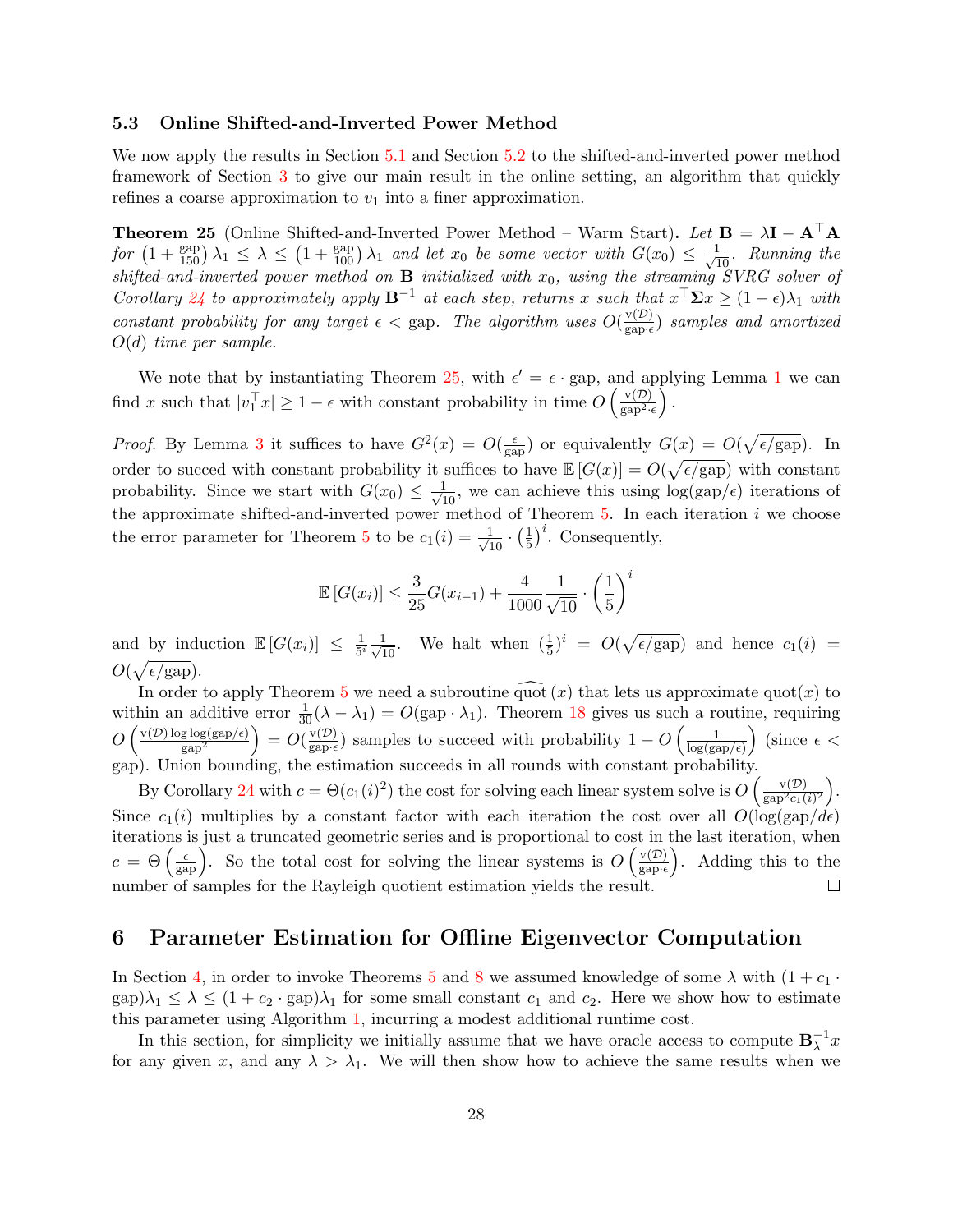Algorithm 1 Estimating the eigenvalue and the eigengap

Input: 
$$
\mathbf{A} \in \mathbb{R}^{n \times d}
$$
,  $\alpha$   
\n1:  $w = [w_1, w_2] \leftarrow \mathcal{N}(0, 1)^{d \times 2}$   
\n2:  $t \leftarrow O(\alpha \log d)$   
\n3:  $\left[\tilde{\lambda}_1^{(0)}, \tilde{\lambda}_2^{(0)}\right] \leftarrow eigEstimate\left((\mathbf{A}^T \mathbf{A})^t w\right)$   
\n4:  $\bar{\lambda}^{(0)} \leftarrow (1 + \frac{1}{2})\tilde{\lambda}_1^{(0)}$   
\n5:  $i \leftarrow 0$   
\n6: while  $\bar{\lambda}^{(i)} - \tilde{\lambda}_1^{(i)} < \frac{1}{10} \left(\bar{\lambda}^{(i)} - \tilde{\lambda}_2^{(i)}\right) \text{ do}$   
\n7:  $i \leftarrow i + 1$   
\n8:  $w = [w_1, w_2] \leftarrow \mathcal{N}(0, 1)^{d \times 2}$   
\n9:  $\left[\hat{\lambda}_1^{(i)}, \hat{\lambda}_2^{(i)}\right] \leftarrow eigEstimate\left(\left(\bar{\lambda}^{(i-1)}\mathbf{I} - \mathbf{A}^T \mathbf{A}\right)^{-t} w\right)$   
\n10:  $\left[\tilde{\lambda}_1^{(i)}, \tilde{\lambda}_2^{(i)}\right] \leftarrow \left[\bar{\lambda}^{(i-1)} - \frac{1}{\tilde{\lambda}_1^{(i)}}, \bar{\lambda}^{(i-1)} - \frac{1}{\tilde{\lambda}_2^{(i)}}\right]$   
\n11:  $\bar{\lambda}^{(i)} \leftarrow \frac{1}{2} \left(\tilde{\lambda}_1^{(i)} + \bar{\lambda}^{(i-1)}\right)$   
\n12: **end while**  
\nOutput:  $\lambda$ 

<span id="page-29-0"></span>can only compute  $\mathbf{B}_{\lambda}^{-1}$  $_{\lambda}^{-1}x$  approximately. We use a result of [\[MM15\]](#page-37-14) that gives gap free bounds for computing eigenvalues using the power method. The following is a specialization of Theorem 1 from [\[MM15\]](#page-37-14):

<span id="page-29-1"></span>**Theorem 26.** For any  $\epsilon > 0$ , any matrix  $\mathbf{M} \in \mathbb{R}^{d \times d}$  with eigenvalues  $\lambda_1, ..., \lambda_d$ , and  $k \leq d$ , let  $\mathbf{W} \in \mathbb{R}^{d \times k}$  be a matrix with entries drawn independently from  $\mathcal{N}(0,1)$ . Let eigEstimate(Y) be a function returning for each i,  $\tilde{\lambda}_i = \tilde{v}_i^{\top} \mathbf{M} \tilde{v}_i$  where  $\tilde{v}_i$  is the i<sup>th</sup> largest left singular vector of **Y**. Then setting  $[\tilde{\lambda}_1, ..., \tilde{\lambda}_k] = eigEstimate(\mathbf{M}^t \mathbf{W}),$  for some fixed constant c and  $t = c\alpha \log d$  for any  $\alpha > 1$ , with probability  $1 - \frac{1}{d^2}$  $\frac{1}{d^{10}}$ , we have for all i:

$$
|\tilde{\lambda}_i - \lambda_i| \le \frac{1}{\alpha} \lambda_{k+1}
$$

Throughout the proof, we assume  $\alpha$  is picked to be some large constant - e.g.  $\alpha > 100$ . Theorem [26](#page-29-1) implies:

<span id="page-29-2"></span>**Lemma 27.** Conditioning on the event that Theorem  $26$  holds for all iterates i, then the iterates of Algorithm [1](#page-29-0) satisfy:

$$
0 \le \lambda_1 - \widetilde{\lambda}_1^{(0)} \le \frac{1}{\alpha} \lambda_1 \quad \text{and} \quad \frac{1}{2} \left( 1 - \frac{3}{\alpha} \right) \lambda_1 \le \overline{\lambda}^{(0)} - \lambda_1 \le \frac{1}{2} \lambda_1, \quad \text{and,}
$$

$$
0 \leq \lambda_1 - \widetilde{\lambda}_1^{(i)} \leq \frac{1}{\alpha - 1} \left( \overline{\lambda}^{(i-1)} - \lambda_1 \right) \quad \text{and} \quad \frac{1}{2} \left( 1 - \frac{1}{\alpha - 1} \right) \left( \overline{\lambda}^{(i-1)} - \lambda_1 \right) \leq \overline{\lambda}^{(i)} - \lambda_1 \leq \frac{1}{2} \left( \overline{\lambda}^{(i-1)} - \lambda_1 \right)
$$

.

*Proof.* The proof can be decomposed into two parts: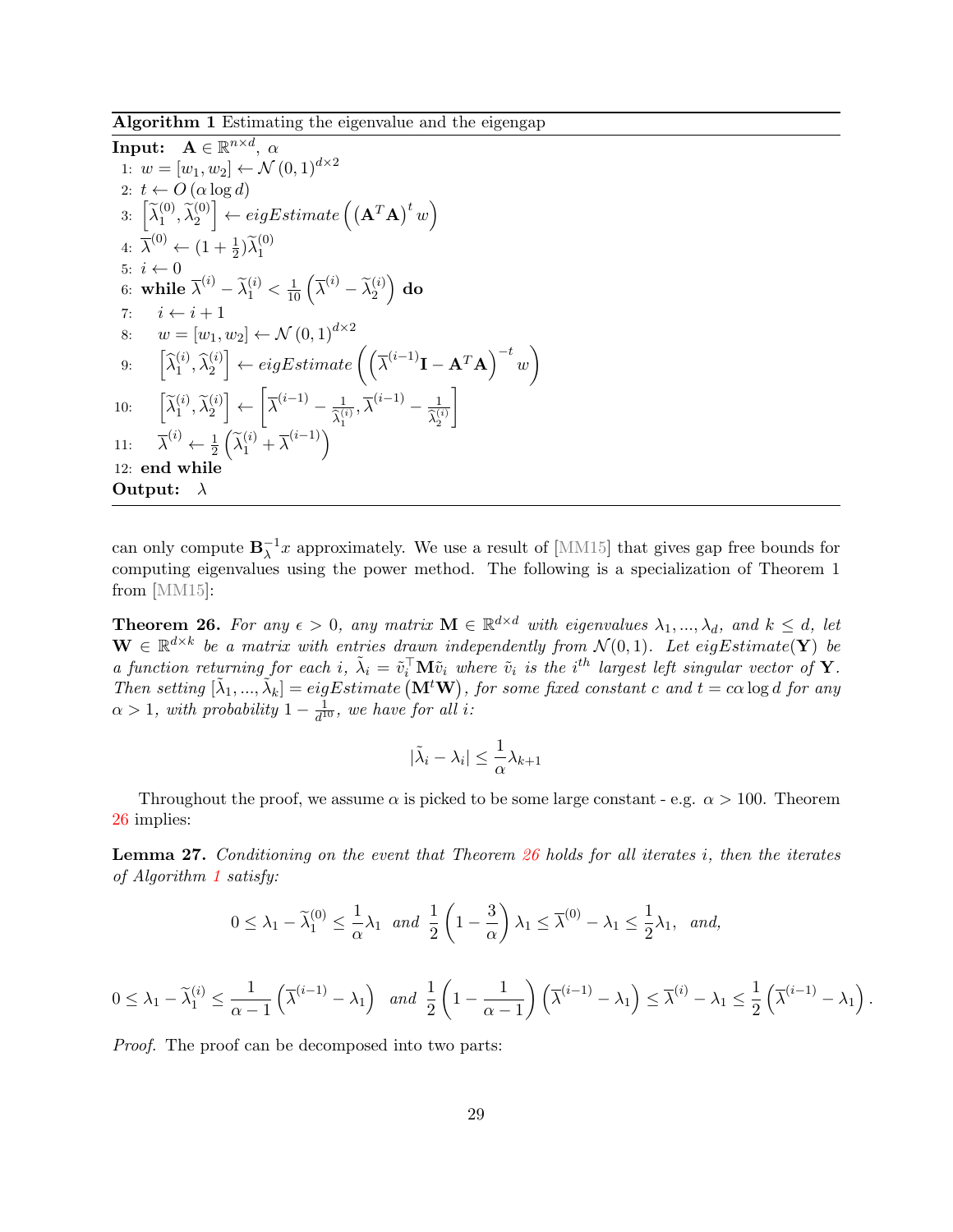**Part I (Lines 3-4):** Theorem [26](#page-29-1) tells us that  $\widetilde{\lambda}_1^{(0)} \geq \left(1 - \frac{1}{\alpha}\right)$  $\frac{1}{\alpha}$ )  $\lambda_1$ . This means that we have

$$
0 \le \lambda_1 - \tilde{\lambda}_1^{(0)} \le \frac{1}{\alpha} \lambda_1
$$
 and  $\frac{1}{2} \left( 1 - \frac{3}{\alpha} \right) \lambda_1 \le \overline{\lambda}^{(0)} - \lambda_1 \le \frac{1}{2} \lambda_1$ .

**Part II (Lines 5-6):** Consider now iteration i. We now apply Theorem  $26$  to the matrix  $\left(\overline{\lambda}^{(i-1)}\mathbf{I}-\mathbf{A}^T\mathbf{A}\right)^{-1}$ . The top eigenvalue of this matrix is  $\left(\overline{\lambda}^{(i-1)}-\lambda_1\right)^{-1}$ . This means that we have  $\left(1-\frac{1}{\alpha}\right)$  $\frac{1}{\alpha}$ )  $\left(\overline{\lambda}^{(i-1)} - \lambda_1\right)^{-1} \leq \widehat{\lambda}_1^{(i)} \leq \left(\overline{\lambda}^{(i-1)} - \lambda_1\right)^{-1}$ , and hence we have,

$$
0 \le \lambda_1 - \widetilde{\lambda}_1^{(i)} \le \frac{1}{\alpha - 1} \left( \overline{\lambda}^{(i-1)} - \lambda_1 \right) \text{ and } \frac{1}{2} \left( 1 - \frac{1}{\alpha - 1} \right) \left( \overline{\lambda}^{(i-1)} - \lambda_1 \right) \le \overline{\lambda}^{(i)} - \lambda_1 \le \frac{1}{2} \left( \overline{\lambda}^{(i-1)} - \lambda_1 \right).
$$
  
This proves the lemma.

This proves the lemma.

<span id="page-30-0"></span>**Lemma 28.** Recall we denote  $\lambda_2 \stackrel{\text{def}}{=} \lambda_2 (\mathbf{A}^T \mathbf{A})$  and  $\text{gap} \stackrel{\text{def}}{=} \frac{\lambda_1 - \lambda_2}{\lambda_1}$  $\frac{-\lambda_2}{\lambda_1}$ . Then conditioning on the event that Theorem [26](#page-29-1) holds for all iterates i, the iterates of Algorithm [1](#page-29-0) satisfy  $\left|\lambda_2 - \widetilde{\lambda}_2^{(i)}\right| \leq$  $\frac{1}{\alpha-1}\left(\overline{\lambda}^{(i-1)}-\lambda_2\right)$ , and  $\overline{\lambda}^{(i)}-\widetilde{\lambda}_2^{(i)}\geq \frac{\text{gap}\lambda_1}{4}$  $\frac{\mathrm{p}\lambda_1}{4}$ .

*Proof.* Since  $(\bar{\lambda}^{(i-1)} - \lambda_2)^{-1}$  is the second eigenvalue of the matrix  $(\bar{\lambda}^{(i-1)}I - A^T A)^{-1}$ , Theorem [26](#page-29-1) tells us that

$$
\left(1 - \frac{1}{\alpha}\right) \left(\overline{\lambda}^{(i-1)} - \lambda_2\right)^{-1} \leq \widehat{\lambda}_2^{(i)} \leq \left(1 + \frac{1}{\alpha}\right) \left(\overline{\lambda}^{(i-1)} - \lambda_2\right)^{-1}.
$$

This immediately yields the first claim. For the second claim, we notice that

$$
\bar{\lambda}^{(i)} - \tilde{\lambda}_2^{(i)} = \bar{\lambda}^{(i)} - \lambda_2 + \lambda_2 - \tilde{\lambda}_2^{(i)}
$$
\n
$$
\stackrel{(\zeta_1)}{\geq} \bar{\lambda}^{(i)} - \lambda_2 - \frac{1}{\alpha - 1} \left( \bar{\lambda}^{(i-1)} - \lambda_2 \right)
$$
\n
$$
= \bar{\lambda}^{(i)} - \lambda_1 - \frac{1}{\alpha - 1} \left( \bar{\lambda}^{(i-1)} - \lambda_1 \right) + \left( 1 - \frac{1}{\alpha - 1} \right) (\lambda_1 - \lambda_2)
$$
\n
$$
\stackrel{(\zeta_2)}{\geq} \frac{1}{2} \left( 1 - \frac{3}{\alpha - 1} \right) \left( \bar{\lambda}^{(i-1)} - \lambda_1 \right) + \left( 1 - \frac{1}{\alpha - 1} \right) (\lambda_1 - \lambda_2) \geq \frac{\text{gap}\lambda_1}{4},
$$

where  $(\zeta_1)$  follows from the first claim of this lemma, and  $(\zeta_2)$  follows from Lemma [27.](#page-29-2)  $\Box$ 

We now state and prove the main result in this section:

<span id="page-30-1"></span>**Theorem 29.** Suppose  $\alpha > 100$  $\alpha > 100$  $\alpha > 100$ , and after T iterations, Algorithm 1 exits. Then with probability 1 −  $\left\lceil \log \frac{10}{\text{gap}} \right\rceil + 1$  $\frac{\frac{1}{\exp}\left|+1\right|}{d^{10}},$  we have  $T \leq \left[\log \frac{10}{\exp}\right] + 1$ , and:  $\left(1+\frac{\text{gap}}{100}\right)$ 120  $\lambda_1 \leq \overline{\lambda}^{(T)} \leq \left(1 + \frac{\text{gap}}{\text{e}}\right)$ 8  $\big)$   $\lambda_1$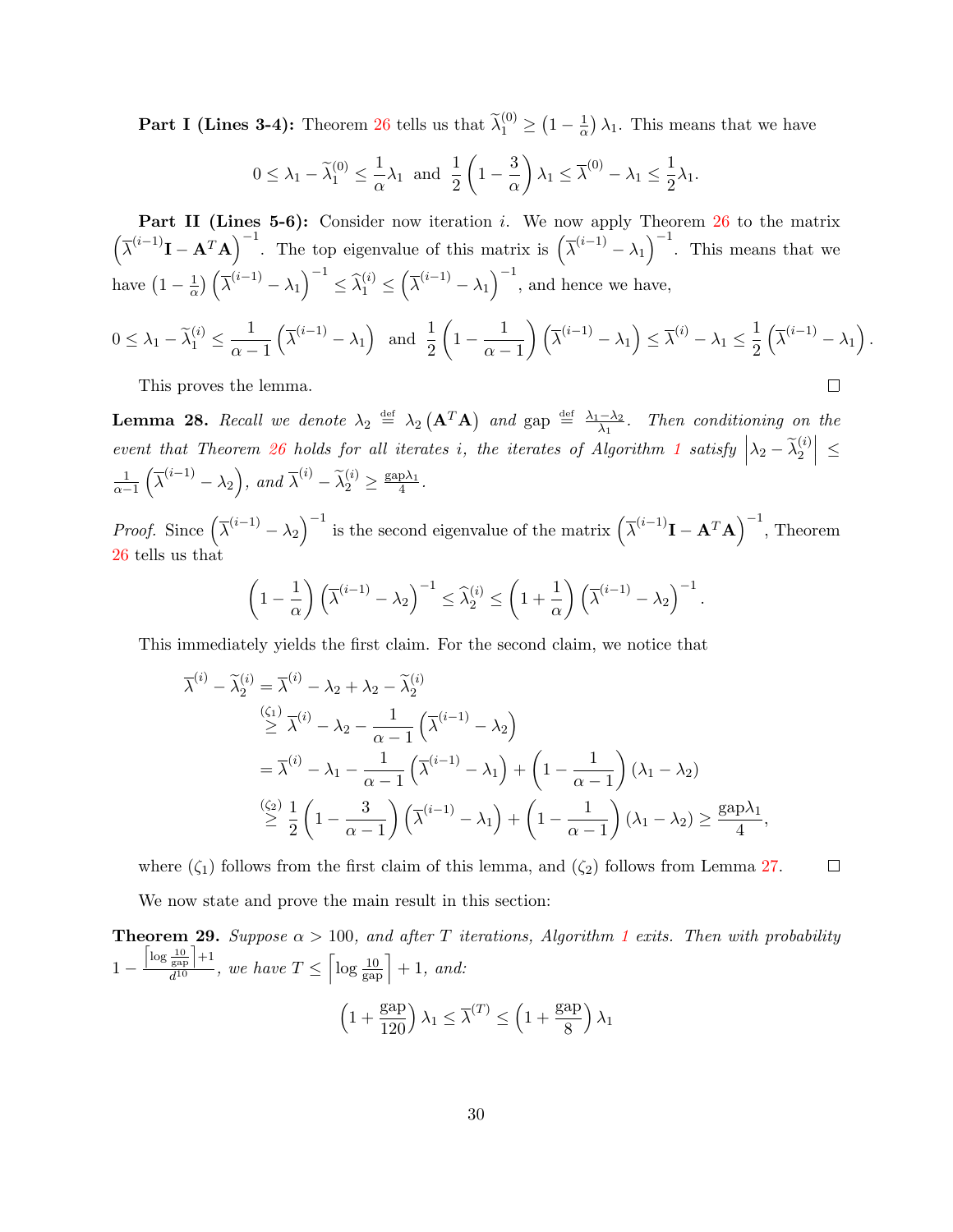*Proof.* By union bound, we know with probability  $1 \left\lceil \log \frac{10}{\text{gap}} \right\rceil + 1$  $\frac{\text{gap}}{d^{10}}$ , Theorem [26](#page-29-1) will hold for all iterates where  $i \leq \left\lceil \log \frac{10}{\text{gap}} \right\rceil + 1$ .

Let  $\bar{i} = \left\lceil \log \frac{10}{\text{gap}} \right\rceil$ , suppose the algorithm has not exited yet after  $\bar{i}$  iterations, then since  $\bar{\lambda}^{(i)} - \lambda_1$ decays geometrically, we have  $\overline{\lambda}^{(\overline{i})} - \lambda_1 \le \frac{\text{gap} \lambda_1}{10}$ . Therefore, Lemmas [27](#page-29-2) and [28](#page-30-0) imply that  $\overline{\lambda}^{(\overline{i}+1)}$  –  $\widetilde{\lambda}_1^{(\overline{i}+1)} \leq \left(\frac{1}{2} + \frac{1}{\alpha-1}\right) \left(\overline{\lambda}^{(\overline{i})} - \lambda_1\right) \leq \frac{\text{gap}\lambda_1}{15}$ , and  $\overline{\lambda}^{(\overline{i}+1)} - \widetilde{\lambda}_2^{(\overline{i}+1)} \geq \overline{\lambda}^{(\overline{i}+1)} - \lambda_2 - \bigg\vert \lambda_2 - \widetilde{\lambda}_2^{(\overline{i}+1)} \bigg\vert$ 2  $\begin{array}{c} \hline \end{array}$  $\geq \lambda_1 - \lambda_2 - \frac{1}{\lambda_1}$  $\alpha - 1$  $\left(\overline{\lambda}^{(\overline{i})} - \lambda_2\right)$ 

$$
= \text{gap} \lambda_1 - \frac{1}{\alpha-1}\left(\overline{\lambda}^{(\overline{i})} - \lambda_1 + \lambda_1 - \lambda_2\right) \ge \frac{3}{4}\text{gap} \lambda_1
$$

This means that the exit condition on Line 6 must be triggered in  $\overline{i} + 1$  iteration, proving the first part of the lemma.

For upper bound, by Lemmas [27,](#page-29-2) [28](#page-30-0) and exit condition we know:

$$
\overline{\lambda}^{(T)} - \lambda_1 \leq \overline{\lambda}^{(T)} - \widetilde{\lambda}_1^{(T)} \leq \frac{1}{10} (\overline{\lambda}^{(T)} - \widetilde{\lambda}_2^{(T)}) \leq \frac{1}{10} (\overline{\lambda}^{(T)} - \lambda_2 + \lambda_2 - \widetilde{\lambda}_2^{(T)})
$$
\n
$$
\leq \frac{1}{10} \left( \overline{\lambda}^{(T)} - \lambda_2 + \frac{1}{\alpha - 1} (\overline{\lambda}^{(T-1)} - \lambda_2) \right)
$$
\n
$$
= \frac{1}{10} \left( \frac{\alpha}{\alpha - 1} \text{gap} \lambda_1 + (\overline{\lambda}^{(T)} - \lambda_1) + \frac{1}{\alpha - 1} (\overline{\lambda}^{(T-1)} - \lambda_1) \right)
$$
\n
$$
\leq \frac{1}{10} \left( \frac{\alpha}{\alpha - 1} \text{gap} \lambda_1 + \frac{\alpha}{\alpha - 2} (\overline{\lambda}^{(T)} - \lambda_1) \right)
$$

Since  $\alpha > 100$ , this directly implies  $\overline{\lambda}^{(T)} - \lambda_1 \leq \frac{\text{gap}}{8}$  $\frac{\text{ap}}{8} \lambda_1$ .

For lower bound, since as long as the Algorithm [1](#page-29-0) does not exists, by Lemmas [28,](#page-30-0) we have  $\overline{\lambda}^{(T-1)} - \widetilde{\lambda}_1^{(T-1)} \ge \frac{1}{10} \left( \overline{\lambda}^{(T-1)} - \widetilde{\lambda}_2^{(T-1)} \right) \ge \frac{\text{gap}\lambda_1}{40}, \text{ and thus:}$ 

$$
\overline{\lambda}^{(T-1)} - \lambda_1 = \overline{\lambda}^{(T-1)} - \widetilde{\lambda}_1^{(T-1)} - (\lambda_1 - \widetilde{\lambda}_1^{(T-1)}) \ge \frac{\text{gap}\lambda_1}{40} - \frac{1}{\alpha - 1} \left( \overline{\lambda}^{(T-1)} - \lambda_1 \right)
$$
  

$$
\ge \frac{\text{gap}\lambda_1}{40} - \frac{2}{\alpha - 2} \left( \overline{\lambda}^{(T)} - \lambda_1 \right) \ge \frac{\text{gap}\lambda_1}{50}
$$
  
a 27, we know  $\overline{\lambda}^{(T)} - \lambda_1 > \frac{1}{2} (1 - \frac{1}{\alpha - 1} (\overline{\lambda}^{(T-1)} - \lambda_1)) > \frac{\text{gap}}{100} \lambda_1$ 

By Lemma [27,](#page-29-2) we know  $\overline{\lambda}^{(T)} - \lambda_1 \ge \frac{1}{2}$  $\frac{1}{2}(1 - \frac{1}{\alpha - 1}(\overline{\lambda}^{(T-1)} - \lambda_1)) > \frac{\text{gap}}{120}\lambda_1$ 

Note that, although we proved the upper bound and lower bound in Theorem [29](#page-30-1) with specific constants coefficient  $\frac{1}{8}$  and  $\frac{1}{120}$ , this analysis can easily be extended to any smaller constants by modifying the constant in the exit condition, and choosing  $\alpha$  larger. Also in the failure probability

$$
1 - \frac{\left\lceil \log \frac{10}{\text{gap}} \right\rceil + 1}{d^{10}},
$$

the term  $d^{10}$  can be replaced by any poly(d) by adjusting the constant in setting  $t \leftarrow O(\alpha \log d)$ in Algorithm [1.](#page-29-0) Assuming  $\log \frac{1}{\text{gap}} < \text{poly}(d)$ , thus gives that Theorem [29](#page-30-1) returns a correct result with high probability.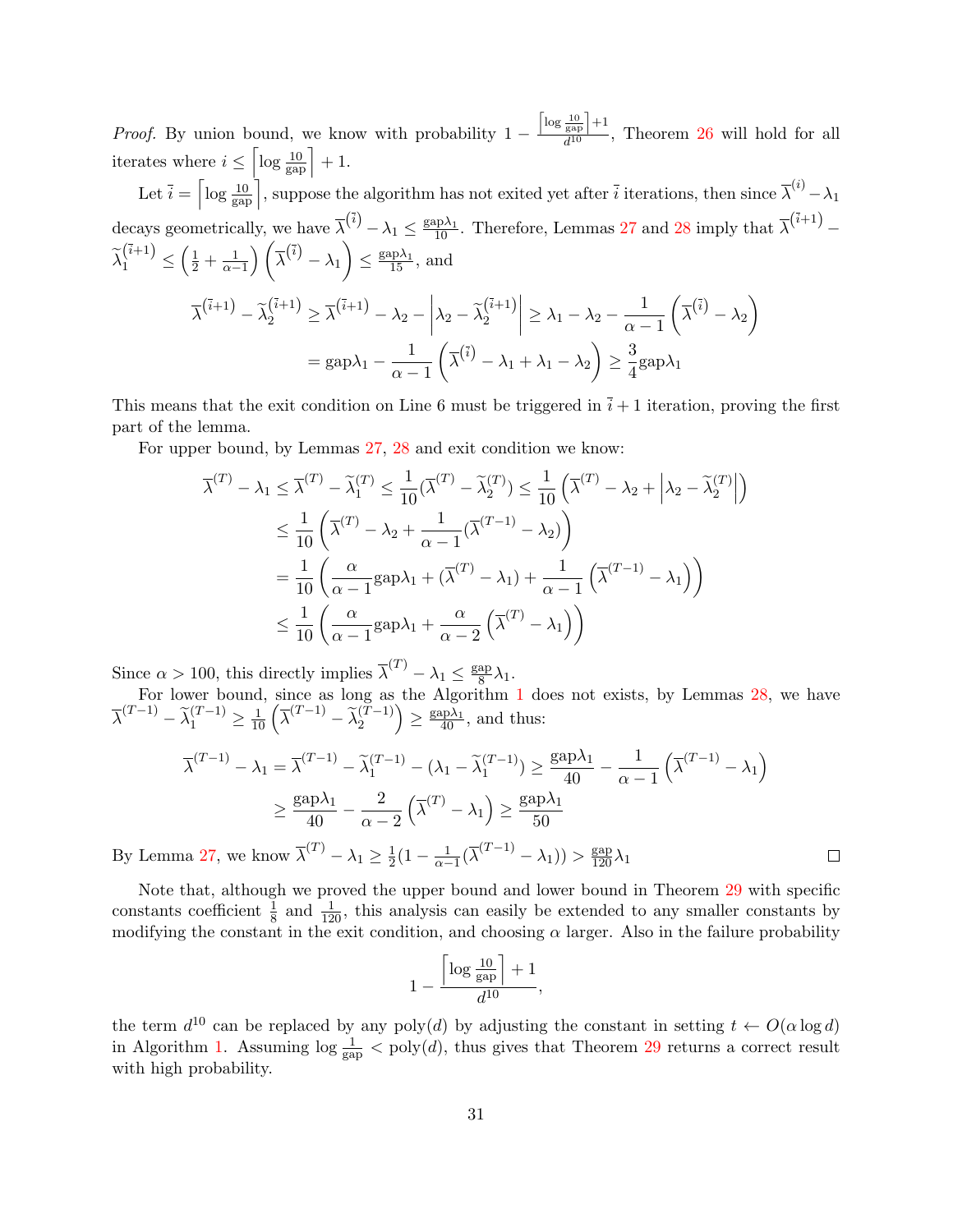Finally, we can also bound the runtime of algorithm [1,](#page-29-0) when we use SVRG based approximate linear system solvers for  $B_{\lambda}$ .

**Theorem 30.** With probability  $1 - O(\frac{1}{d^2})$  $\frac{1}{d^{10}}\log \frac{1}{\text{gap}}$  $\frac{1}{d^{10}}\log \frac{1}{\text{gap}}$  $\frac{1}{d^{10}}\log \frac{1}{\text{gap}}$ ), Algorithm 1 runs in time

$$
O\left(\left[\max(\mathbf{A}) + \frac{d\operatorname{sr}(\mathbf{A})}{\operatorname{gap}^2}\right] \cdot \log^3\left(\frac{d}{\operatorname{gap}}\right)\right)
$$

*Proof.* By Theorem [29,](#page-30-1) we know only  $O(\log 1/gap)$  iterations of the algorithm are needed. In each iteration, the runtime is dominated by running  $eigEstimate\left(\left(\overline{\lambda}^{(i-1)}\mathbf{I} - \mathbf{A}^T\mathbf{A}\right)^{-t}w\right)$ , which is dominated by computing  $(\bar{\lambda}^{(i-1)}I - A^T A)^{-t} w$ . Since  $t = O(\log d)$ , it's easy to verify that: to make Theorem [26](#page-29-1) hold, we only need to approximate  $(\bar{\lambda}^{(i-1)}I - A^T A)^{-1} w$  up to accuracy  $poly(gap/d)$ . By Theorem [12,](#page-20-1) we know this approximation can be calculated in time

$$
O\left(\left[\max(\mathbf{A}) + \frac{d \operatorname{sr}(\mathbf{A}) \lambda_1^2}{(\overline{\lambda}^{(i-1)} - \lambda_1)^2}\right] \cdot \log\left(\frac{d}{\operatorname{gap}}\right)\right)
$$

. Combining Theorem [29](#page-30-1) with Lemma [27,](#page-29-2) we know  $\overline{\lambda}^{(i-1)} - \lambda_1 \geq \overline{\lambda}^{(T)} - \lambda_1 \geq \frac{\text{gap}}{120}$ , thus approximately solving  $(\bar{\lambda}^{(i-1)}I - A^T A)^{-1} w$  can be done in time  $\tilde{O}(\text{nnz}(A) + \frac{d \text{sr}(A)}{\text{gap}^2})$ . Finally, since the runtime of Algorithm [1](#page-29-0) is dominated by repeating this subroutine  $t \times T = O(\log d \cdot \log(1/\text{gap}))$  times, we finish the proof.  $\Box$ 

Note that we can accelerate the runtime of Algorithm [1](#page-29-0) to  $\tilde{O}\left(\frac{\text{nnz}(\mathbf{A})^{3/4}(d\text{sr}(\mathbf{A}))^{1/4}}{\sqrt{\text{gap}}}\right)$ , by simply replacing the base solver for  $(\bar{\lambda}^{(i-1)}I - A^T A)^{-1}$  w with the accelerated solver in Theorem [15.](#page-22-0)

# <span id="page-32-0"></span>7 Lower Bounds

.

Here we show that our online eigenvector estimation algorithm (Theorem [25\)](#page-28-1) is asymptotically optimal - as sample size grows large it achieves optimal accuracy as a function of sample size. We rely on the following lower bound for eigenvector estimation in the Gaussian spike model:

<span id="page-32-2"></span>**Lemma 31** (Lower bound for Gaussian Spike Model [\[BJNP13\]](#page-36-12)). Suppose data is generated as

<span id="page-32-1"></span>
$$
a_i = \sqrt{\lambda} \iota_i v^\star + Z_i \tag{16}
$$

where  $\iota_i \sim \mathcal{N}(0,1)$ , and  $Z_i \sim \mathcal{N}(0,I_d)$ . Let  $\hat{v}$  be some estimator of the top eigenvector  $v^*$ . Then, there is some universal constant  $c_0$ , so that for n sufficiently large, we have:

$$
\inf_{\hat{v}} \max_{v^* \in \mathbb{S}^{d-1}} \mathbb{E} \left\| \hat{v} - v^* \right\|_2 \ge c_0 \frac{(1+\lambda)d}{\lambda^2 n}
$$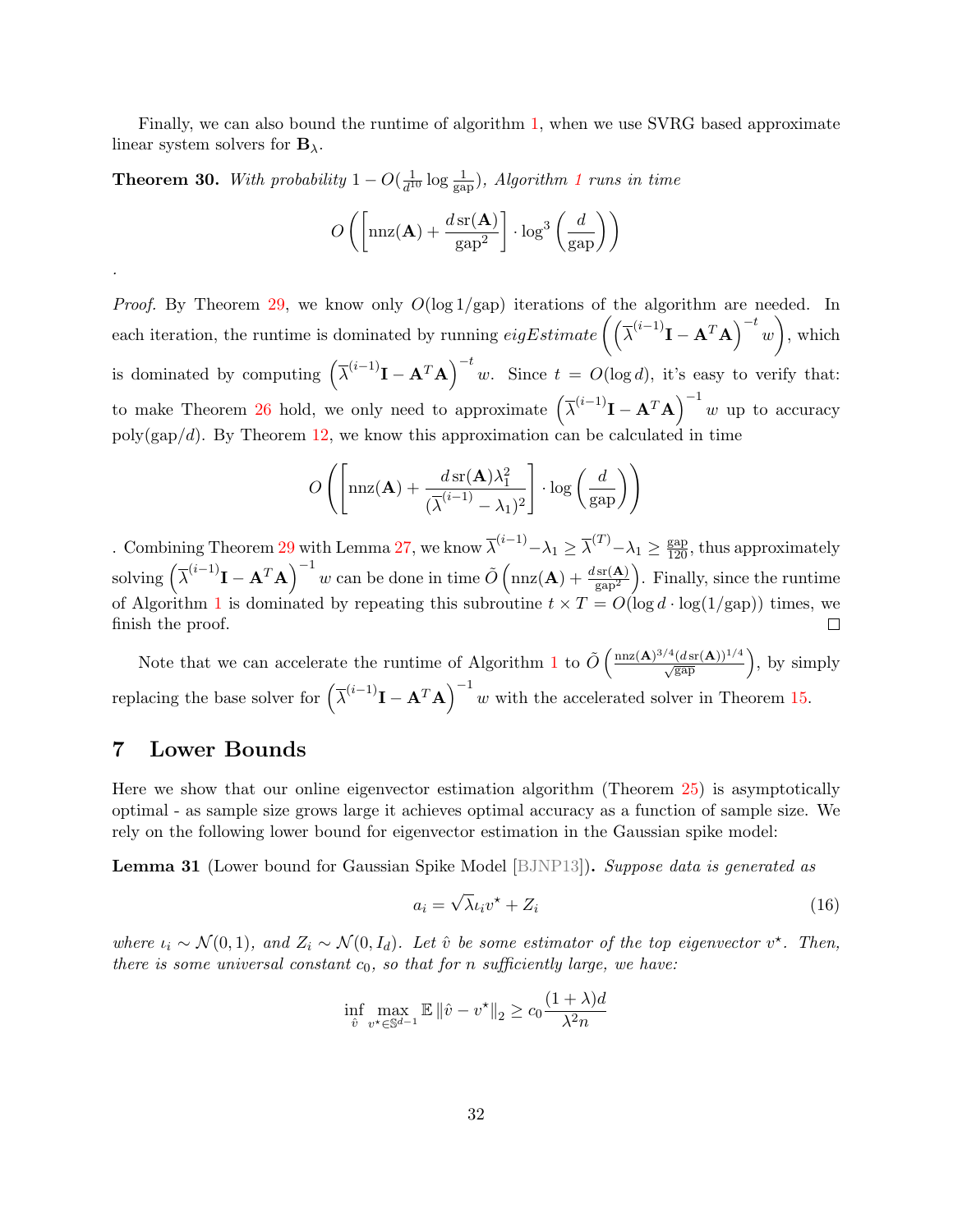**Theorem 32.** Consider the problem of estimating the top eigenvector v<sub>1</sub> of  $\mathbb{E}_{a\sim p}$ aa<sup> $\top$ </sup>, where we observe n *i.i.d samples from unknown distribution*  $D$ . If gap  $< 0.9$ , then there exists some universal constant c, such that for any estimator  $\hat{v}$  of top eigenvector, there always exists some hard distribution  $D$  so that for n sufficiently large:

$$
\mathbb{E} \left\| \hat{v} - v_1 \right\|_2^2 \ge c \frac{\mathbf{v}(\mathcal{D})}{\mathbf{gap}^2 n}
$$

*Proof.* Suppose the claim of theorem is not true, then there exist some estimator  $\hat{v}$  so that

$$
\mathbb{E} \left\| \hat{v} - v_1 \right\|_2^2 < c' \frac{\mathbf{v}(\mathcal{D})}{\mathbf{gap}^2 n}
$$

holds for all distribution  $D$ , and for any fixed constant  $c'$  when n is sufficiently large.

Let distribution  $D$  be the Gaussian Spike Model specified by Eq.[\(16\)](#page-32-1), then by calculation, it's not hard to verify that:

$$
\mathbf{v}(\mathcal{D}) = \frac{\left\| \mathbb{E}_{a \sim \mathcal{D}} \left[ \left( a a^{\top} \right)^{2} \right] \right\|_{2}}{\left\| \mathbb{E}_{a \sim \mathcal{D}} \left( a a^{\top} \right) \right\|_{2}^{2}} = \frac{d + 2 + 3\lambda}{1 + \lambda}
$$

Since we know gap  $=\frac{\lambda}{1+\lambda} < 0.9$ , this implies  $\lambda < 9$ , which gives  $v(\mathcal{D}) < \frac{d+29}{1+\lambda} < \frac{30d}{1+\lambda}$  $\frac{30d}{1+\lambda}$ . Therefore, we have that:

$$
\mathbb{E} \left\| \hat{v} - v^{\star} \right\|_{2}^{2} < c' \frac{\mathbf{v}(\mathcal{D})}{\mathbf{gap}^{2} n} < 30c' \frac{(1+\lambda)d}{\lambda^{2} n}
$$

holds for all  $v^* \in \mathbb{S}^{d-1}$ . Choose  $c' = \frac{c_0}{30}$  in Lemma [31](#page-32-2) we have a contradiction.

 $\|\hat{v} - v_1\|_2^2 = 2 - 2\hat{v}^\top v_1$ , so this bound implies that- to obtain  $|\hat{v}^\top v_1| \geq 1 - \epsilon$ , we need  $\frac{v(\mathcal{D})}{\text{gap}^2 n} = O(\epsilon)$ so  $n = \Theta\left(\frac{\text{v}(\mathcal{D})}{\text{vgn}^2}\right)$  $\frac{v(D)}{gap^2\epsilon}$ . This exactly matches the sample complexity given by Theorem [25.](#page-28-1)

# <span id="page-33-0"></span>8 Gap-Free Bounds

In this section we demonstrate that our techniques can easily be extended to obtain gap-free runtime bounds, for the regime when  $\epsilon >$  gap. In many ways these bounds are actually much easier to achieve than the gap dependent bounds since they require less careful error analysis.

Let  $\epsilon$  be our error parameter and m be the number of eigenvalues of  $\Sigma$  that are  $\geq (1 - \epsilon/2)\lambda_1$ . Choose  $\lambda = \lambda_1 + \epsilon/100$ . We have  $\lambda_1(\mathbf{B}^{-1}) = \frac{100}{\epsilon \lambda_1}$ . For  $i > m$  we have  $\lambda_i(\mathbf{B}^{-1}) < \frac{2}{\epsilon \lambda_1}$  $\frac{2}{\epsilon \lambda_1}$ .  $\kappa(\mathbf{B}^{-1}) \leq \frac{100}{\epsilon}$  $\frac{00}{\epsilon}$ .

Let  $V_b$  have columns equal to all *bottom* eigenvectors with eigenvalues  $\lambda_i < (1 - \epsilon/2)\lambda_1$ . Let  $V_t$ have columns equal to the m remaining top eigenvectors. We define a simple modified potential:

$$
\bar{G}(x) \stackrel{\text{def}}{=} \frac{\|\mathbf{P}_{\mathbf{V}_b}x\|_{\mathbf{B}}}{\|\mathbf{P}_{v_1}x\|_{\mathbf{B}}} = \frac{\sqrt{\sum_{i>m} \frac{\alpha_i^2}{\lambda_i(\mathbf{B}^{-1})}}}{\sqrt{\frac{\alpha_1^2}{\lambda_1(\mathbf{B}^{-1})}}}
$$

We have the following Lemma connecting this potential function to eigenvalue error:

**Lemma 33.** For unit x, if  $\bar{G}(x) \leq c\sqrt{\epsilon}$  for sufficiently small constant c then  $\lambda_1 - x^{\top} \Sigma x \leq \epsilon \lambda_1$ .

 $\Box$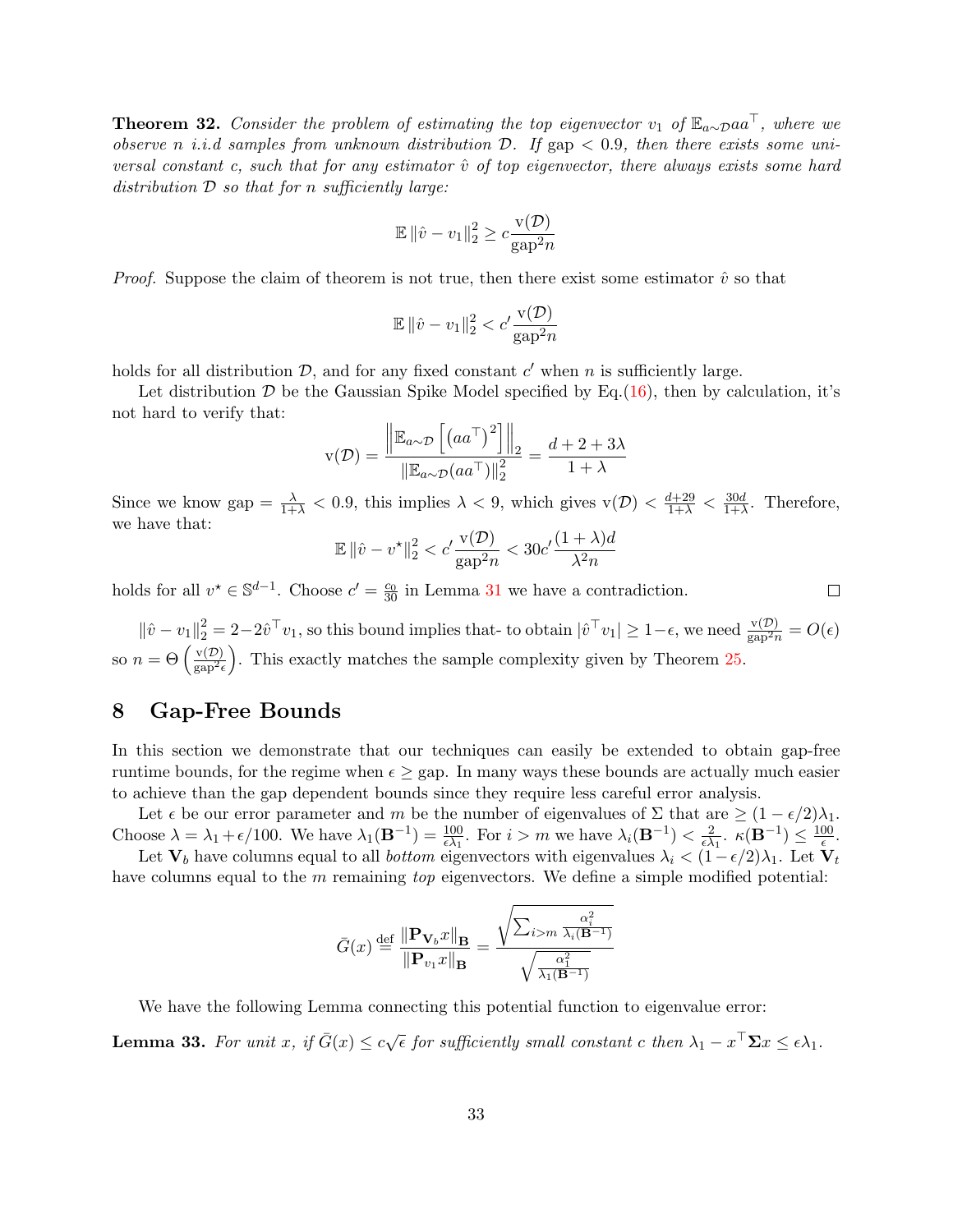Proof.

$$
\bar{G}(x) \ge \frac{\|\mathbf{P}_{\mathbf{V}_b}x\|_2}{\|\mathbf{P}_{v_1}x\|_2} \ge \frac{\|\mathbf{P}_{\mathbf{V}_b}x\|_2}{\|\mathbf{P}_{\mathbf{V}_t}x\|_2}
$$

So if  $\bar{G}(x) \leq c\sqrt{\epsilon}$  then  $\|\mathbf{P}_{\mathbf{V}_t}x\|_2^2$  $\frac{2}{2}c^2\epsilon \,\geq\, \|\mathbf P_{\mathbf V_b}x\|_2^2$  $\frac{2}{2}$  and since  $\|\mathbf{P}_{\mathbf{V}_t}x\|_2^2 + \|\mathbf{P}_{\mathbf{V}_b}x\|_2^2 = 1$ , this gives  $\|\mathbf{P}_{\mathbf{V}_t}x\|_2^2 \geq \frac{1}{1+\epsilon}$  $\frac{1}{1+c^2\epsilon}$ . So we have  $x^T \Sigma x \ge \mathbf{P}_{\mathbf{V}_t} x^T \Sigma x \mathbf{P}_{\mathbf{V}_t} \ge \frac{(1-\epsilon/2)\lambda_1}{1+c^2\epsilon}$  $\frac{-\epsilon/2}{\lambda_1+c^2\epsilon} \geq 1-\epsilon$  for small enough c, giving the lemma.

We now follow the proof of Lemma [8,](#page-14-0) which is actually much simpler in the gap-free case.

<span id="page-34-0"></span>Theorem 34 (Approximate Shifted-and-Inverted Power Method – Gap-Free). Suppose we randomly initialize  $x_0$  as in Lemma [7](#page-13-3) and suppose we have access to a subroutine solve ( $\cdot$ ) such that

$$
\mathbb{E}\left[\left\|\mathrm{solve}\left(x\right) - \mathbf{B}^{-1}x\right\|_{\mathbf{B}}\right] \le \frac{\epsilon^3}{3000d^{21}}\sqrt{\lambda_d(\mathbf{B}^{-1})}
$$

Then the following procedure,

$$
x_t = \text{solve}(x_{t-1}) / ||\text{solve}(x_{t-1})||
$$

after  $T = O(\log d/\epsilon)$  iterations satisfies:

$$
\bar{G}(x_T) \le c\sqrt{\epsilon},
$$

with probability greater than  $1 - O(\frac{1}{d^2})$  $\frac{1}{d^{10}})$ .

*Proof.* By Lemma [7,](#page-13-3) we know with at least probability  $1 - O(\frac{1}{d^2})$  $\frac{1}{d^{10}}$ , we have  $\bar{G}(x_0) \leq G(x_0) \leq$  $\sqrt{\kappa(B^{-1})}d^{10.5} = \frac{100d^{10.5}}{6}$  $\frac{d^{10.5}}{\epsilon}$ . We want to show by induction that at iteration i we have  $\bar{G}(x_i) \leq$ 1  $\frac{1}{2^i} \cdot \frac{100d^{10.5}}{\epsilon}$  $\frac{d^{10.5}}{\epsilon}$ , which will give us the lemma if we set  $T = \log_2 \left( \frac{100d^{10.5}}{c \epsilon^{1.5}} \right)$  $\left( \frac{100d^{10.5}}{c\epsilon^{1.5}} \right) = O(\log(d/\epsilon)).$ Let  $\hat{x} =$  solve  $(x)$  and  $\xi = \hat{x} - \mathbf{B}^{-1}x$ . Following Lemma [8](#page-14-0) we have:

$$
\begin{aligned}\n\|\mathbf{P}_{\mathbf{V}_{b}}\left(\widehat{x}\right)\|_{\mathbf{B}} &\leq \left\|\mathbf{P}_{\mathbf{V}_{b}}\left(\mathbf{B}^{-1}x\right)\right\|_{\mathbf{B}} + \left\|\mathbf{P}_{\mathbf{V}_{b}}\left(\xi\right)\right\|_{\mathbf{B}} &\leq \left\|\mathbf{P}_{\mathbf{V}_{b}}\left(\mathbf{B}^{-1}x\right)\right\|_{\mathbf{B}} + \left\|\xi\right\|_{\mathbf{B}} \\
&= \sqrt{\sum_{i>m} \alpha_{i}^{2} \lambda_{i}(\mathbf{B}^{-1})} + \left\|\xi\right\|_{\mathbf{B}} \\
&\leq \lambda_{m+1}(\mathbf{B}^{-1}) \left(\sqrt{\sum_{i>m} \frac{\alpha_{i}^{2}}{\lambda_{i}(\mathbf{B}^{-1})} + \frac{\epsilon^{3}}{3000d^{21}\sqrt{\lambda_{m+1}(\mathbf{B}^{-1})}}}\right) \\
&\leq 2\lambda_{m+1}(\mathbf{B}^{-1}) \max \left\{\sqrt{\sum_{i>m} \frac{\alpha_{i}^{2}}{\lambda_{i}(\mathbf{B}^{-1})} + \frac{\epsilon^{3}}{3000d^{21}\sqrt{\lambda_{m+1}(\mathbf{B}^{-1})}}}\right\}\n\end{aligned}
$$

and

$$
\|\mathbf{P}_{v_1}(\widehat{x})\|_{\mathbf{B}} \ge \left\|\mathbf{P}_{v_1}(\mathbf{B}^{-1}x)\right\|_{\mathbf{B}} - \left\|\mathbf{P}_{v_1}(\xi)\right\|_{\mathbf{B}} \ge \left\|\mathbf{P}_{v_1}(\mathbf{B}^{-1}x)\right\|_{\mathbf{B}} - \left\|\xi\right\|_{\mathbf{B}}
$$

$$
= \sqrt{\alpha_1^2 \lambda_1(\mathbf{B}^{-1})} - \left\|\xi\right\|_{\mathbf{B}}
$$

$$
\ge \lambda_1(\mathbf{B}^{-1}) \sqrt{\frac{\alpha_1^2 - \frac{\epsilon^6}{(3000d^{21})^2}}{\lambda_1(\mathbf{B}^{-1})}}.
$$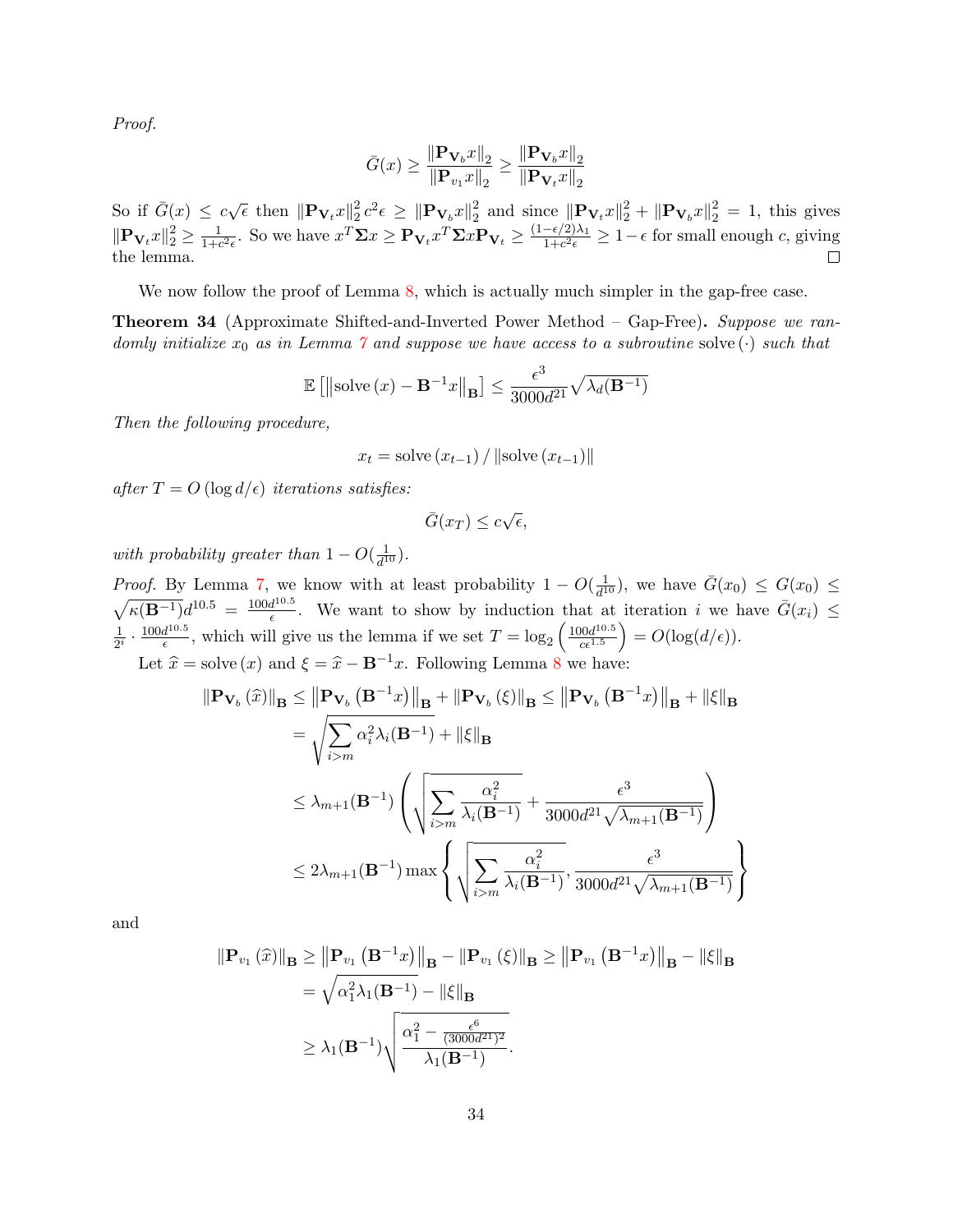Initially, we have with high probability, by the argument in Lemma [7,](#page-13-3)  $\alpha_1 \geq \frac{1}{d^1}$  $\frac{1}{d^{10}}$  so we have  $\|\mathbf{P}_{v_1}(\widehat{x})\|_{\mathbf{B}} \geq \frac{\lambda_1(\mathbf{B}^{-1})}{2}$ 2  $\sqrt{\frac{\alpha_1^2}{\lambda_1(B^{-1})}}$ . This also holds by induction in each iteration. Let  $\hat{\alpha}_1 = |v_1^\top \hat{x}| / ||\hat{x}||_2$ .  $||\mathbf{P}_{v_1}(\hat{x})||^2_{\mathbf{B}} = \frac{\hat{\alpha}_1^2 ||\hat{x}||^2_2}{\lambda_1(\mathbf{B}^{-1})}$  so we have

$$
\hat{\alpha}_1^2 \geq \frac{\lambda_1(\mathbf{B}^{-1})^2}{\|\hat{x}\|_2^2}\left(\alpha_1^2 - \frac{\epsilon^6}{(3000d^{21})^2}\right)
$$

and since  $\|\hat{x}\|_2^2 \le 2(|\mathbf{B}^{-1}x||)$ 2  $\frac{2}{2}+2\left\Vert \xi \right\Vert _{2}^{2}$  $\left( \frac{2}{2} \right) \leq \lambda_1 (\mathbf{B}^{-1})^2 + 2 \frac{\epsilon^6}{(3000 \epsilon^6)}$  $\frac{\epsilon^6}{(3000d^{21})^2} \le \lambda_1 (\mathbf{B}^{-1})^2 \left( 2 + 2 \frac{\epsilon^6}{(3000d^{21})^2} \right)$  $\frac{\epsilon^6}{(3000d^{21})^2}$  we have:

$$
\hat{\alpha}_1^2 \ge \frac{1}{2.1} \left( \alpha_1^2 - \frac{\epsilon^6}{(3000d^{21})^2} \right) \ge \frac{1}{3} \alpha_1^2.
$$

So over all  $\log_2\left(\frac{100d^{10.5}}{c\epsilon^{1.5}}\right)$  $\frac{100d^{10.5}}{c\epsilon^{1.5}}$  iterations, we always have  $\hat{\alpha}_1^2 \geq \frac{1}{d^1}$  $\frac{1}{d^{10}} \cdot \left( \frac{c\epsilon^{1.5}}{100d^{10}} \right)$  $\frac{c\epsilon^{1.5}}{100d^{10.5}}\Big)^{\log_2 3}$  and so  $\frac{\epsilon^6}{(3000d^3)}$  $\frac{\epsilon^6}{(3000d^{21})^2} <<$  $1/2\alpha_1^2$ . Combining the above bounds:

$$
\bar{G}(\widehat{x}) \leq \frac{2\lambda_{m+1}(\mathbf{B}^{-1})}{\lambda_1(\mathbf{B}^{-1})/2} \cdot \frac{\max\left\{\sqrt{\sum_{i>m} \frac{\alpha_i^2}{\lambda_i(\mathbf{B}^{-1})}}, \frac{\epsilon^3}{3000d^{21}\sqrt{\lambda_{m+1}(\mathbf{B}^{-1})}}\right\}}{\sqrt{\frac{\alpha_1^2}{\lambda_1(\mathbf{B}^{-1})}}}
$$
  
\$\leq \frac{4}{50} \max \left\{\bar{G}(x), O(\sqrt{\epsilon})\right\}.

This is enough to give the Theorem.

Finally, we combine Theorem [34](#page-34-0) with the SVRG based solvers of Theorem [12](#page-20-1) and [15](#page-22-0) to obtain:

<span id="page-35-0"></span>**Theorem 35** (Gap-Free Shifted-and-Inverted Power Method With SVRG). Let  $B = \lambda I - A^{\dagger} A$ for  $\lambda = (1 + \frac{\epsilon}{100})$  and let  $x_0 \sim \mathcal{N}(0, \mathbf{I})$  be a random initial vector. Running the inverted power method on **B** initialized with  $x_0$ , using the SVRG solver from Theorem [12](#page-20-1) to approximately apply  $\mathbf{B}^{-1}$  at each step, returns x such that with probability  $1 - O\left(\frac{1}{d^2}\right)$  $\frac{1}{d^{10}}$ ,  $x^{\top} \Sigma x \geq (1 - \epsilon)\lambda_1$  in time

$$
O\left(\left(\max(\mathbf{A}) + \frac{d \operatorname{sr}(\mathbf{A})}{\epsilon^2}\right) \cdot \log^2\left(\frac{d}{\epsilon}\right)\right).
$$

<span id="page-35-1"></span>**Theorem 36** (Accelerated Gap-Free Shifted-and-Inverted Power Method With SVRG). Let  $\mathbf{B} =$  $\lambda \mathbf{I} - \mathbf{A}^\top \mathbf{A}$  for  $\lambda = \left(1 + \frac{\epsilon}{100}\right)$  and let  $x_0 \sim \mathcal{N}(0, \mathbf{I})$  be a random initial vector. Running the inverted power method on  $\mathbf{B}$  initialized with  $x_0$ , using the SVRG solver from Theorem [15](#page-22-0) to approximately apply  $\mathbf{B}^{-1}$  at each step, returns x such that with probability  $1 - O\left(\frac{1}{d^2}\right)$  $\frac{1}{d^{10}}$ ),  $x^{\top} \Sigma x \geq (1 - \epsilon)\lambda_1$  in total time

$$
O\left(\frac{\operatorname{nnz}(\mathbf{A})^{3/4} (d\operatorname{sr}(\mathbf{A}))^{1/4}}{\sqrt{\epsilon}} \cdot \log^3\left(\frac{d}{\epsilon}\right)\right).
$$

## 9 Acknowledgements

Sham Kakade acknowledges funding from the Washington Research Foundation for innovation in Data-intensive Discovery.

 $\Box$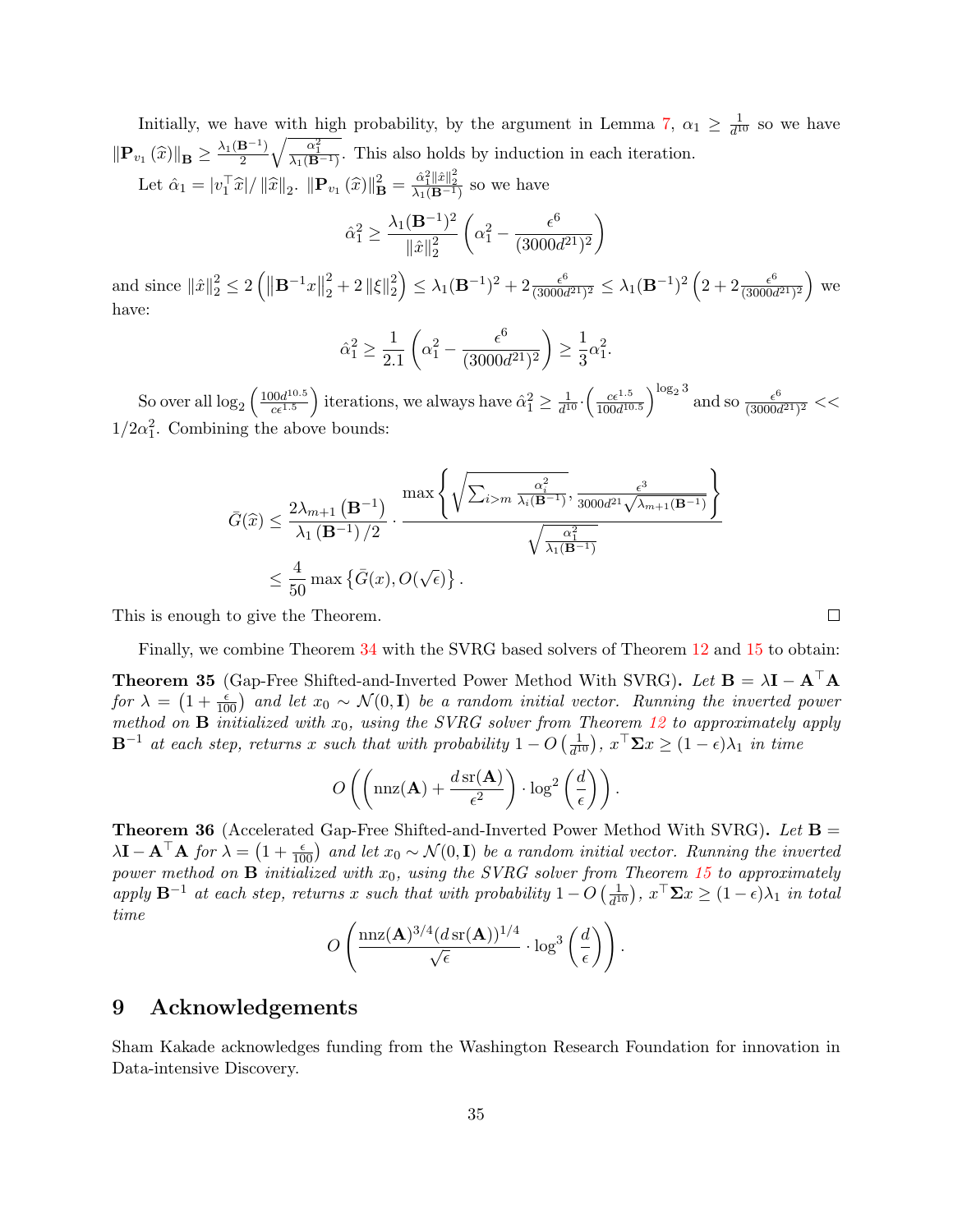# References

- <span id="page-36-0"></span>[AC09] Nir Ailon and Bernard Chazelle. The fast Johnson-Lindenstrauss transform and approximate nearest neighbors. SIAM Journal on Computing, 39(1):302–322, 2009.
- <span id="page-36-11"></span>[BDF13] Akshay Balsubramani, Sanjoy Dasgupta, and Yoav Freund. The fast convergence of incremental PCA. In Advances in Neural Information Processing Systems 26 (NIPS), pages 3174–3182, 2013.
- <span id="page-36-12"></span>[BJNP13] Aharon Birnbaum, Iain M Johnstone, Boaz Nadler, and Debashis Paul. Minimax bounds for sparse PCA with noisy high-dimensional data. Annals of Statistics, 41(3):1055, 2013.
- <span id="page-36-10"></span>[Bot10] Léon Bottou. Large-scale machine learning with stochastic gradient descent. In Proceedings of COMPSTAT, pages 177–186. Springer, 2010.
- <span id="page-36-9"></span>[CLM+15] Michael B Cohen, Yin Tat Lee, Cameron Musco, Christopher Musco, Richard Peng, and Aaron Sidford. Uniform sampling for matrix approximation. In *Proceedings of* the 6th Conference on Innovations in Theoretical Computer Science (ITCS), pages 181–190, 2015.
- <span id="page-36-5"></span>[CR15] Dominik Csiba and Peter Richtárik. Primal method for ERM with flexible minibatching schemes and non-convex losses. [arXiv:1506.02227](http://arxiv.org/abs/1506.02227), 2015.
- <span id="page-36-1"></span>[CW13] Kenneth L Clarkson and David P Woodruff. Low rank approximation and regression in input sparsity time. In Proceedings of the 45th Annual ACM Symposium on Theory of Computing (STOC), pages 81–90, 2013.
- <span id="page-36-8"></span>[FGKS15a] Roy Frostig, Rong Ge, Sham M Kakade, and Aaron Sidford. Competing with the empirical risk minimizer in a single pass. In Proceedings of the 28th Annual Conference on Computational Learning Theory (COLT), pages 728–763, 2015.
- <span id="page-36-7"></span>[FGKS15b] Roy Frostig, Rong Ge, Sham M Kakade, and Aaron Sidford. Un-regularizing: approximate proximal point and faster stochastic algorithms for empirical risk minimization. In Proceedings of the 32nd International Conference on Machine Learning (ICML), 2015.
- <span id="page-36-2"></span>[GH15] Dan Garber and Elad Hazan. Fast and simple PCA via convex optimization. [arXiv:1509.05647](http://arxiv.org/abs/1509.05647), 2015.
- <span id="page-36-6"></span>[HP14] Moritz Hardt and Eric Price. The noisy power method: A meta algorithm with applications. In Advances in Neural Information Processing Systems 27 (NIPS), pages 2861–2869, 2014.
- <span id="page-36-3"></span>[JKM+15] Chi Jin, Sham M Kakade, Cameron Musco, Praneeth Netrapalli, and Aaron Sidford. Robust shift-and-invert preconditioning: Faster and more sample efficient algorithms for eigenvector computation.  $arXiv:1510.08896$ , 2015.
- <span id="page-36-4"></span>[Jol02] Ian Jolliffe. Principal component analysis. Wiley Online Library, 2002.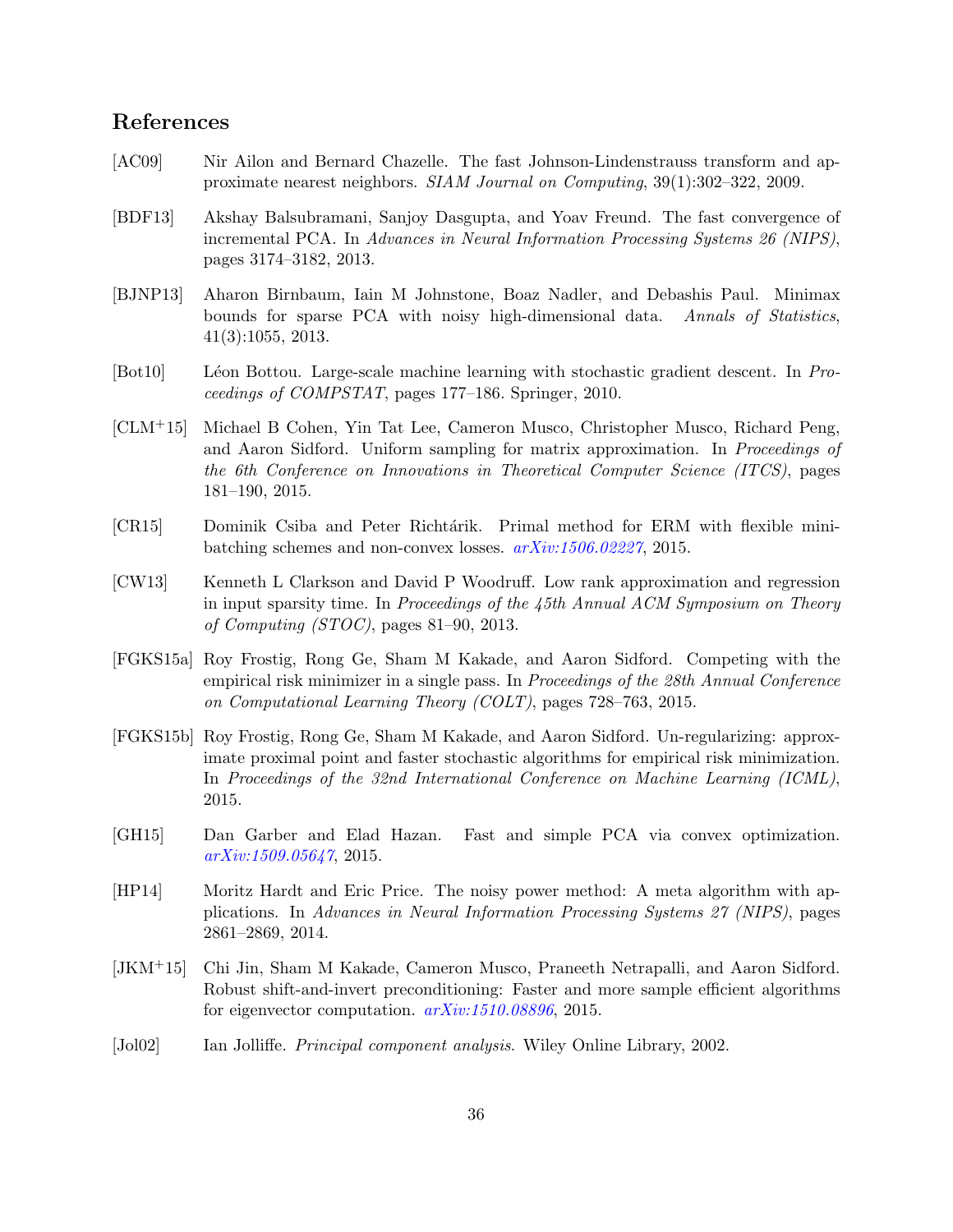- <span id="page-37-6"></span>[JZ13] Rie Johnson and Tong Zhang. Accelerating stochastic gradient descent using predictive variance reduction. In Advances in Neural Information Processing Systems 26 (NIPS), pages 315–323, 2013.
- <span id="page-37-3"></span>[Kor03] Yehuda Koren. On spectral graph drawing. In Computing and Combinatorics, pages 496–508. Springer, 2003.
- <span id="page-37-9"></span>[LG14] François Le Gall. Powers of tensors and fast matrix multiplication. In Proceedings of the 39th International Symposium on Symbolic and Algebraic Computation, pages 296–303. ACM, 2014.
- <span id="page-37-8"></span>[LMH15] Hongzhou Lin, Julien Mairal, and Zaid Harchaoui. A universal catalyst for first-order optimization. [arXiv:1506.02186](http://arxiv.org/abs/1506.02186), 2015.
- <span id="page-37-12"></span>[MCJ13] Ioannis Mitliagkas, Constantine Caramanis, and Prateek Jain. Memory limited, streaming PCA. In Advances in Neural Information Processing Systems 26 (NIPS), pages 2886–2894, 2013.
- <span id="page-37-14"></span>[MM15] Cameron Musco and Christopher Musco. Randomized block krylov methods for stronger and faster approximate singular value decomposition. In Advances in Neural Information Processing Systems 28 (NIPS), 2015.
- <span id="page-37-1"></span>[NJW02] Andrew Y Ng, Michael I Jordan, and Yair Weiss. On spectral clustering: Analysis and an algorithm. In Advances in Neural Information Processing Systems 15 (NIPS), pages 849–856, 2002.
- <span id="page-37-2"></span>[PBMW99] Lawrence Page, Sergey Brin, Rajeev Motwani, and Terry Winograd. The PageRank citation ranking: bringing order to the Web. 1999.
- <span id="page-37-5"></span>[Saa92] Yousef Saad. Numerical methods for large eigenvalue problems. SIAM, 1992.
- <span id="page-37-11"></span>[Sha15a] Ohad Shamir. Convergence of stochastic gradient descent for PCA. [arXiv:1509.09002](http://arxiv.org/abs/1509.09002), 2015.
- <span id="page-37-10"></span>[Sha15b] Ohad Shamir. Fast stochastic algorithms for SVD and PCA: Convergence properties and convexity. [arXiv:1507.08788](http://arxiv.org/abs/1507.08788), 2015.
- <span id="page-37-0"></span>[Sha15c] Ohad Shamir. A stochastic PCA and SVD algorithm with an exponential convergence rate. In Proceedings of the 32nd International Conference on Machine Learning  $(ICML)$ , pages 144–152, 2015.
- <span id="page-37-4"></span>[Spi07] Daniel A Spielman. Spectral graph theory and its applications. In null, pages 29–38. IEEE, 2007.
- <span id="page-37-13"></span>[SRO15] Christopher D Sa, Christopher Re, and Kunle Olukotun. Global convergence of stochastic gradient descent for some non-convex matrix problems. In Proceedings of the 32nd International Conference on Machine Learning (ICML), pages 2332–2341, 2015.
- <span id="page-37-7"></span>[SS15] Shai Shalev-Shwartz. SDCA without duality. [arXiv:1502.06177](http://arxiv.org/abs/1502.06177), 2015.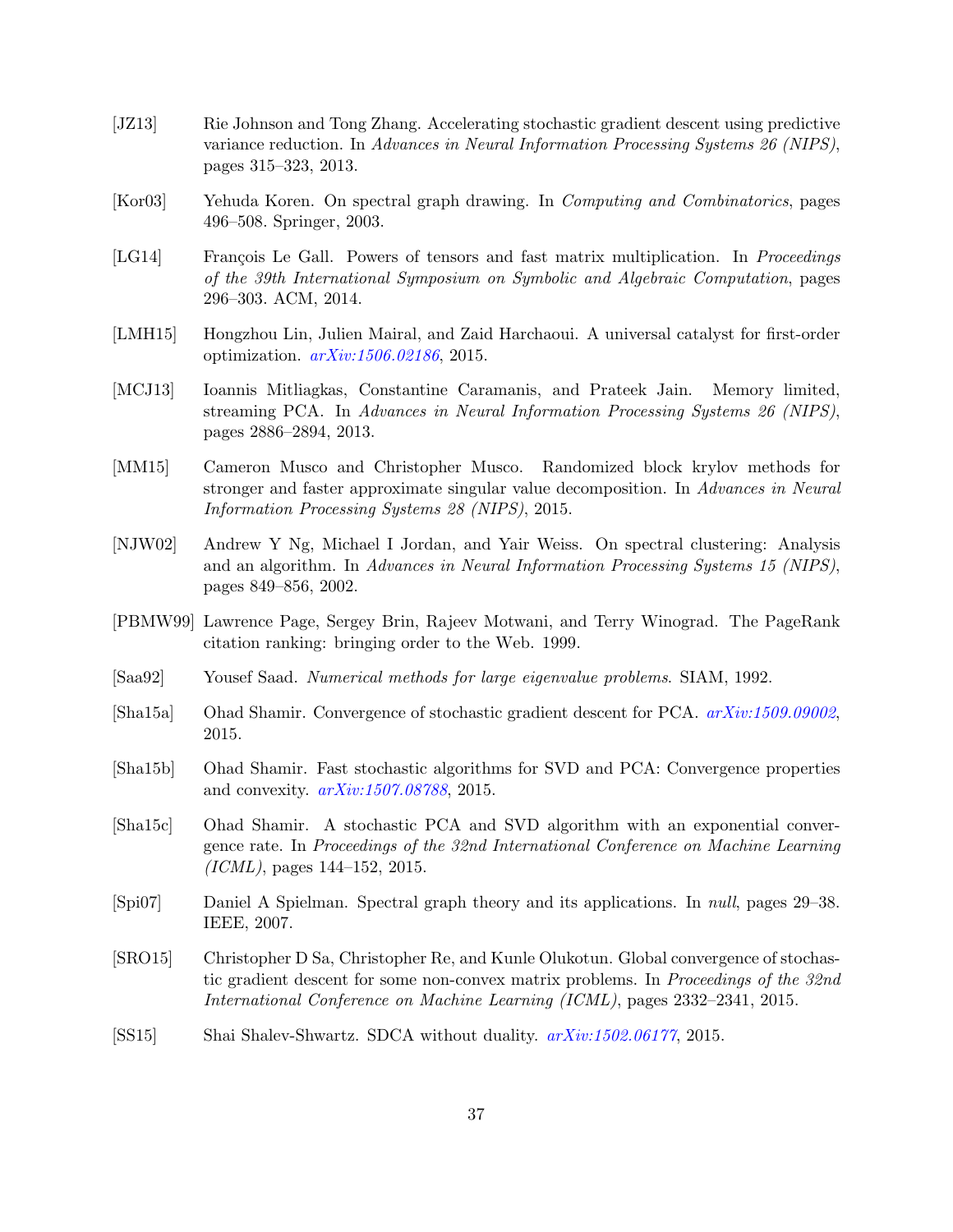- <span id="page-38-2"></span>[Tro15] Joel A Tropp. An introduction to matrix concentration inequalities. [arXiv:1501.01571](http://arxiv.org/abs/1501.01571), 2015.
- <span id="page-38-0"></span>[VW04] Santosh Vempala and Grant Wang. A spectral algorithm for learning mixture models. Journal of Computer and System Sciences, 68(4):841–860, 2004.
- <span id="page-38-1"></span>[Wil12] Virginia Vassilevska Williams. Multiplying matrices faster than Coppersmith-Winograd. In Proceedings of the 44th Annual ACM Symposium on Theory of Computing (STOC), pages 887–898, 2012.

# A Appendix

<span id="page-38-3"></span>**Lemma 37** (Eigenvector Estimation via Spectral Norm Matrix Approximation). Let  $A^{\top}A$  have top eigenvector 1, top eigenvector  $v_1$  and eigenvalue gap gap. Let  $B^{\top}B$  be some matrix with  $\|\mathbf{A}^{\top}\mathbf{A} - \mathbf{B}^{\top}\mathbf{B}\|_2 \leq O(\sqrt{\epsilon} \cdot \text{gap})$ . Let x be the top eigenvector of  $\mathbf{B}^{\top}\mathbf{B}$ . Then:

$$
|x^{\top}v_1| \geq 1 - \epsilon.
$$

*Proof.* We can any unit vector y as  $y = c_1v_1 + c_2v_2$  where  $v_2$  is the component of x orthogonal to  $v_1$  and  $c_1^2 + c_2^2 = 1$ . We know that

$$
v_1^{\top} \mathbf{B}^{\top} \mathbf{B} v_1 = v_1^{\top} \mathbf{A}^{\top} \mathbf{A} v_1 - v_1^T (\mathbf{A}^{\top} \mathbf{A} - \mathbf{B}^{\top} \mathbf{B}) v_1
$$

$$
1 - \sqrt{\epsilon} \text{gap} \le v_1^{\top} \mathbf{B}^{\top} \mathbf{B} v_1 \le 1 + \sqrt{\epsilon} \text{gap}
$$

Similarly we can compute:

$$
v_2^{\top} \mathbf{B}^{\top} \mathbf{B} v_2 = v_2^{\top} \mathbf{A}^{\top} \mathbf{A} v_2 - v_2^T (\mathbf{A}^{\top} \mathbf{A} - \mathbf{B}^{\top} \mathbf{B}) v_2
$$
  
1 - gap -  $\sqrt{\epsilon}$ gap  $\leq v_2^{\top} \mathbf{B}^{\top} \mathbf{B} v_2 \leq 1$  - gap +  $\sqrt{\epsilon}$ gap.

and

$$
|v_1^\top \mathbf{B}^\top \mathbf{B} v_2| = |v_1^\top \mathbf{A}^\top \mathbf{A} v_2 - v_1^\top (\mathbf{A}^\top \mathbf{A} - \mathbf{B}^\top \mathbf{B}) v_2|
$$
  
\$\leq\$  $\sqrt{\epsilon}$  gap.

We have  $x^\top \mathbf{B} \mathbf{B}^\top x = c_1^2 (v_1^\top \mathbf{B}^\top \mathbf{B} v_1) + c_2^2 (v_2^\top \mathbf{B}^\top \mathbf{B} v_2) + 2c_1 c_2 \cdot v_2^\top \mathbf{B}^\top \mathbf{B} v_1$ . We want to bound  $c_1 \geq 1 - \epsilon$  so  $c_1^2 \geq 1 - O(\epsilon)$ . Since x is the top eigenvector of  $BB^{\top}$  we have:

$$
x^{\top} \mathbf{B} \mathbf{B}^{\top} x \ge v_1^{\top} \mathbf{B} \mathbf{B}^{\top} v_1
$$

$$
c_2^2 (v_2^{\top} \mathbf{B}^{\top} \mathbf{B} v_2) + 2c_2 v_2^{\top} \mathbf{B}^{\top} \mathbf{B} v_1 \ge (1 - c_1^2) v_1^{\top} \mathbf{B} \mathbf{B}^{\top} v_1
$$

$$
2\sqrt{1 - c_1^2} \sqrt{\epsilon} \text{gap} \ge (1 - c_1^2) \left( v_1^{\top} \mathbf{B} \mathbf{B}^{\top} v_1 - v_2^{\top} \mathbf{B} \mathbf{B}^{\top} v_2 \right)
$$

$$
\frac{1}{\sqrt{1 - c_1^2}} \ge \frac{(1 - 2\sqrt{\epsilon}) \text{gap}}{2\sqrt{\epsilon} \text{gap}}
$$

$$
\frac{1}{1 - c_1^2} \ge \frac{1 - 5\sqrt{\epsilon}}{4\epsilon}
$$

This means we need have  $1 - c_1^2 \le O(\epsilon)$  meaning  $c_1^2 \ge 1 - O(\epsilon)$  as desired.

 $\Box$